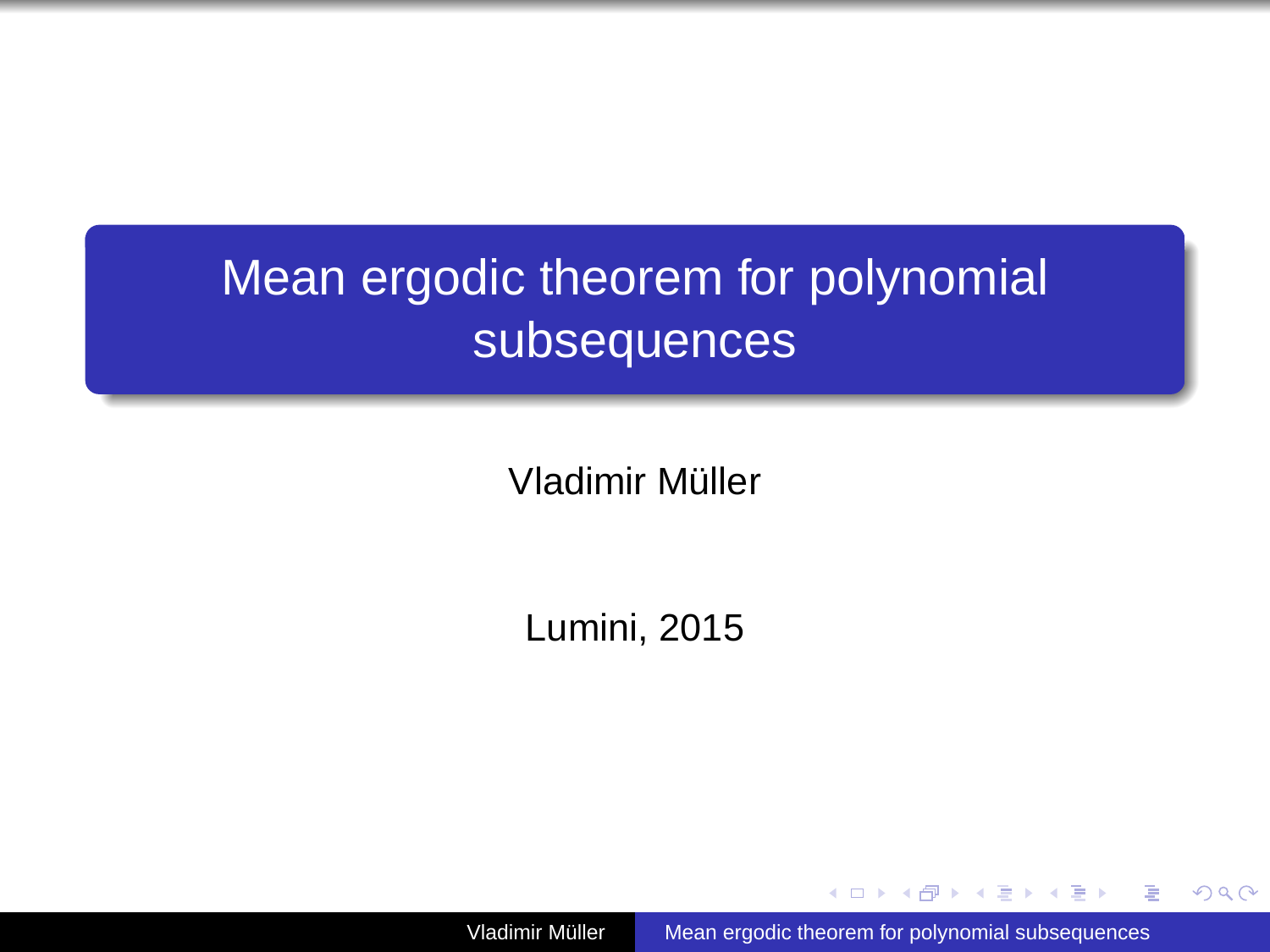joint work with T. ter Elst



メロメメ 倒 メメ きょくきょ

重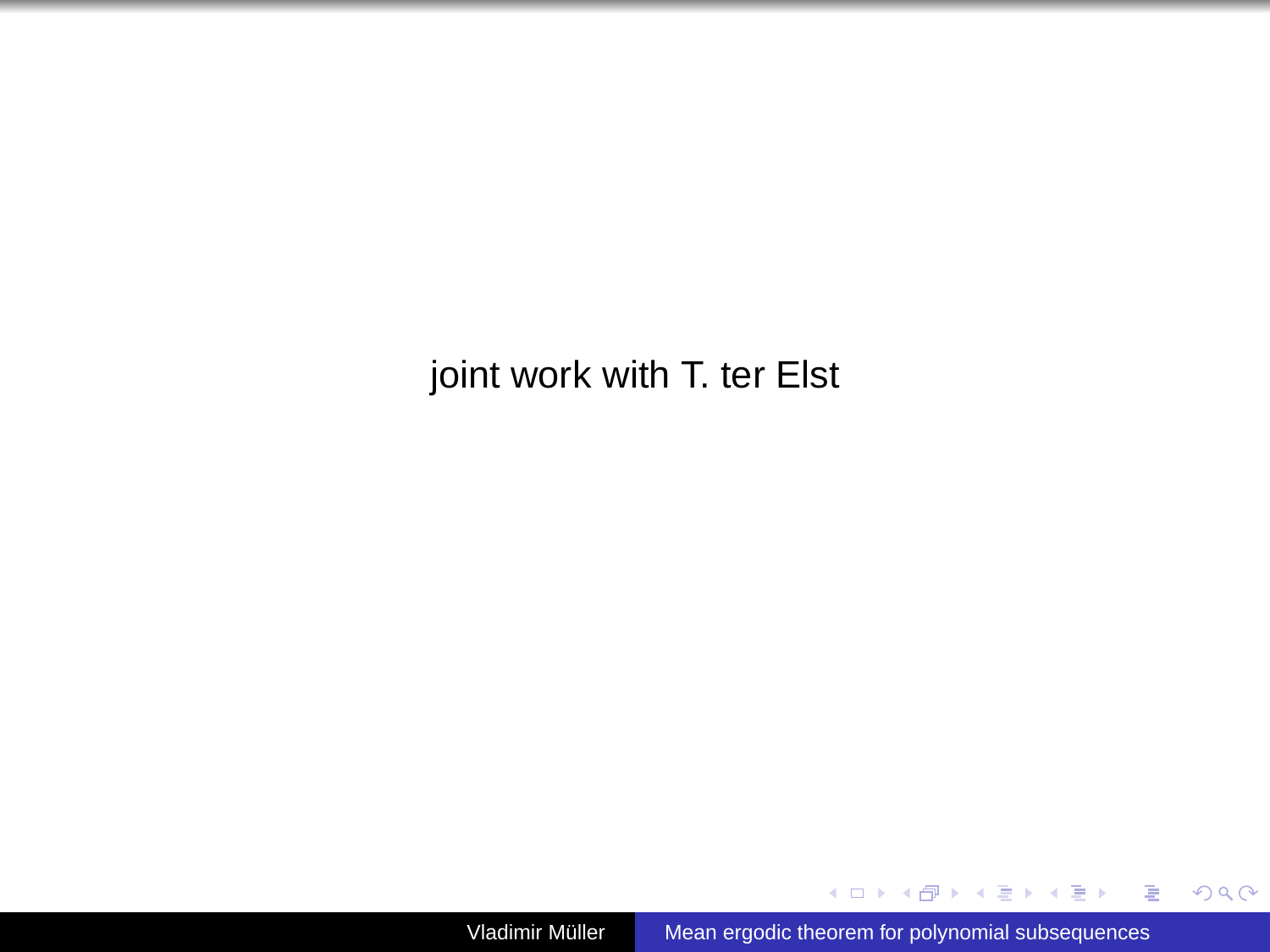(mean ergodic theorem):

Vladimir Müller [Mean ergodic theorem for polynomial subsequences](#page-0-0)

メロメメ 倒 メメ ミメメ ミメ

重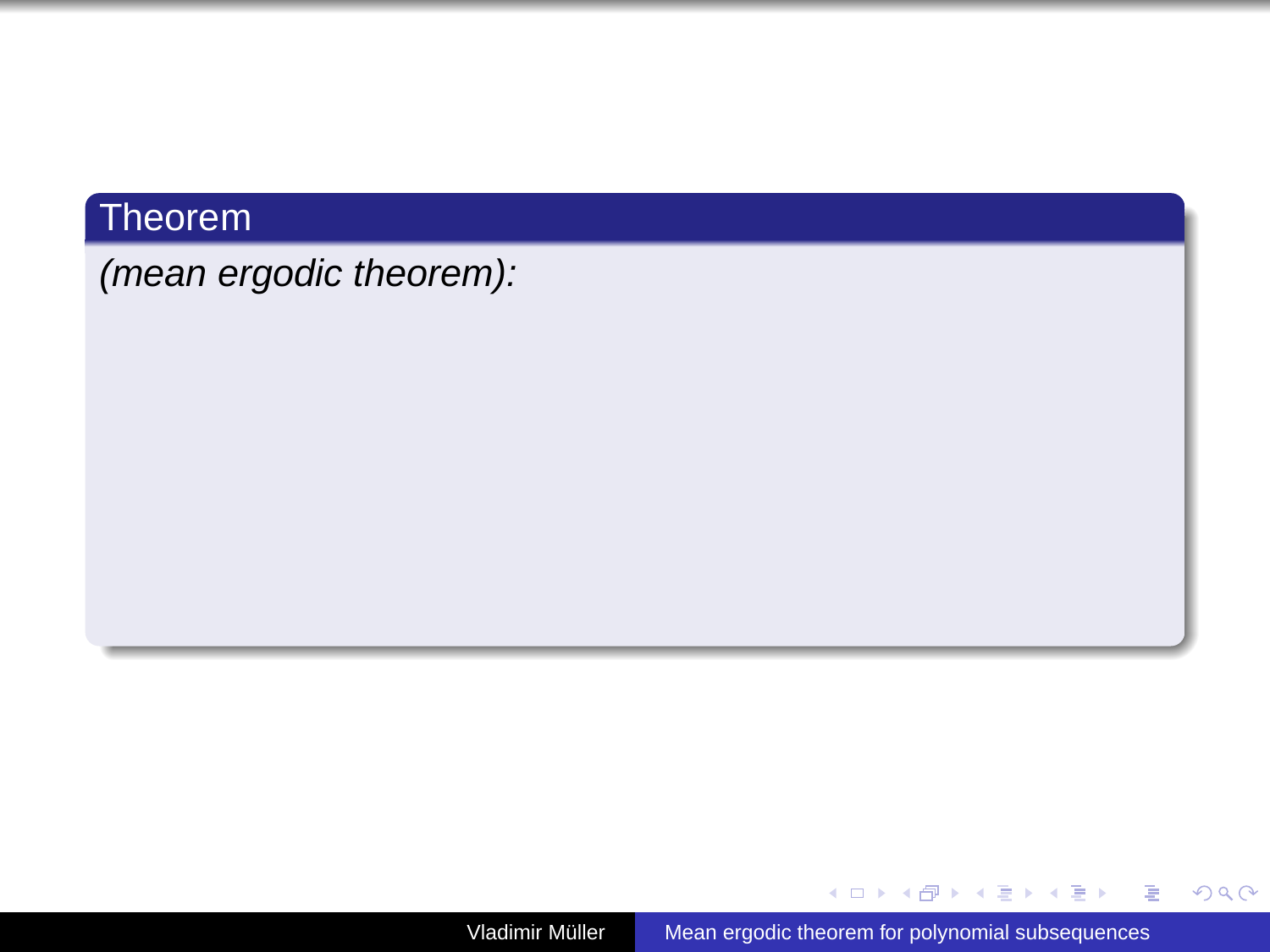(mean ergodic theorem): Let X be a reflexive Banach space and  $T \in B(X)$  power bounded.

イロメ イ押 メイヨメ イヨメ

÷.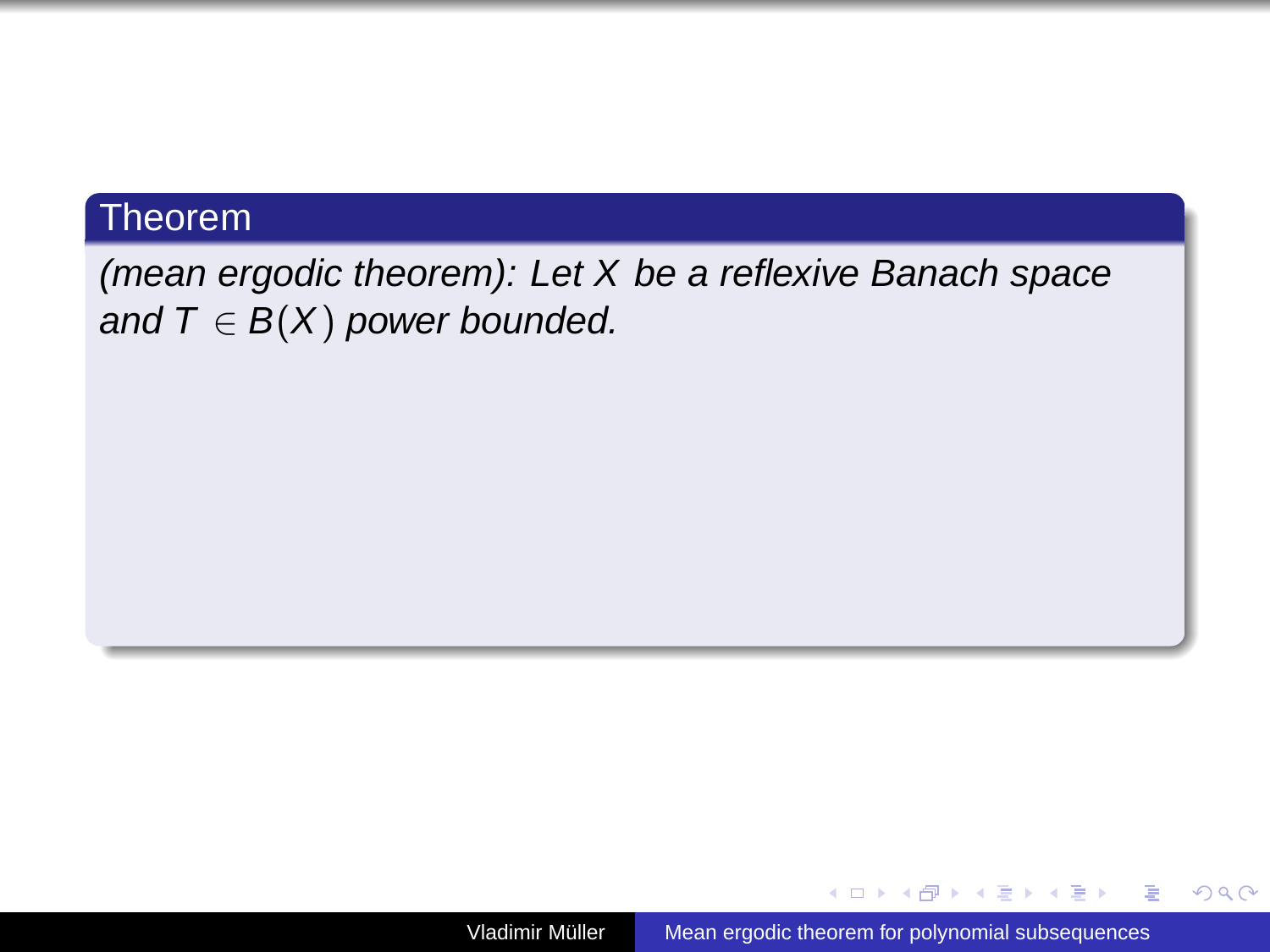(mean ergodic theorem): Let X be a reflexive Banach space and  $T \in B(X)$  power bounded. Let  $x \in X$ . Then

$$
\lim_{N\to\infty}\frac{1}{N}\sum_{n=1}^N T^n x
$$

exists.

◆ロ→ ◆*同→* → ミ→ → ヨ→ → ヨ→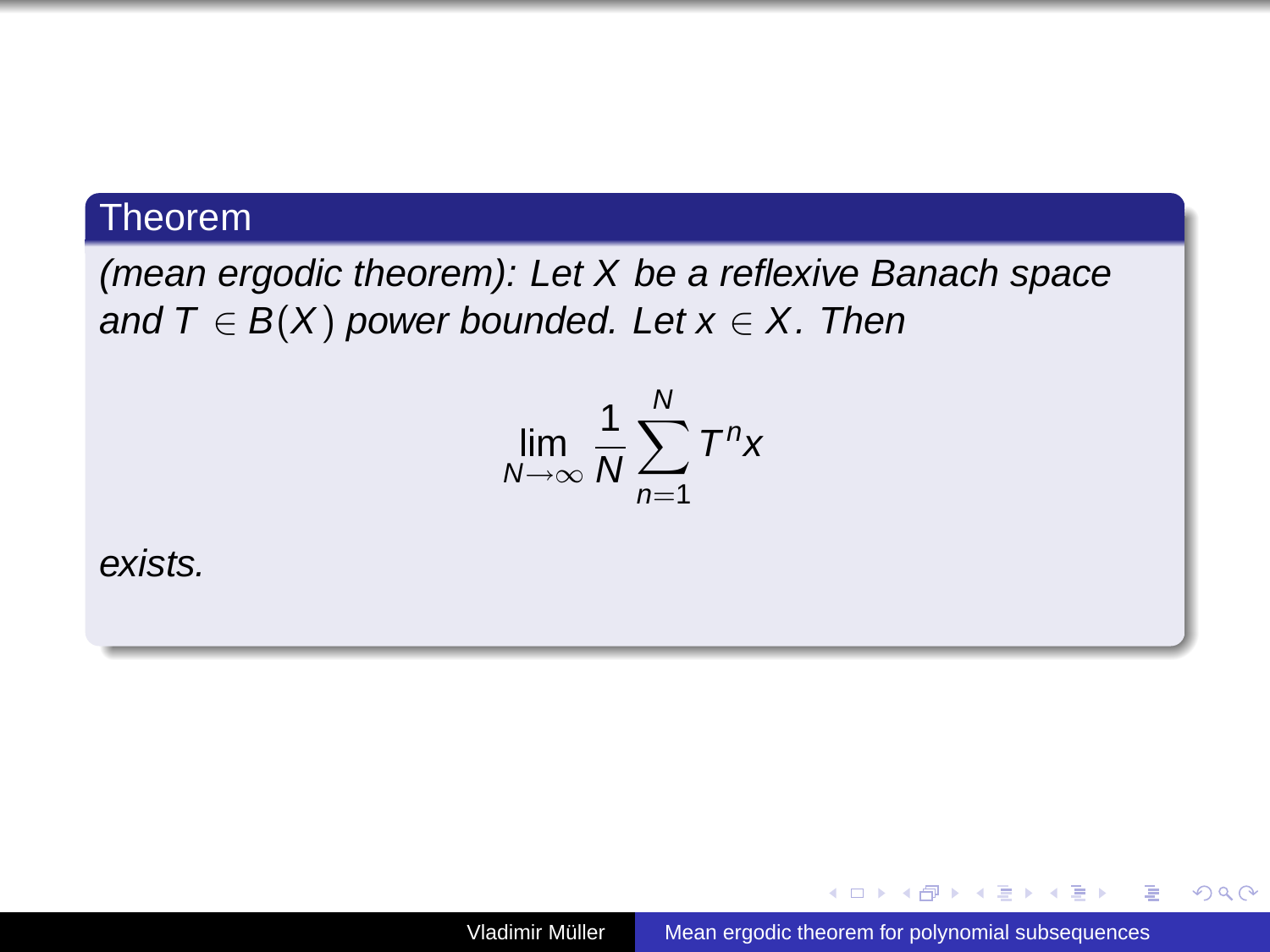(mean ergodic theorem): Let X be a reflexive Banach space and  $T \in B(X)$  power bounded. Let  $x \in X$ . Then

$$
\lim_{N\to\infty}\frac{1}{N}\sum_{n=1}^N T^n x
$$

exists. Moreover, the limit is equal to Ps,

 $\leftarrow$   $\leftarrow$ 

4 重っ

D.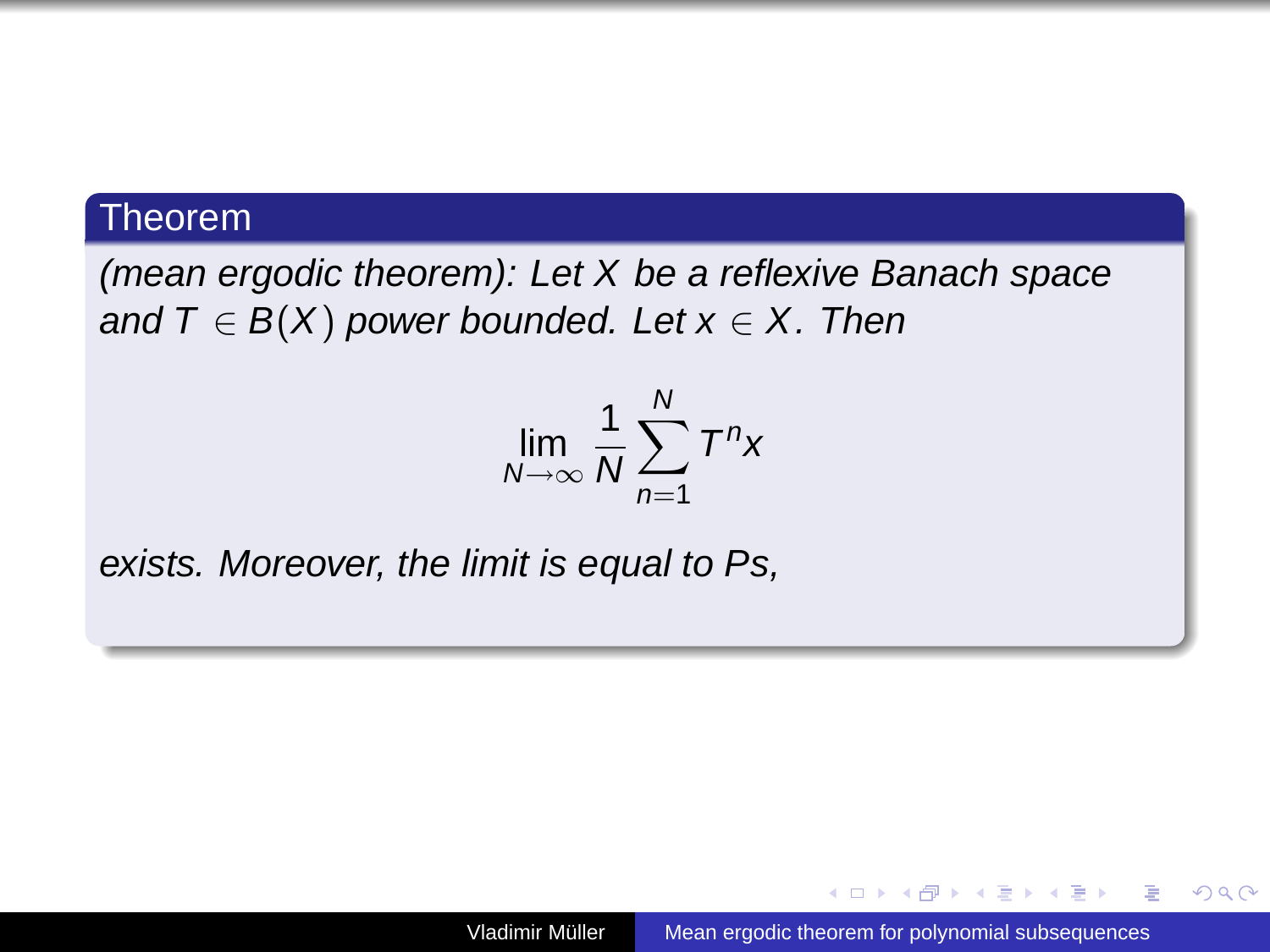(mean ergodic theorem): Let X be a reflexive Banach space and  $T \in B(X)$  power bounded. Let  $x \in X$ . Then

$$
\lim_{N\to\infty}\frac{1}{N}\sum_{n=1}^N T^n x
$$

exists. Moreover, the limit is equal to Ps, where P is the projection onto  $N(T - I)$ 

K 何 ▶ K ヨ ▶ K ヨ ▶ ...

D.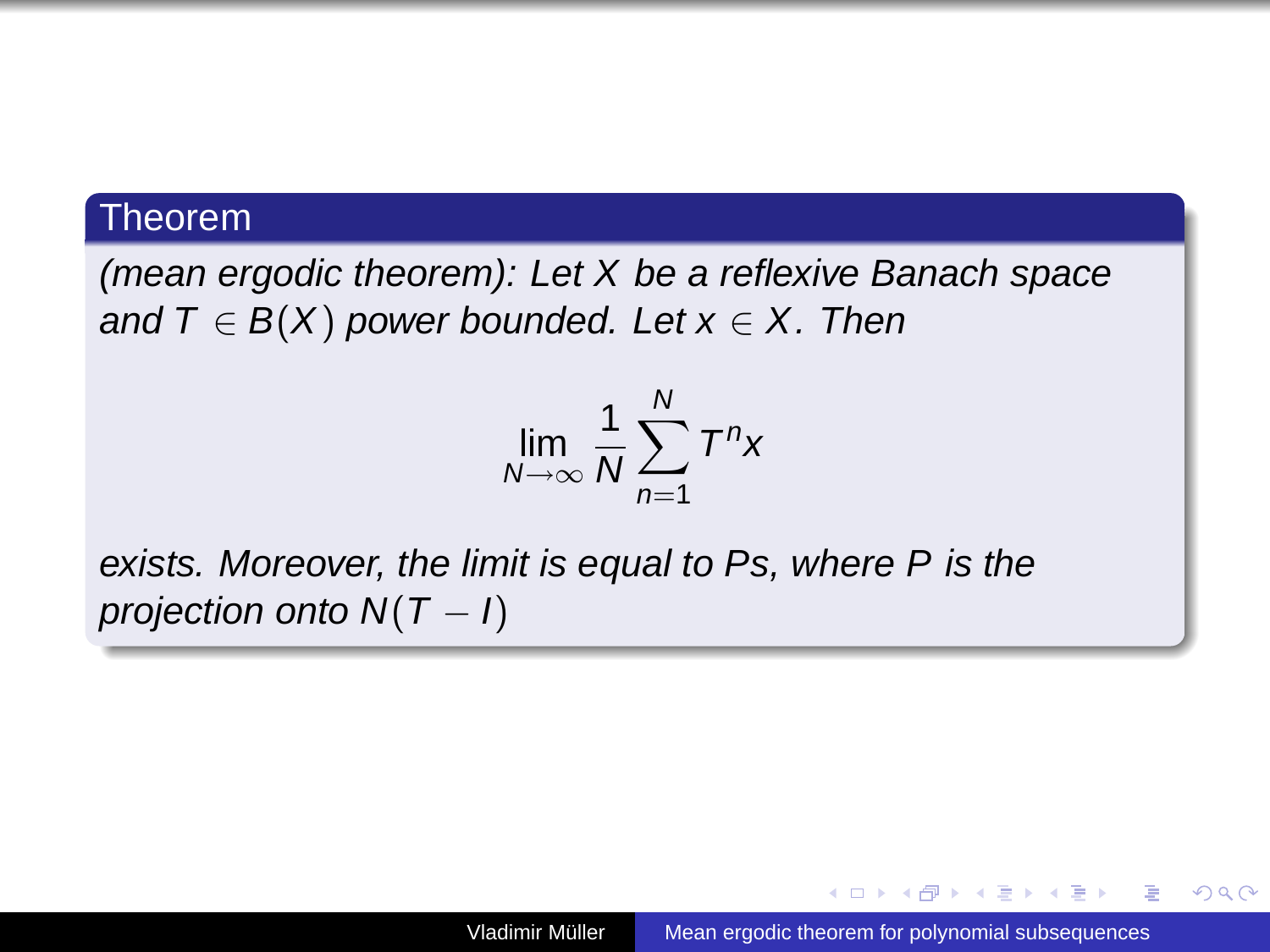(mean ergodic theorem): Let X be a reflexive Banach space and  $T \in B(X)$  power bounded. Let  $x \in X$ . Then

$$
\lim_{N\to\infty}\frac{1}{N}\sum_{n=1}^N T^n x
$$

exists. Moreover, the limit is equal to Ps, where P is the projection onto N(T – I) along  $\overline{R(T-1)}$ .

**≮ロト ⊀伊 ▶ ⊀ ヨ ▶ ⊀ ヨ ▶** 

G.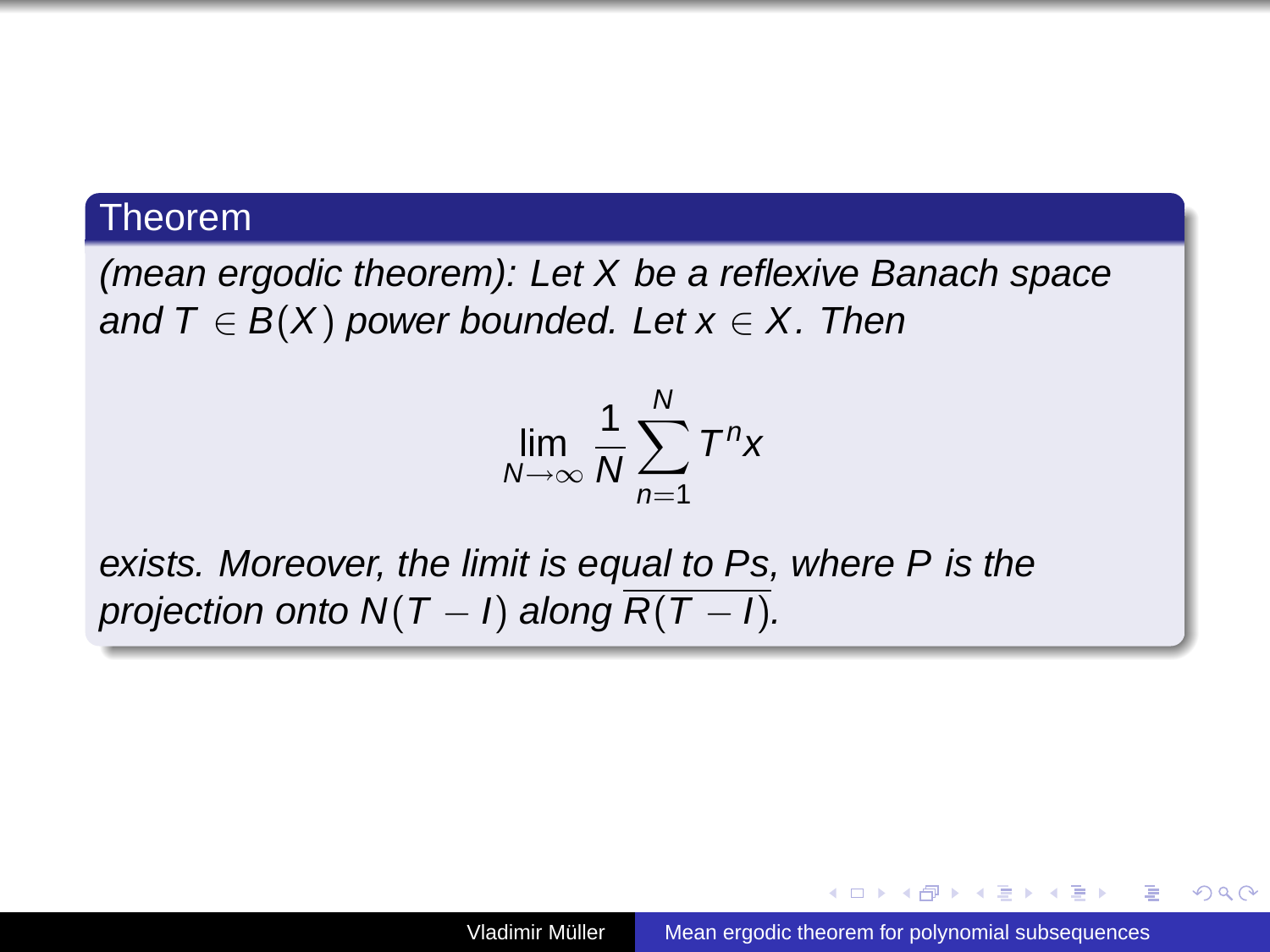**Problem:** Let  $(a_n)$  be an increasing sequence.

4. 0. 3. ←母  $299$ 

B

B

 $\mathcal{A}$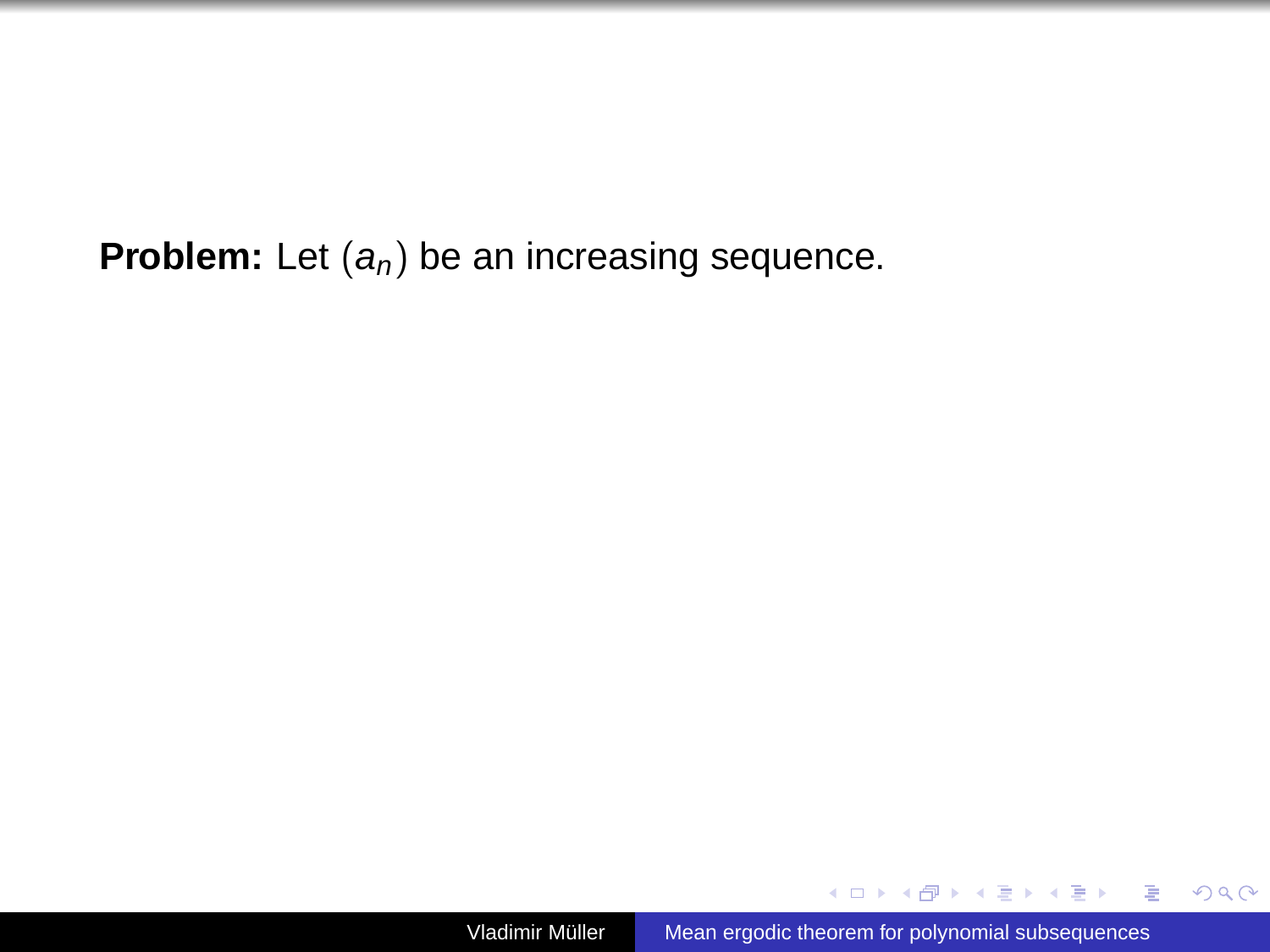**Problem:** Let  $(a_n)$  be an increasing sequence. When the limit

$$
\lim_{N\to\infty}\frac{1}{N}\sum_{n=1}^N T^{a_n}
$$

exists?

Vladimir Müller [Mean ergodic theorem for polynomial subsequences](#page-0-0)

4 0 8 ← 一句  $\mathbf{p}$ 

→ 重き (重き

 $\equiv$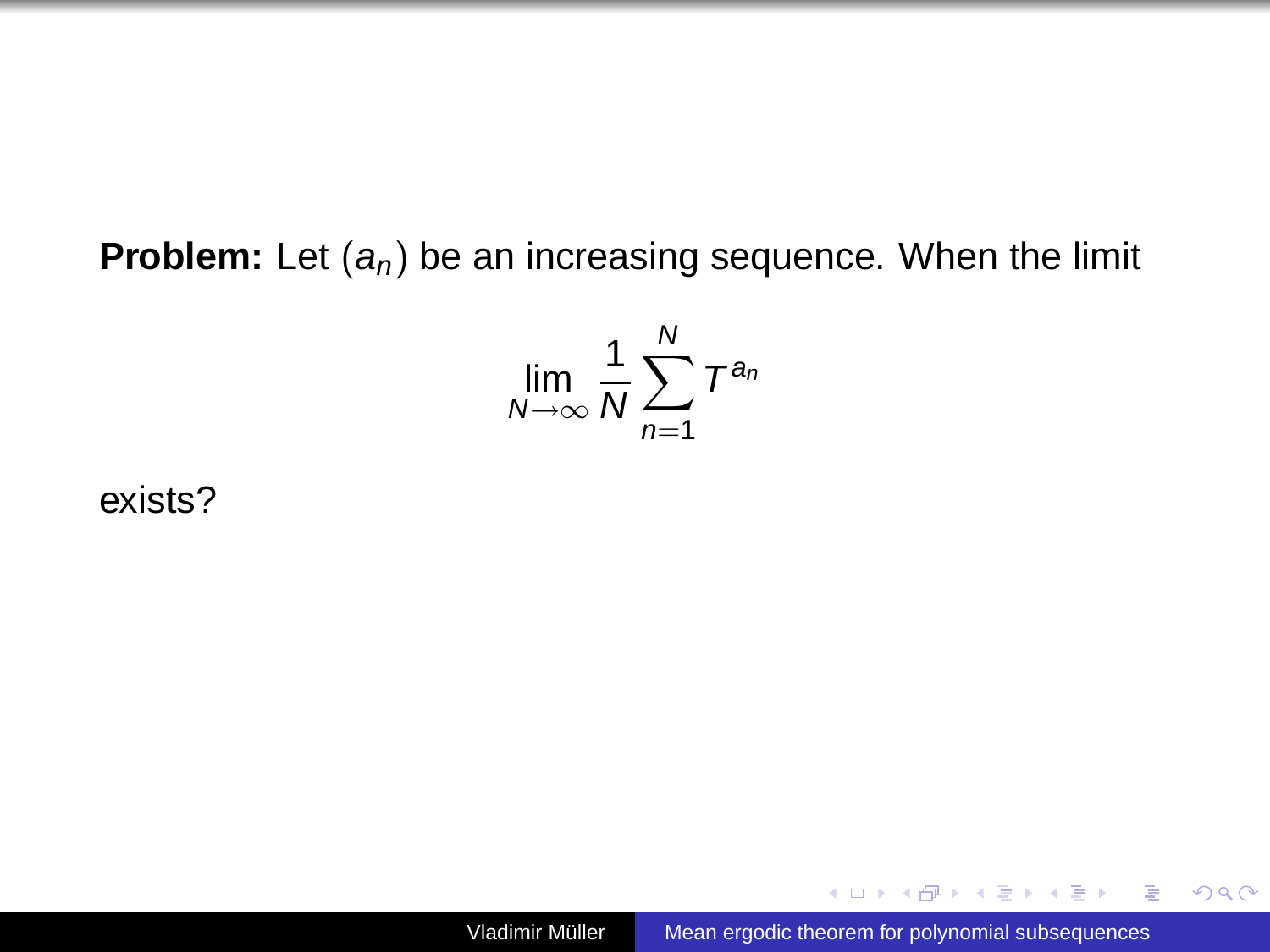**Problem:** Let  $(a_n)$  be an increasing sequence. When the limit

$$
\lim_{N\to\infty}\frac{1}{N}\sum_{n=1}^N T^{a_n}
$$

exists? When  $\frac{1}{N}\sum_{n=1}^N T^{a_n}$  converges to the "proper" limit?

イ押 トメミ トメミ トーミ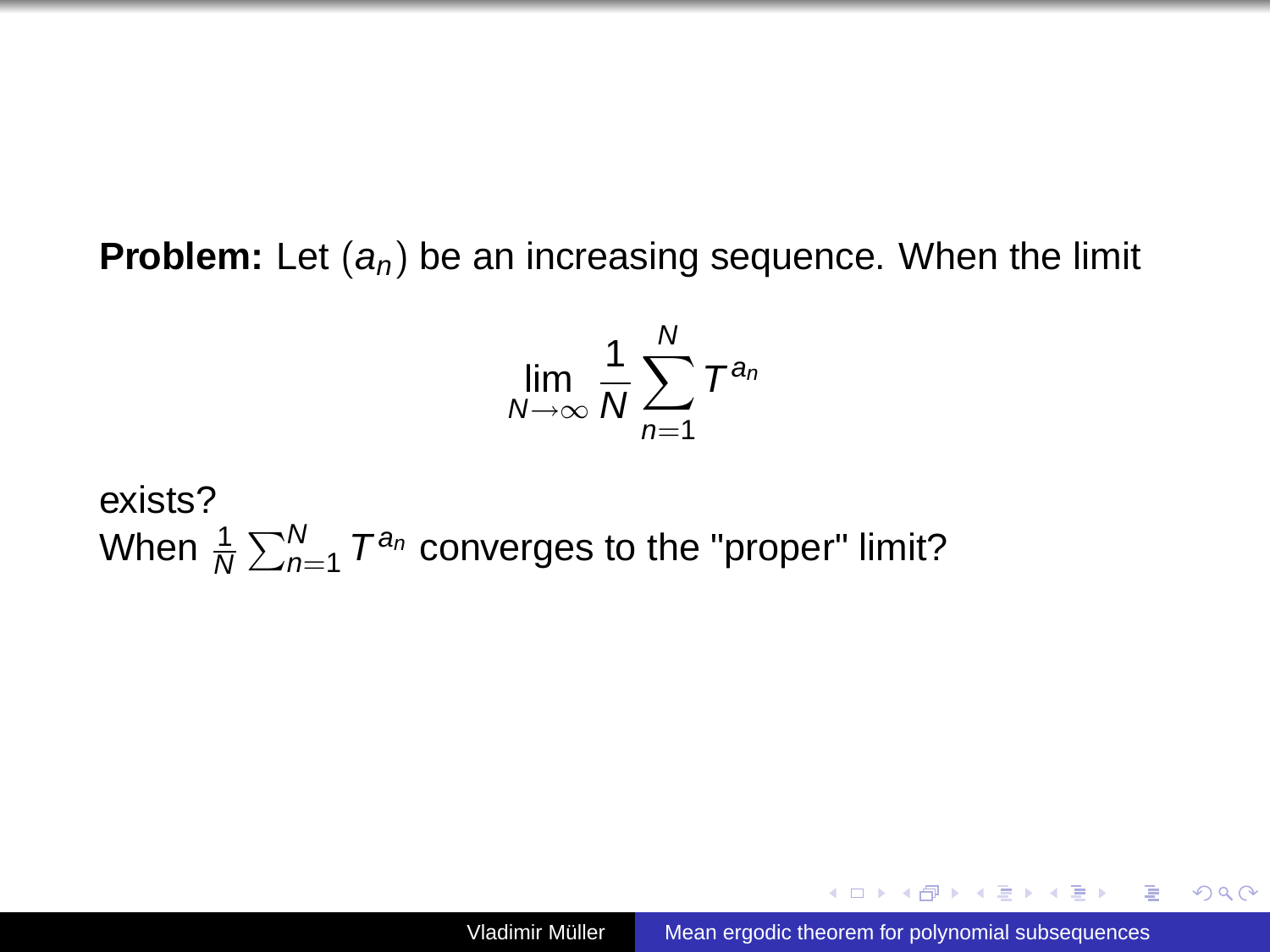## Akcoglu - Sucheston, Jones - Kuftinec, Lin (1971)

Vladimir Müller [Mean ergodic theorem for polynomial subsequences](#page-0-0)

 $4$  ロ }  $4$   $6$  }  $4$   $\pm$  }  $4$   $\pm$  }

÷.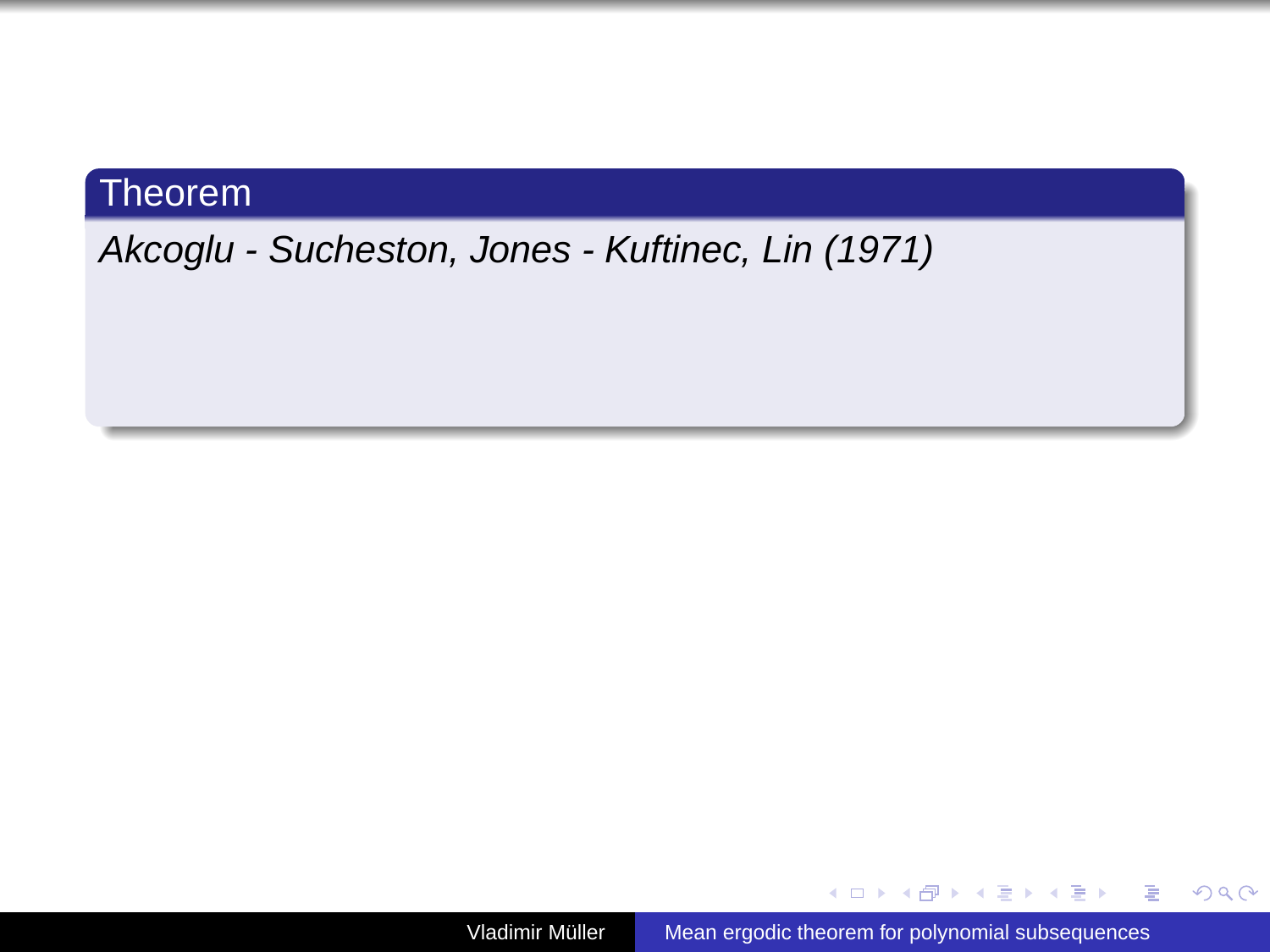Akcoglu - Sucheston, Jones - Kuftinec, Lin (1971) Let  $T \in B(H)$ be a contraction,

イロメ イ押 メイヨメ イヨメ

÷.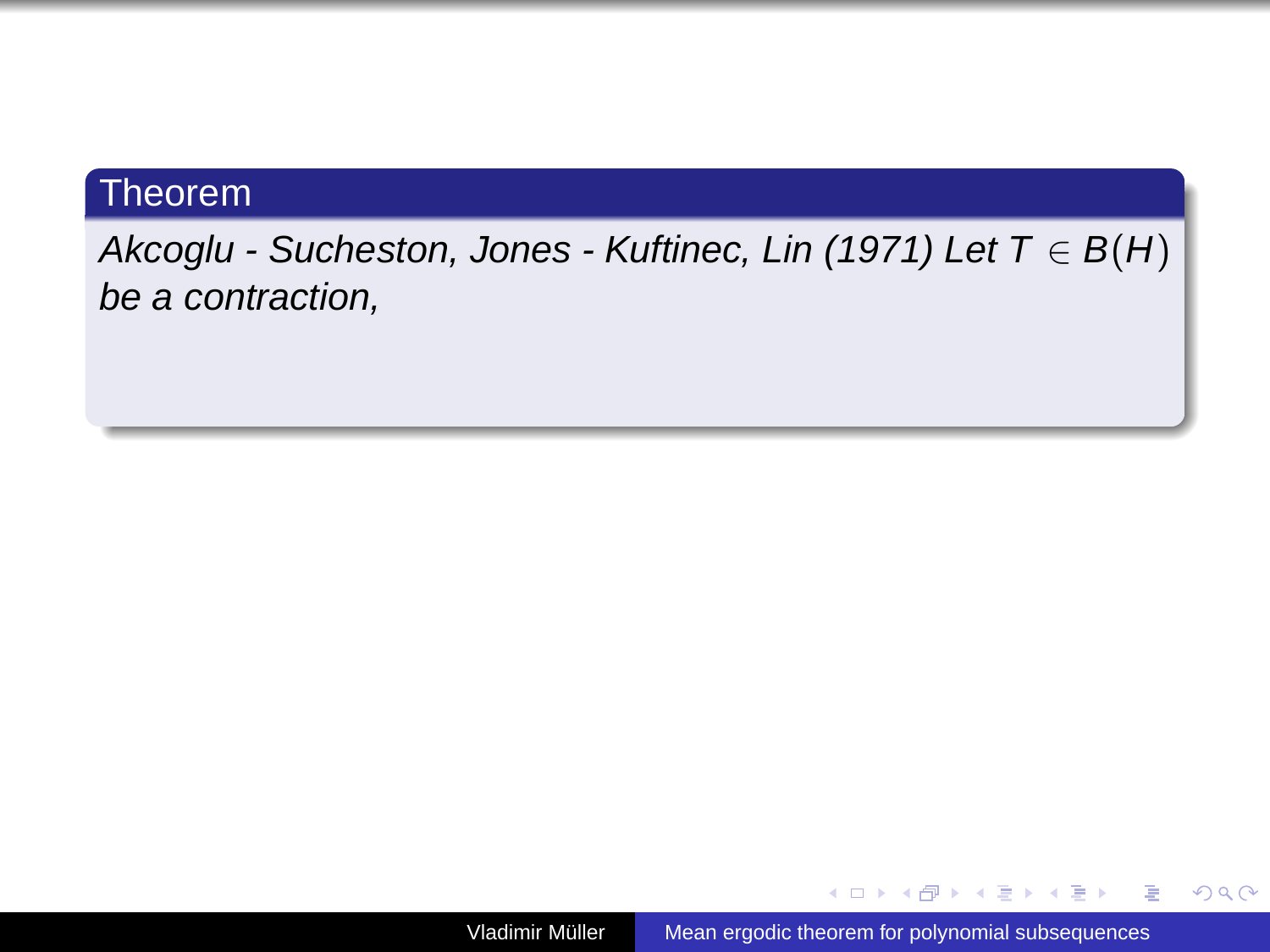Akcoglu - Sucheston, Jones - Kuftinec, Lin (1971) Let  $T \in B(H)$ be a contraction,  $T^n \to 0 \quad (WOT)$ .

KOD KAP KED KED E YA G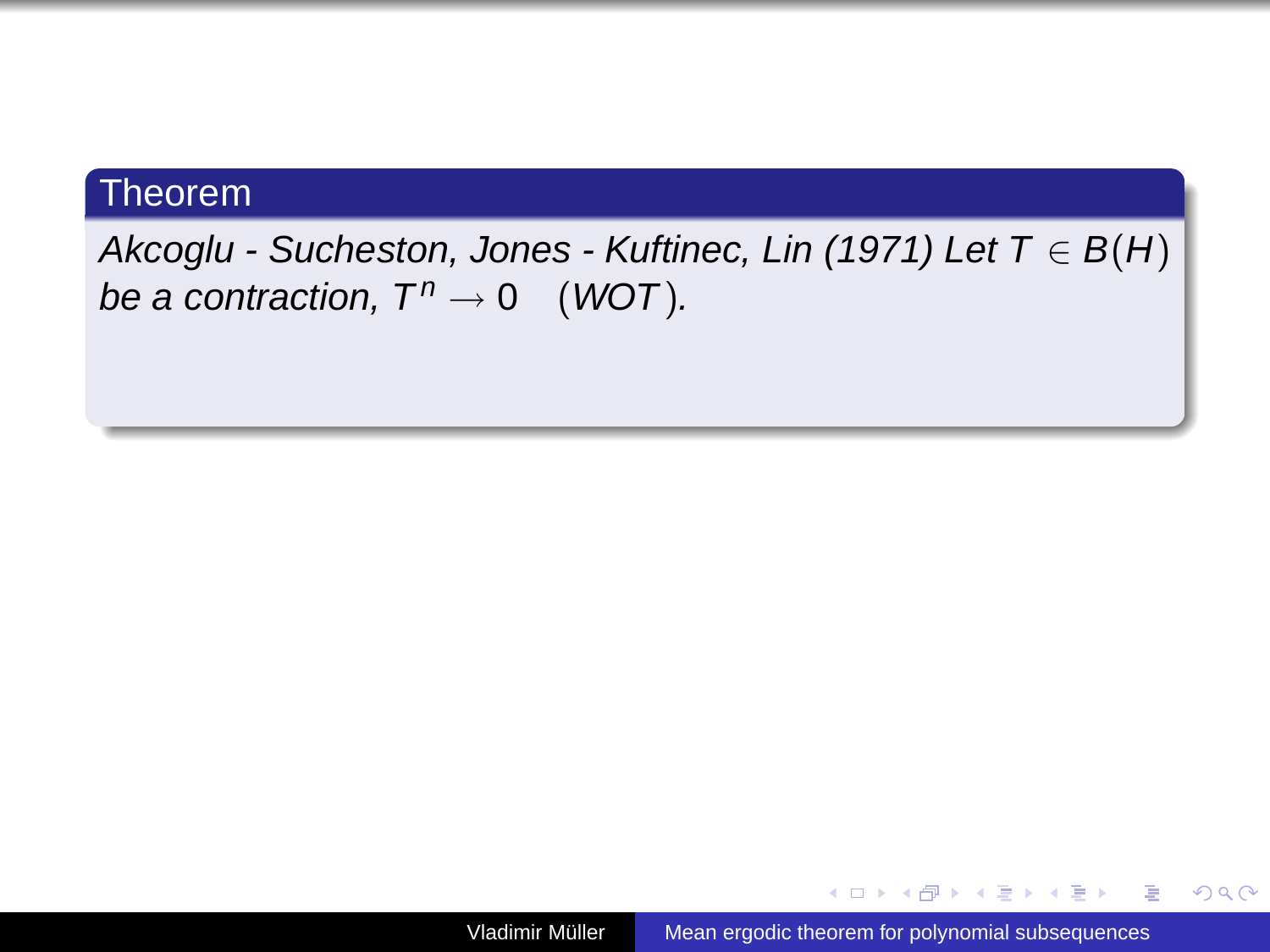Akcoglu - Sucheston, Jones - Kuftinec, Lin (1971) Let  $T \in B(H)$ be a contraction,  $T^n \to 0$  (WOT). Then lim $_{N\rightarrow\infty}$   $\frac{1}{N}$  $\frac{1}{N}\sum_{n=1}^N\mathsf{T}^{a_n}x=0$ 

◆ ロ ▶ ◆ 伊 ▶ ◆ ヨ ▶ → ヨ ▶ │ ヨ │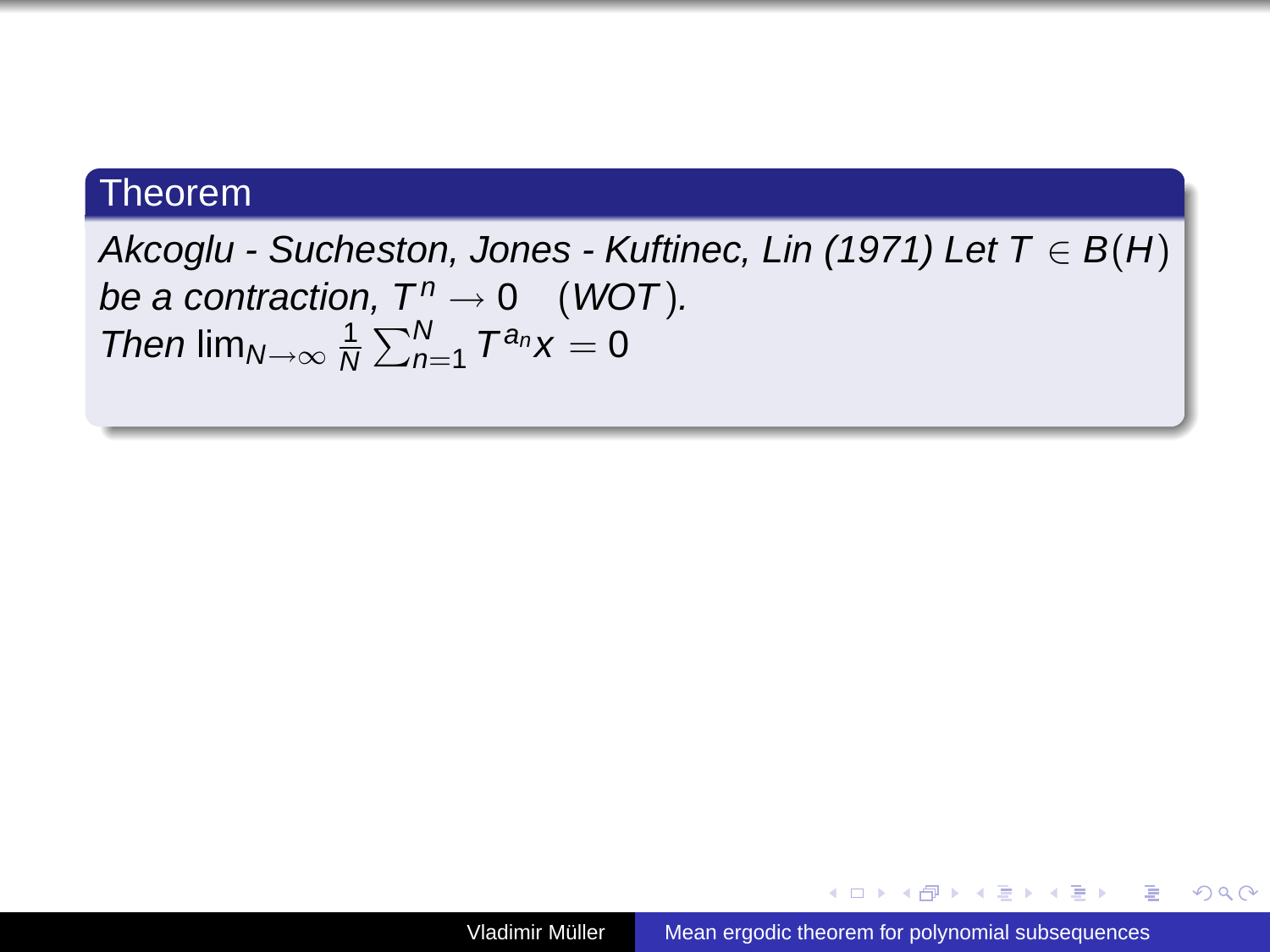Akcoglu - Sucheston, Jones - Kuftinec, Lin (1971) Let  $T \in B(H)$ be a contraction,  $T^n \to 0$  (WOT). Then lim $_{N\rightarrow\infty}$   $\frac{1}{N}$  $\frac{1}{N}\sum_{n=1}^N\mathsf{T}^{a_n}\mathsf{x}=0$  for all strictly increasing sequences  $(a_n) \subset \mathbb{N}$  and all  $x \in H$ .

イロメ イ部 メイヨメ イヨメーヨー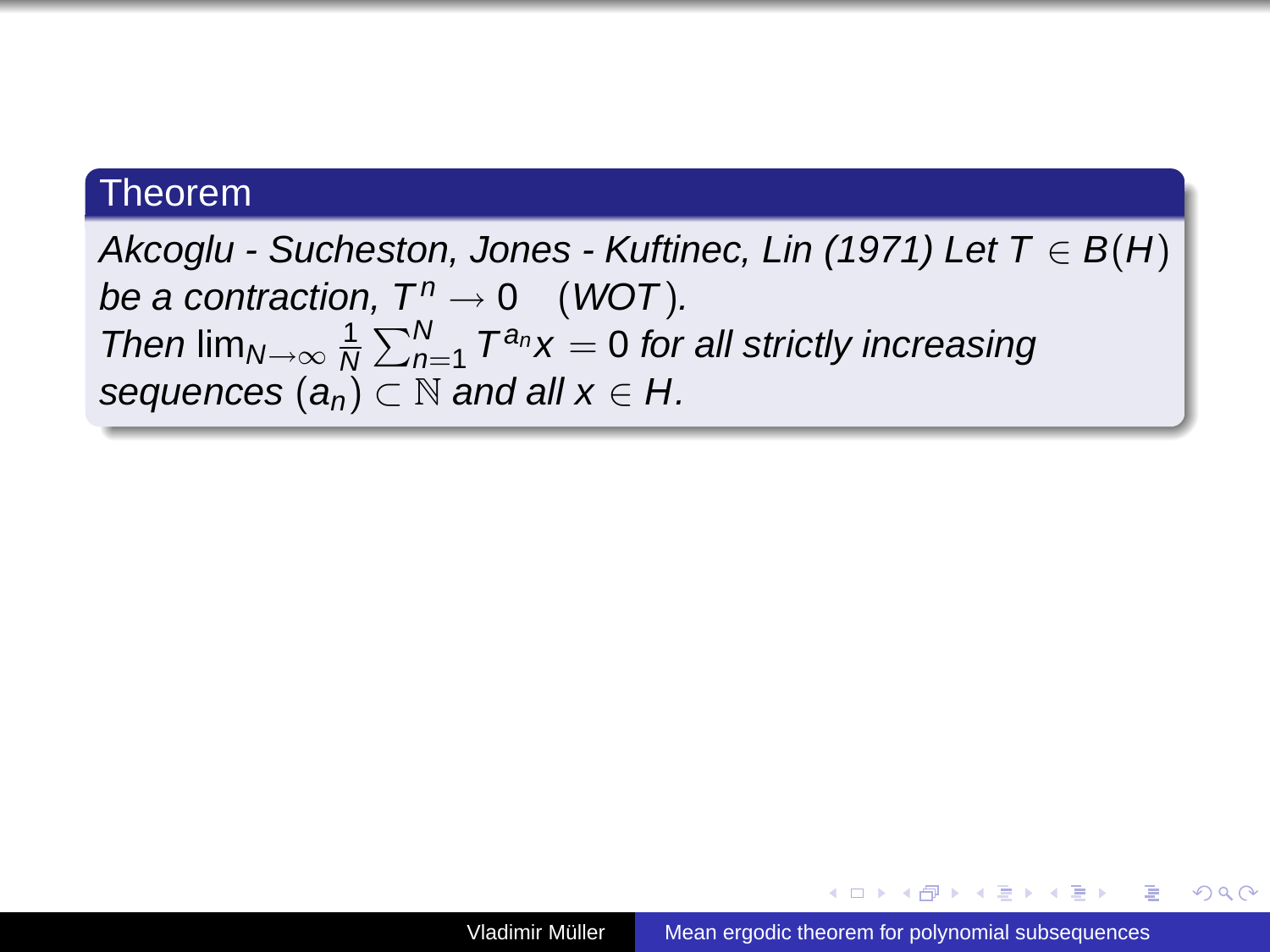Akcoglu - Sucheston, Jones - Kuftinec, Lin (1971) Let  $T \in B(H)$ be a contraction,  $T^n \to 0$  (WOT). Then lim $_{N\rightarrow\infty}$   $\frac{1}{N}$  $\frac{1}{N}\sum_{n=1}^N\mathsf{T}^{a_n}\mathsf{x}=0$  for all strictly increasing sequences  $(a_n) \subset \mathbb{N}$  and all  $x \in H$ .

#### **Corollary**

Let  $T \in B(H)$  be a completely non-unitary contraction.

◆ ロ ▶ → 伊 ▶ → ヨ ▶ → ヨ ▶ → ヨ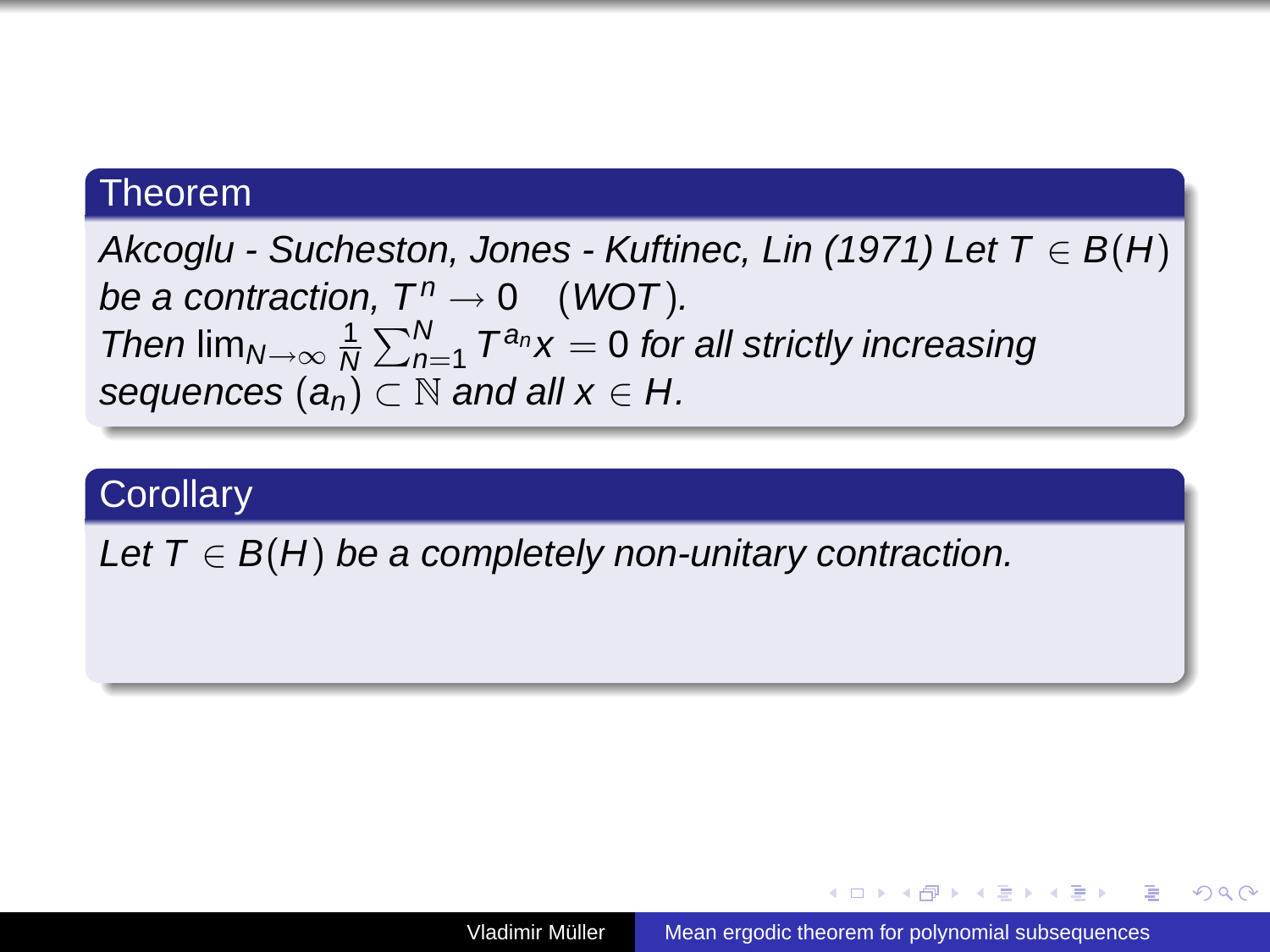Akcoglu - Sucheston, Jones - Kuftinec, Lin (1971) Let  $T \in B(H)$ be a contraction,  $T^n \to 0$  (WOT). Then lim $_{N\rightarrow\infty}$   $\frac{1}{N}$  $\frac{1}{N}\sum_{n=1}^N\mathsf{T}^{a_n}\mathsf{x}=0$  for all strictly increasing sequences  $(a_n) \subset \mathbb{N}$  and all  $x \in H$ .

#### **Corollary**

Let  $\mathcal{T} \in \mathcal{B}(\mathcal{H})$  be a completely non-unitary contraction. Then lim $_{N\rightarrow\infty}\frac{1}{N}$  $\frac{1}{N}\sum_{n=1}^N T^{a_n}x=0$ 

◆ ロ ▶ → 伊 ▶ → ヨ ▶ → ヨ ▶ → ヨ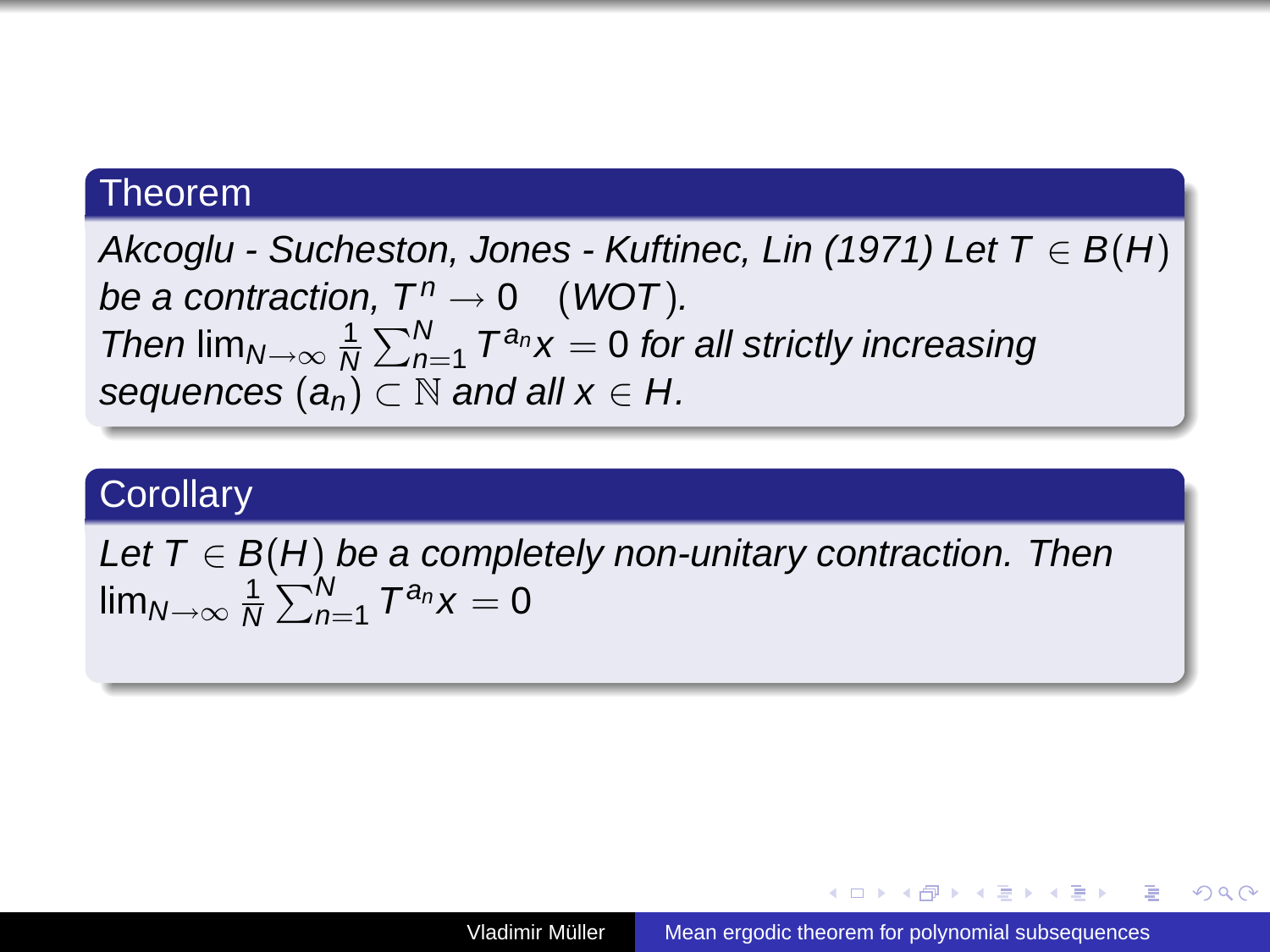Akcoglu - Sucheston, Jones - Kuftinec, Lin (1971) Let  $T \in B(H)$ be a contraction,  $T^n \to 0$  (WOT). Then lim $_{N\rightarrow\infty}$   $\frac{1}{N}$  $\frac{1}{N}\sum_{n=1}^N\mathsf{T}^{a_n}\mathsf{x}=0$  for all strictly increasing sequences  $(a_n) \subset \mathbb{N}$  and all  $x \in H$ .

#### **Corollary**

Let  $T \in B(H)$  be a completely non-unitary contraction. Then lim $_{N\rightarrow\infty}\frac{1}{N}$  $\frac{1}{N}\sum_{n=1}^N T^{a_n}\mathsf{x}=0$  for all strictly increasing sequences  $(a_n) \subset \mathbb{N}$  and all  $x \in H$ .

◆ ロ ▶ → 伊 ▶ → ヨ ▶ → ヨ ▶ → ヨ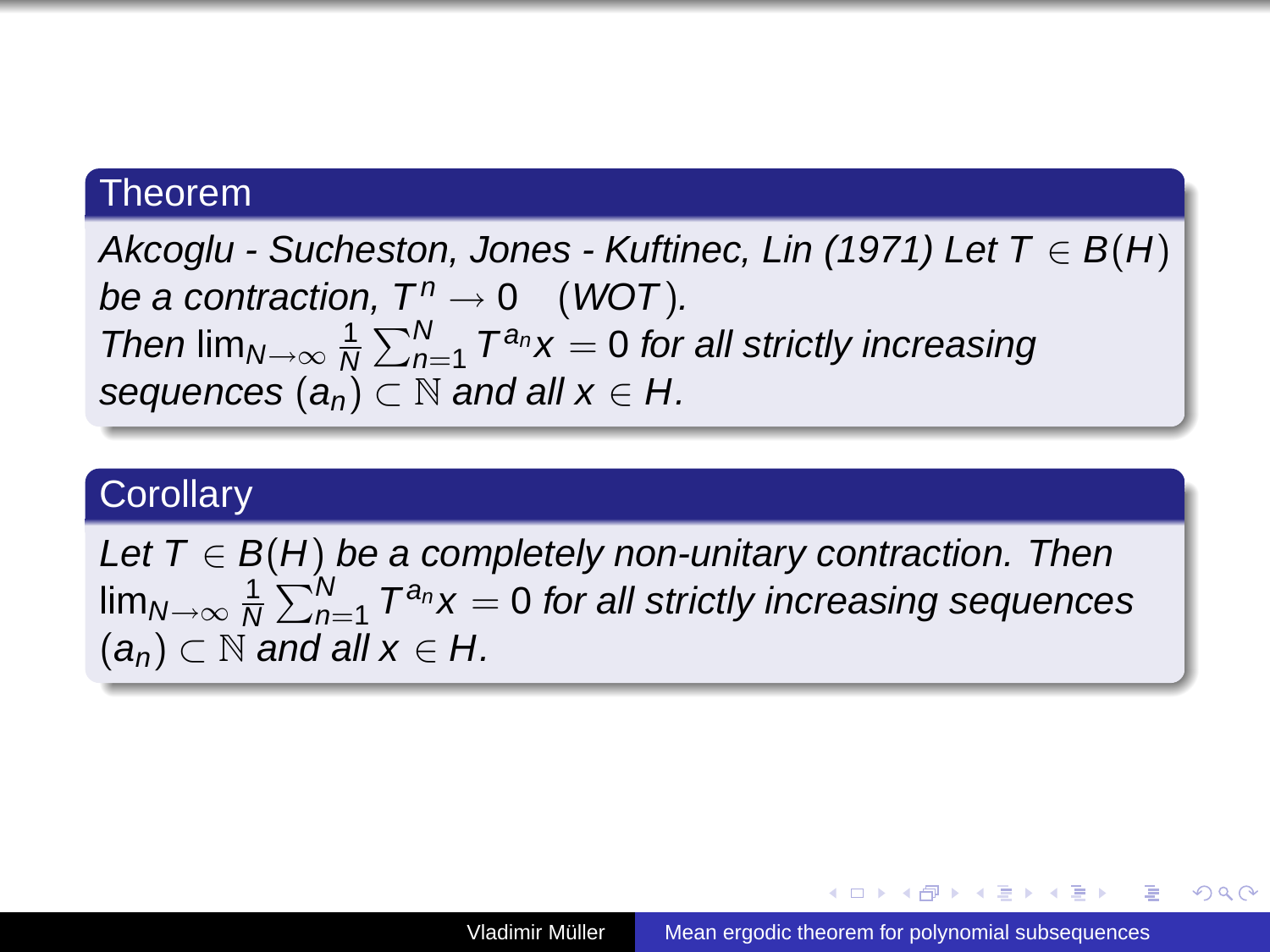Let  $T \in B(H)$  be a contraction,  $T^n \to 0$  (WOT). Then lim $_{N\rightarrow\infty}$   $\frac{1}{N}$  $\frac{1}{N}\sum_{n=1}^N\mathsf{T}^{a_n}\mathsf{x}=0$  for all strictly increasing sequences  $(a_n) \subset \mathbb{N}$  and all  $x \in H$ .

イロト イ押 トイヨ トイヨ トーヨー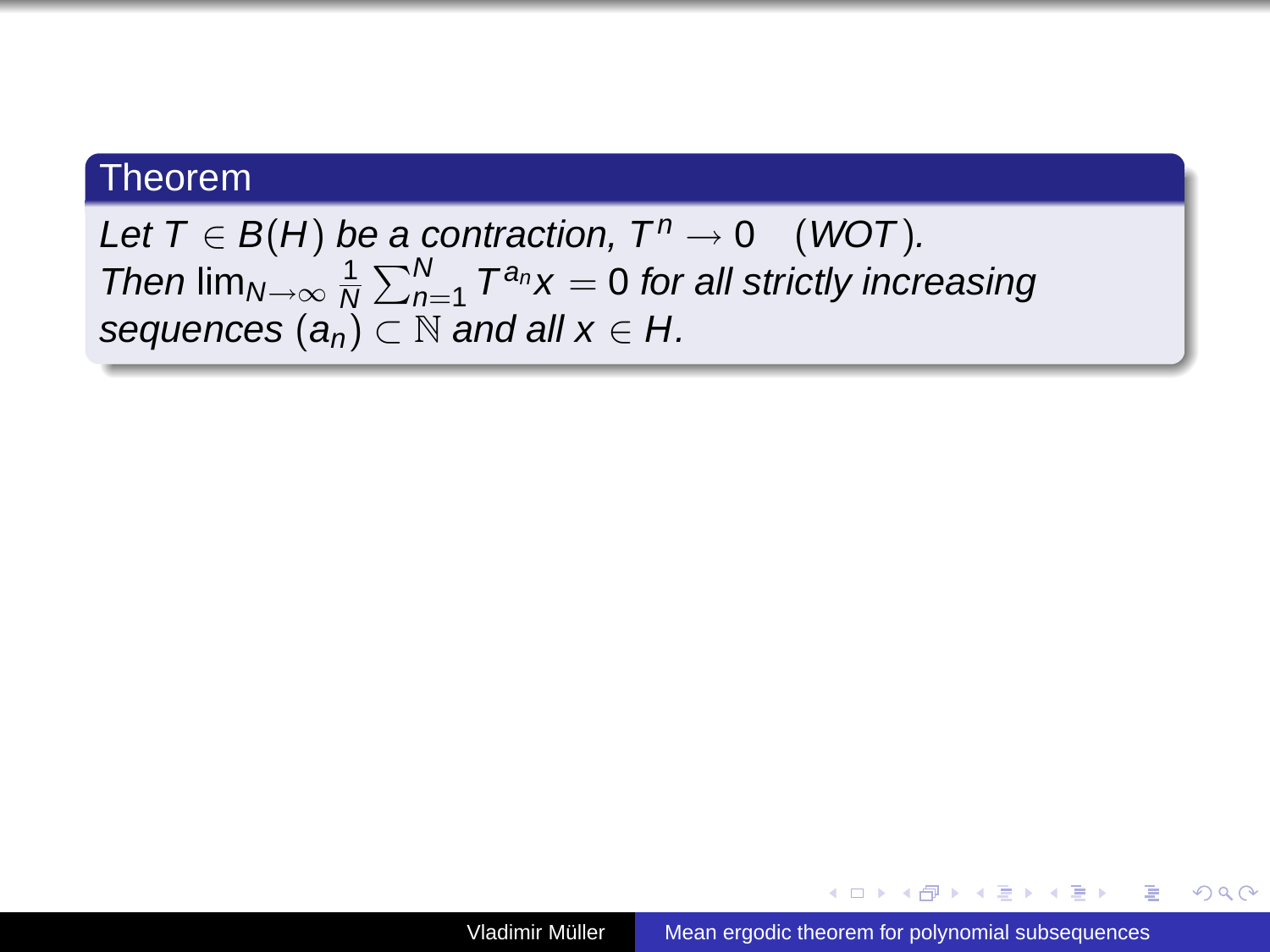Let  $T \in B(H)$  be a contraction,  $T^n \to 0$  (WOT). Then lim $_{N\rightarrow\infty}$   $\frac{1}{N}$  $\frac{1}{N}\sum_{n=1}^N\mathsf{T}^{a_n}\mathsf{x}=0$  for all strictly increasing sequences  $(a_n) \subset \mathbb{N}$  and all  $x \in H$ .

not true for Banach spaces

イロン イ押ン イヨン イヨン 一重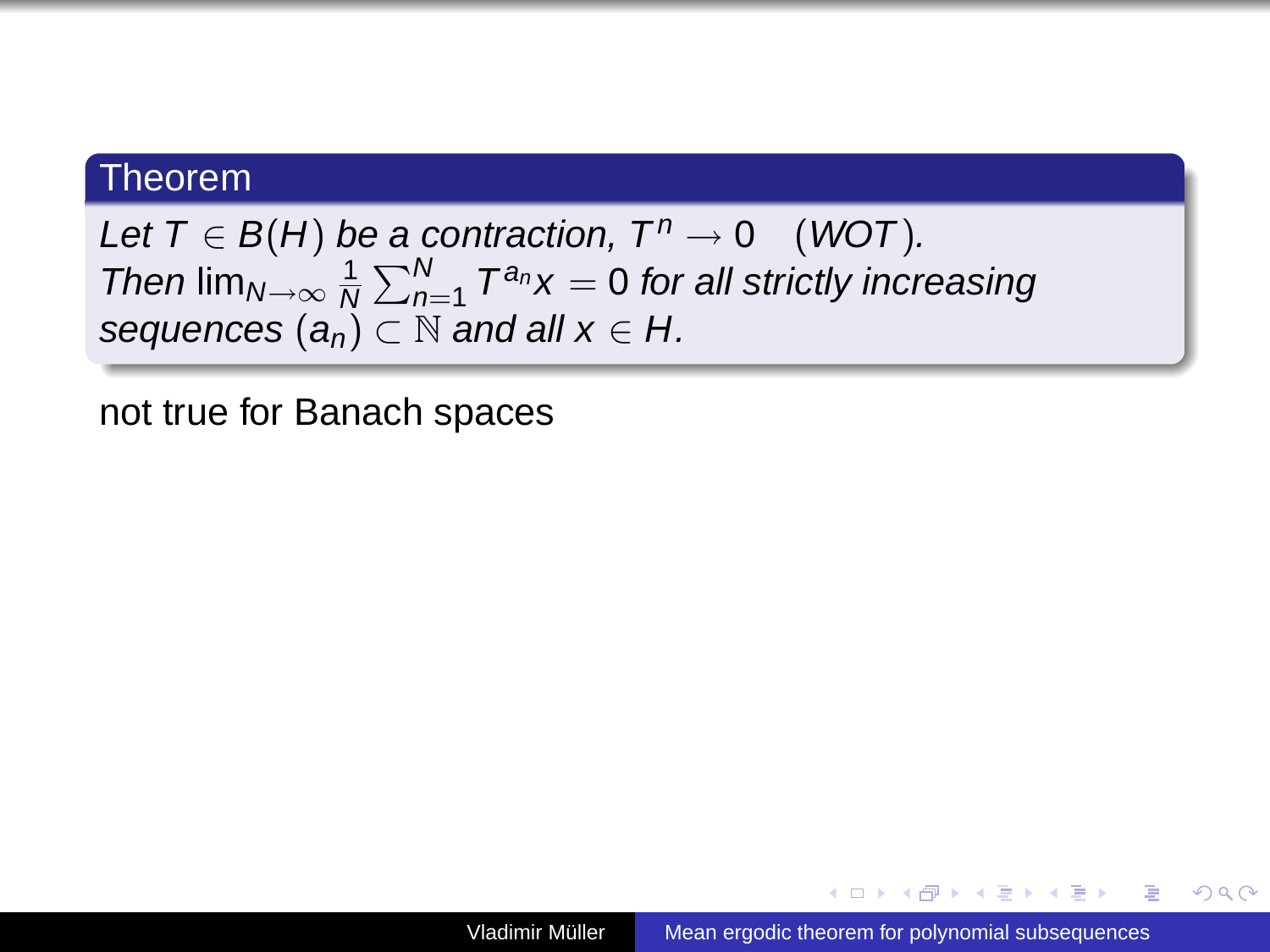Let  $T \in B(H)$  be a contraction,  $T^n \to 0$  (WOT). Then lim $_{N\rightarrow\infty}$   $\frac{1}{N}$  $\frac{1}{N}\sum_{n=1}^N\mathsf{T}^{a_n}\mathsf{x}=0$  for all strictly increasing sequences  $(a_n) \subset \mathbb{N}$  and all  $x \in H$ .

not true for Banach spaces true for  $\ell_p$ , V.M., Tomilov (2007)

K ロ ▶ K 御 ▶ K 君 ▶ K 君 ▶ ...

B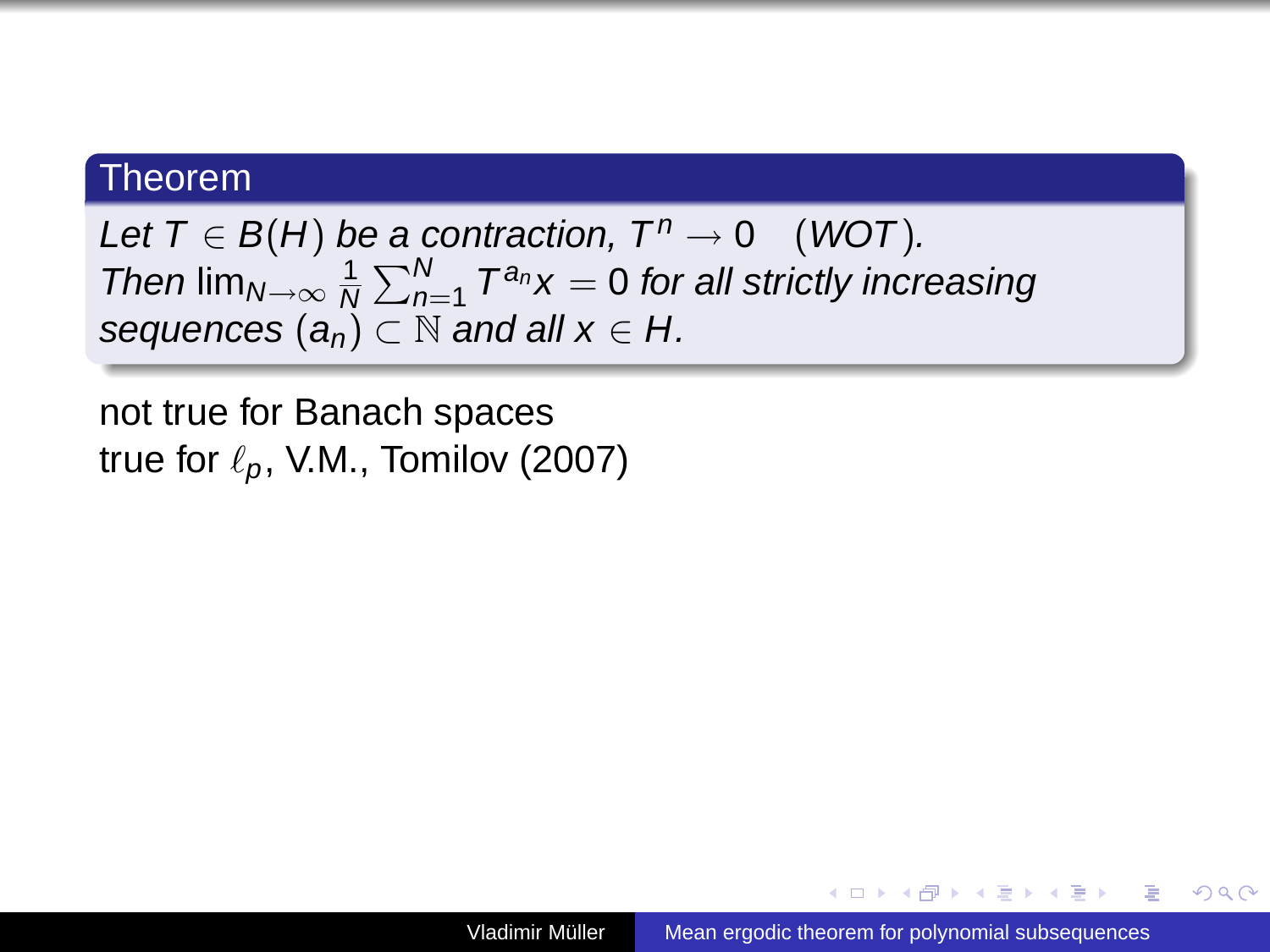Let  $T \in B(H)$  be a contraction,  $T^n \to 0$  (WOT). Then lim $_{N\rightarrow\infty}$   $\frac{1}{N}$  $\frac{1}{N}\sum_{n=1}^N\mathsf{T}^{a_n}\mathsf{x}=0$  for all strictly increasing sequences  $(a_n) \subset \mathbb{N}$  and all  $x \in H$ .

not true for Banach spaces true for  $\ell_p$ , V.M., Tomilov (2007) open for  $L^p$ 

K ロ ▶ K 御 ▶ K 君 ▶ K 君 ▶ ...

B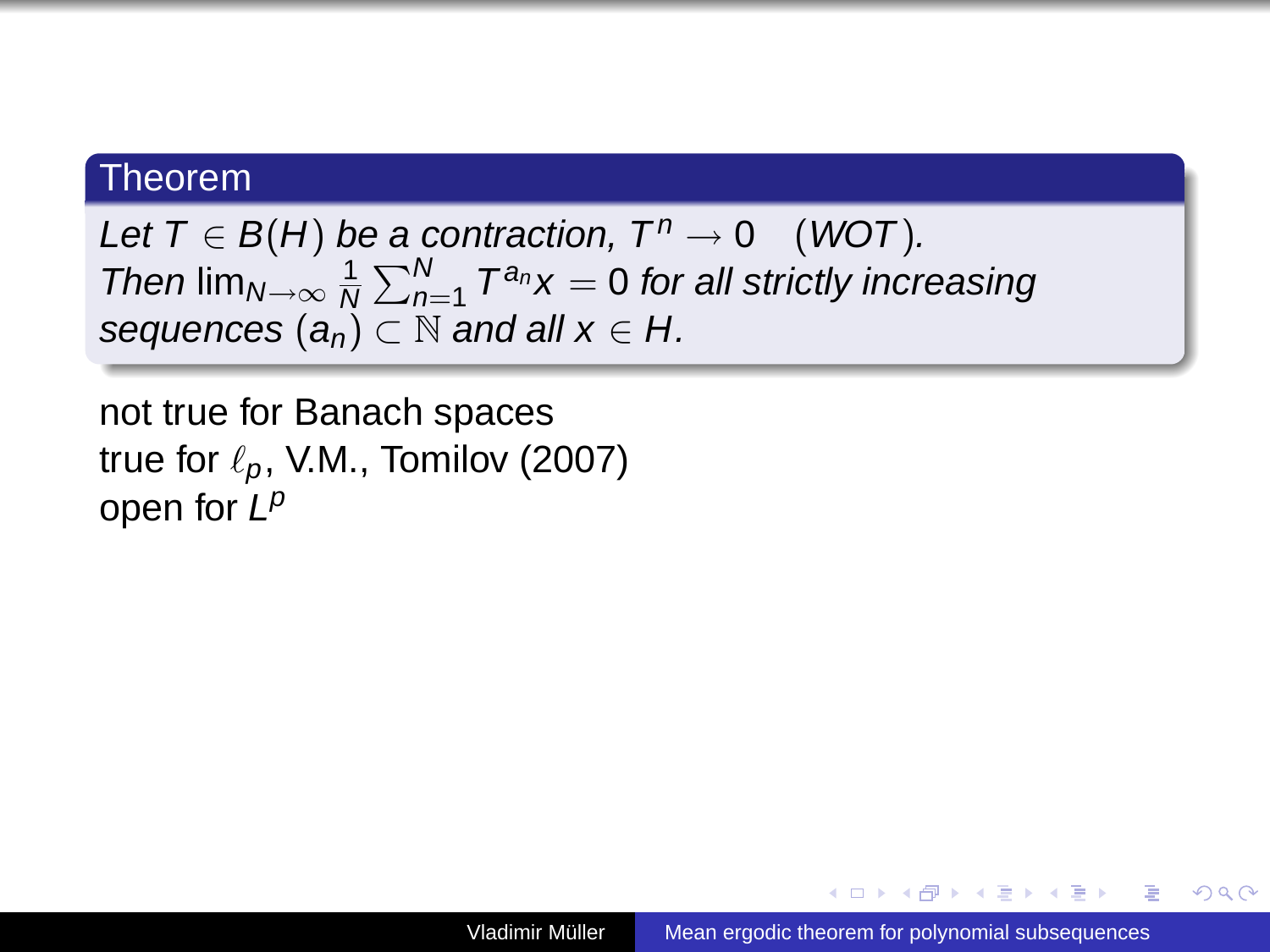Let  $T \in B(H)$  be a contraction,  $T^n \rightarrow 0$  (WOT). Then lim $_{N\rightarrow\infty}$   $\frac{1}{N}$  $\frac{1}{N}\sum_{n=1}^N\mathsf{T}^{a_n}\mathsf{x}=0$  for all strictly increasing sequences  $(a_n) \subset \mathbb{N}$  and all  $x \in H$ .

not true for Banach spaces true for  $\ell_p$ , V.M., Tomilov (2007) open for  $L^p$ true for positive contractions on  $L^p$ , Below (1975)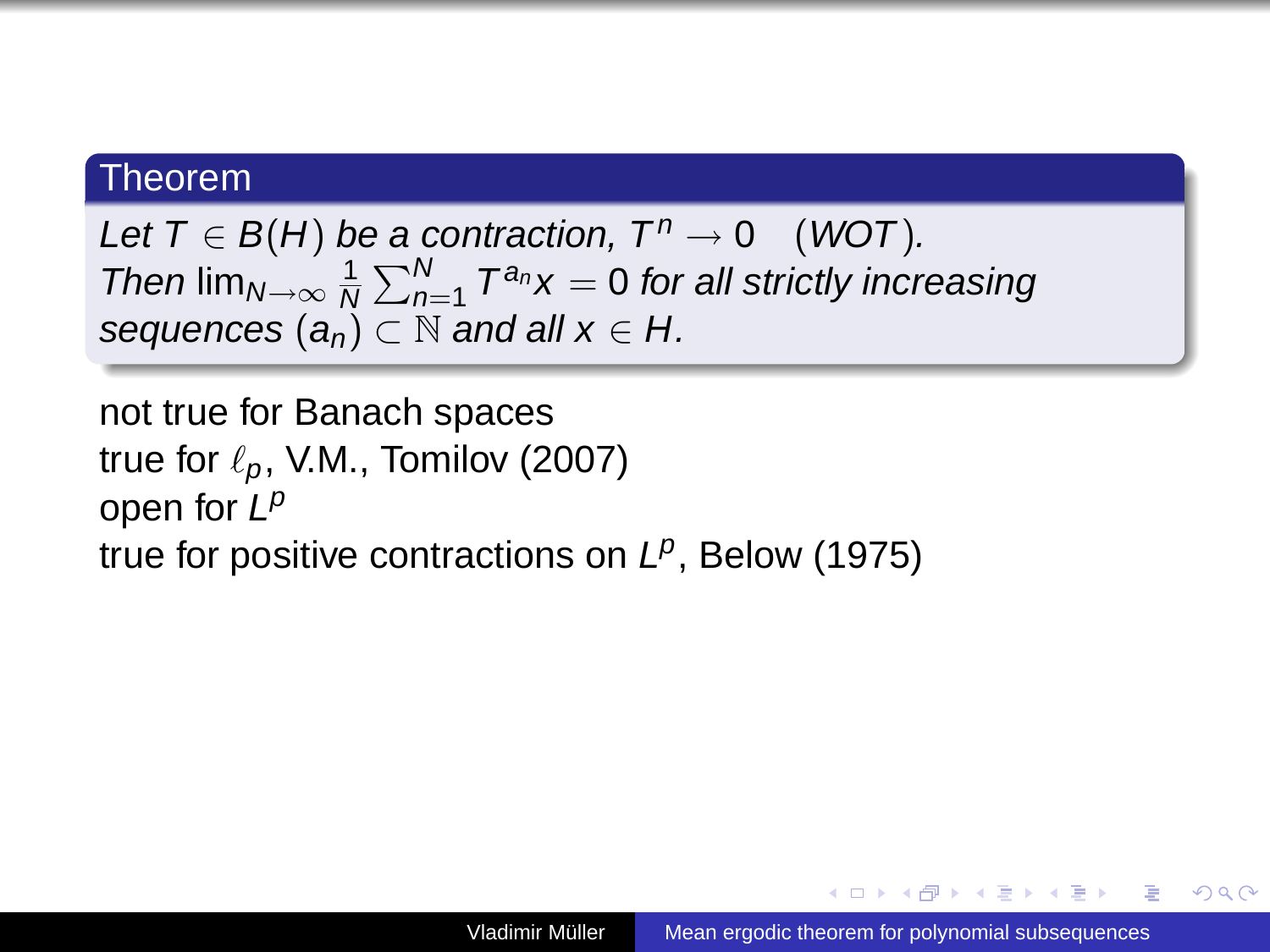Let  $T \in B(H)$  be a contraction,  $T^n \rightarrow 0$  (WOT). Then lim $_{N\rightarrow\infty}$   $\frac{1}{N}$  $\frac{1}{N}\sum_{n=1}^N\mathsf{T}^{a_n}\mathsf{x}=0$  for all strictly increasing sequences  $(a_n) \subset \mathbb{N}$  and all  $x \in H$ .

not true for Banach spaces true for  $\ell_p$ , V.M., Tomilov (2007) open for  $L^p$ true for positive contractions on  $L^p$ , Below (1975) not true for power bounded Hilbert space operators, V.M., Tomilov (2007)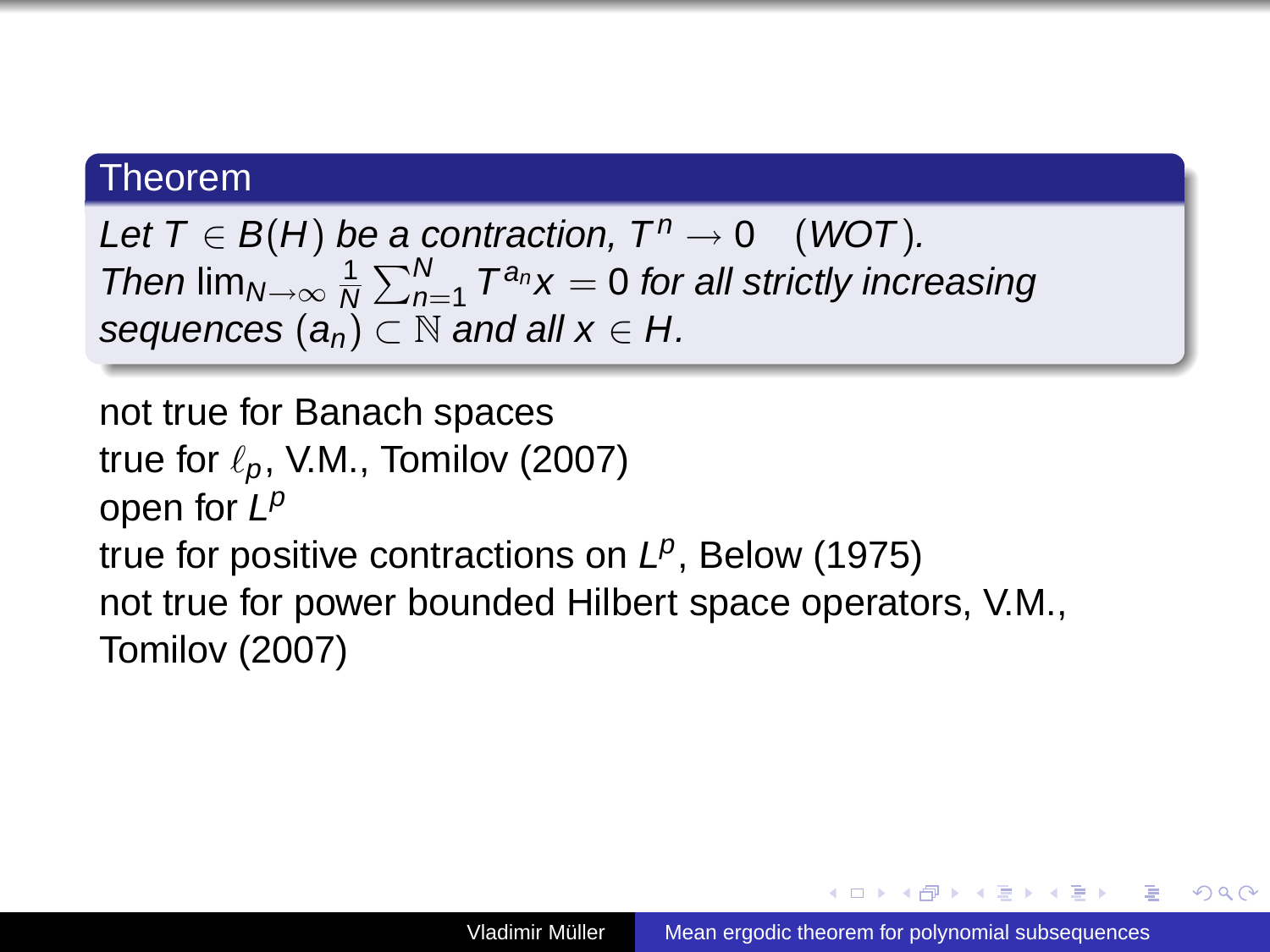Let  $T \in B(H)$  be a contraction,  $T^n \rightarrow 0$  (WOT). Then lim $_{N\rightarrow\infty}$   $\frac{1}{N}$  $\frac{1}{N}\sum_{n=1}^N\mathsf{T}^{a_n}\mathsf{x}=0$  for all strictly increasing sequences  $(a_n) \subset \mathbb{N}$  and all  $x \in H$ .

not true for Banach spaces true for  $\ell_p$ , V.M., Tomilov (2007) open for  $L^p$ true for positive contractions on  $L^p$ , Below (1975) not true for power bounded Hilbert space operators, V.M., Tomilov (2007)  $T^n \to 0$  (*WOT*) is necessary

K 何 ▶ K ヨ ▶ K ヨ ▶ ...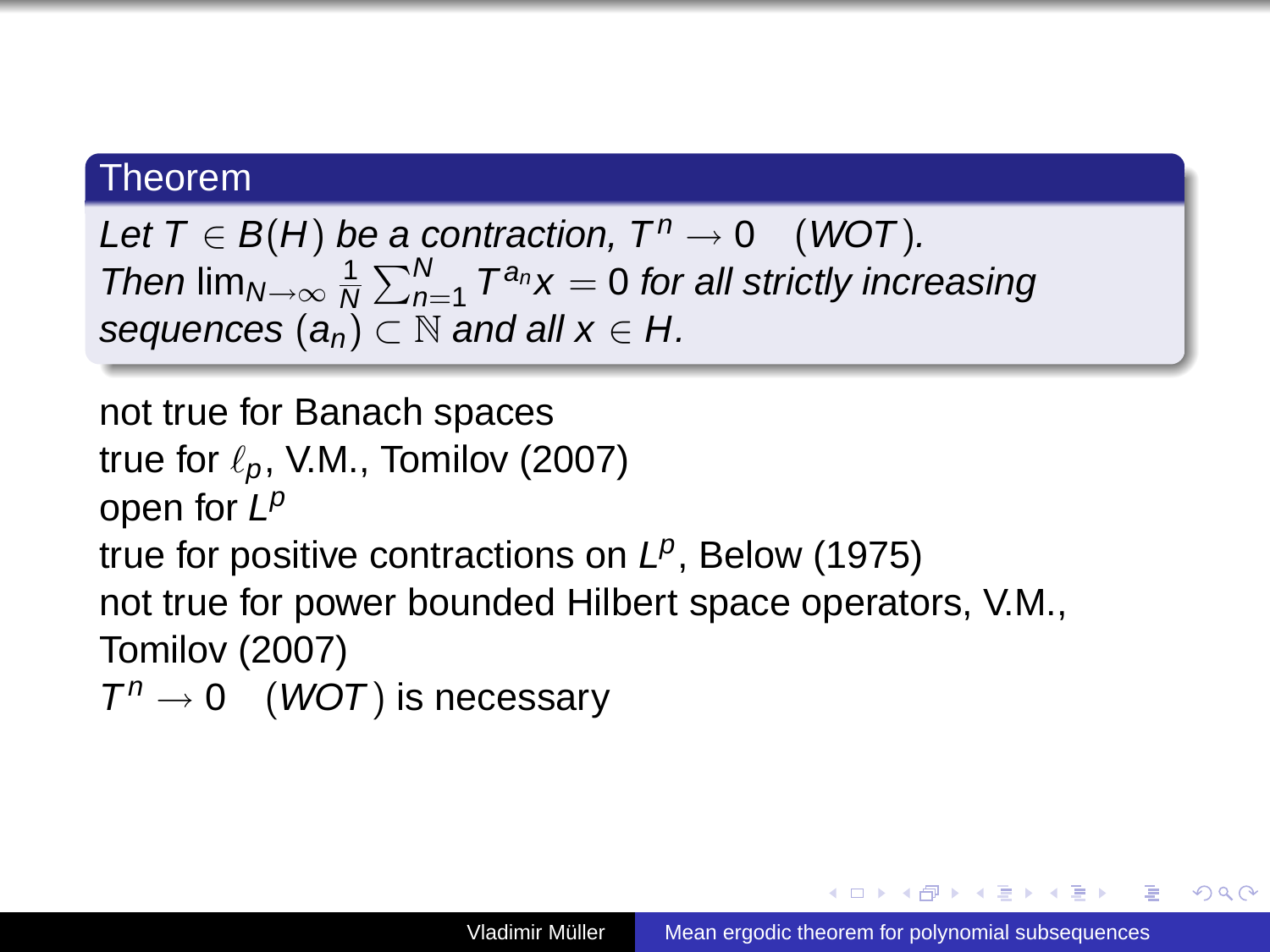Vladimir Müller [Mean ergodic theorem for polynomial subsequences](#page-0-0)

K ロ > K 御 > K ミ > K ミ > 「ミ → の Q (V)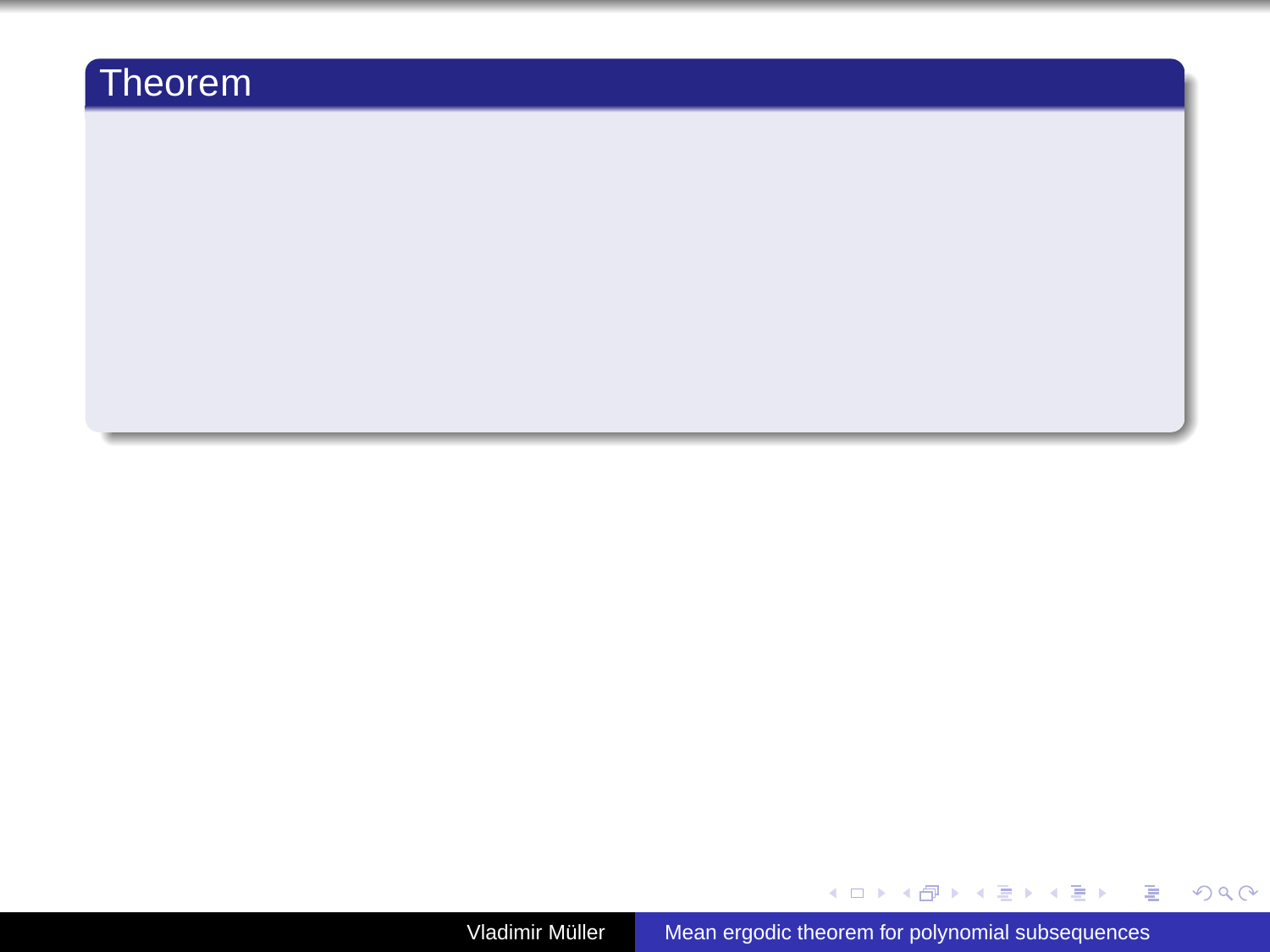## Let  $T \in B(H)$  be a polynomially bounded operator such that  $T^n \to 0$  (WOT).

Vladimir Müller [Mean ergodic theorem for polynomial subsequences](#page-0-0)

イロン イ押ン イミン イヨン ニヨー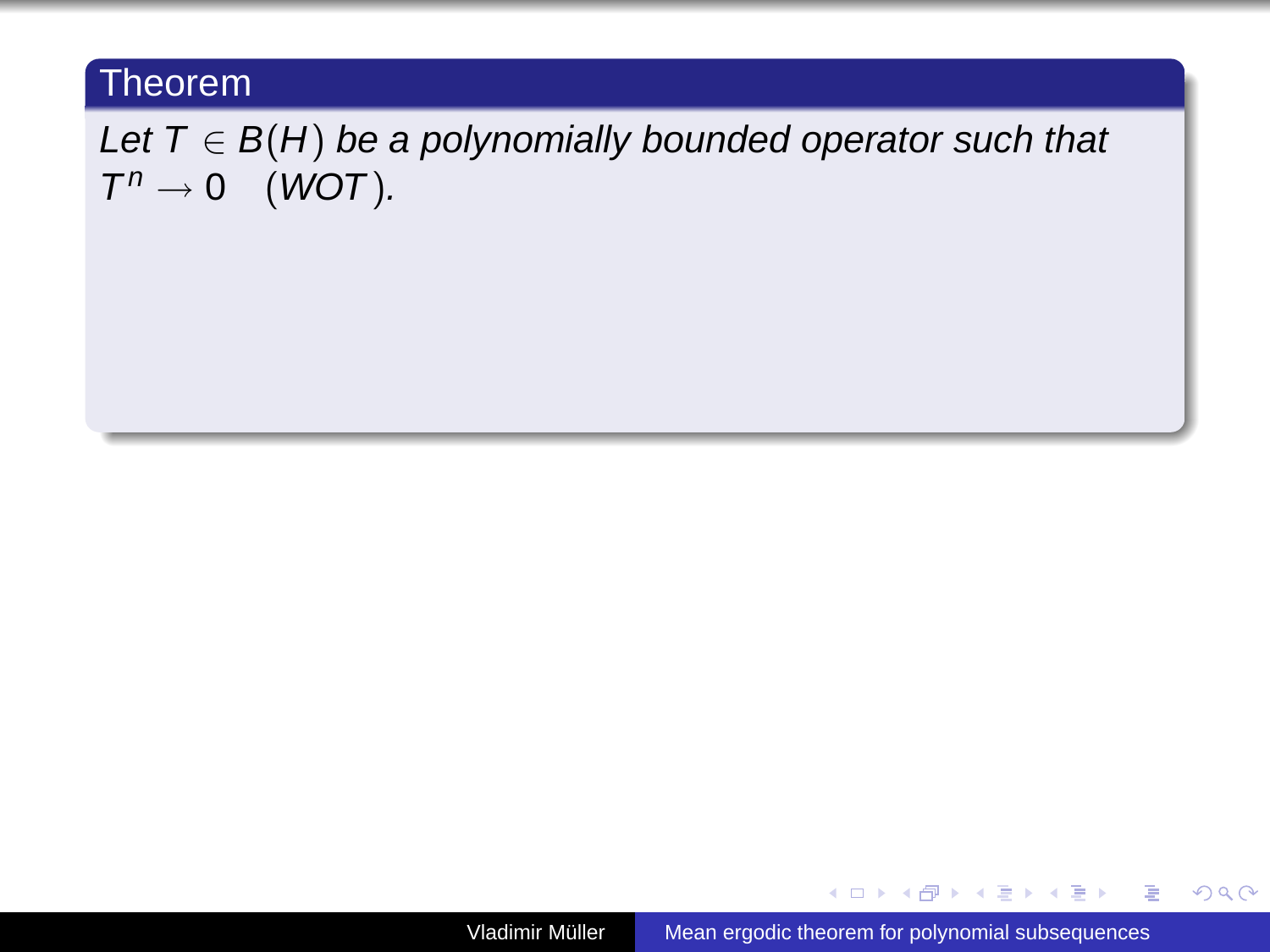Let  $T \in B(H)$  be a polynomially bounded operator such that  $T^n \to 0$  (WOT). Let  $(a_n) \subset \mathbb{N}$  be a strictly increasing subsequence.

イロン イ押ン イヨン イヨン 一重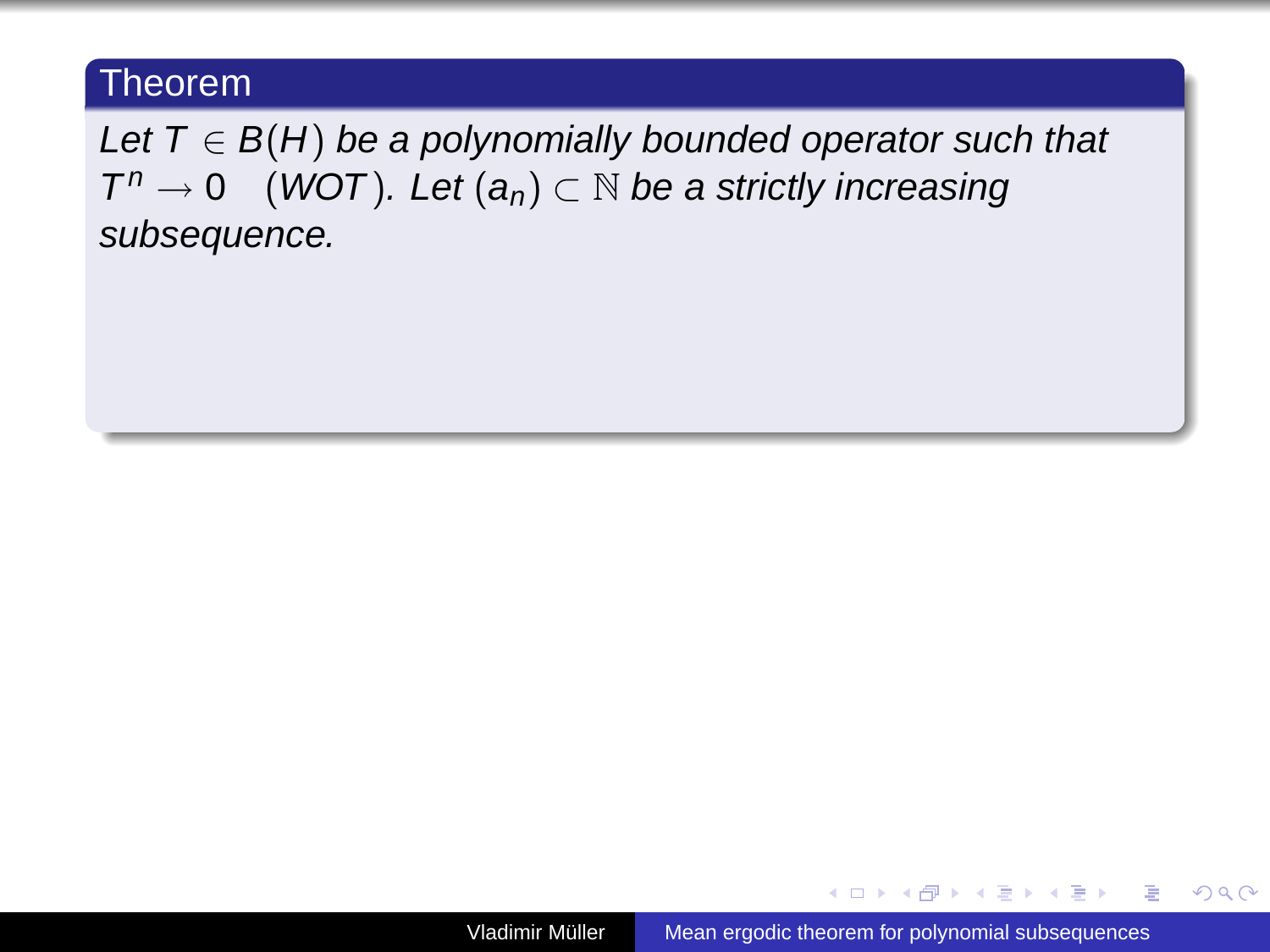Let  $T \in B(H)$  be a polynomially bounded operator such that  $T^n \to 0$  (WOT). Let  $(a_n) \subset \mathbb{N}$  be a strictly increasing subsequence. Then

$$
N^{-1}\sum_{n=1}^N T^{a_n}\to 0\qquad (SOT)
$$

∢ □ ▶ к 何 ▶

医电子 化重子

÷.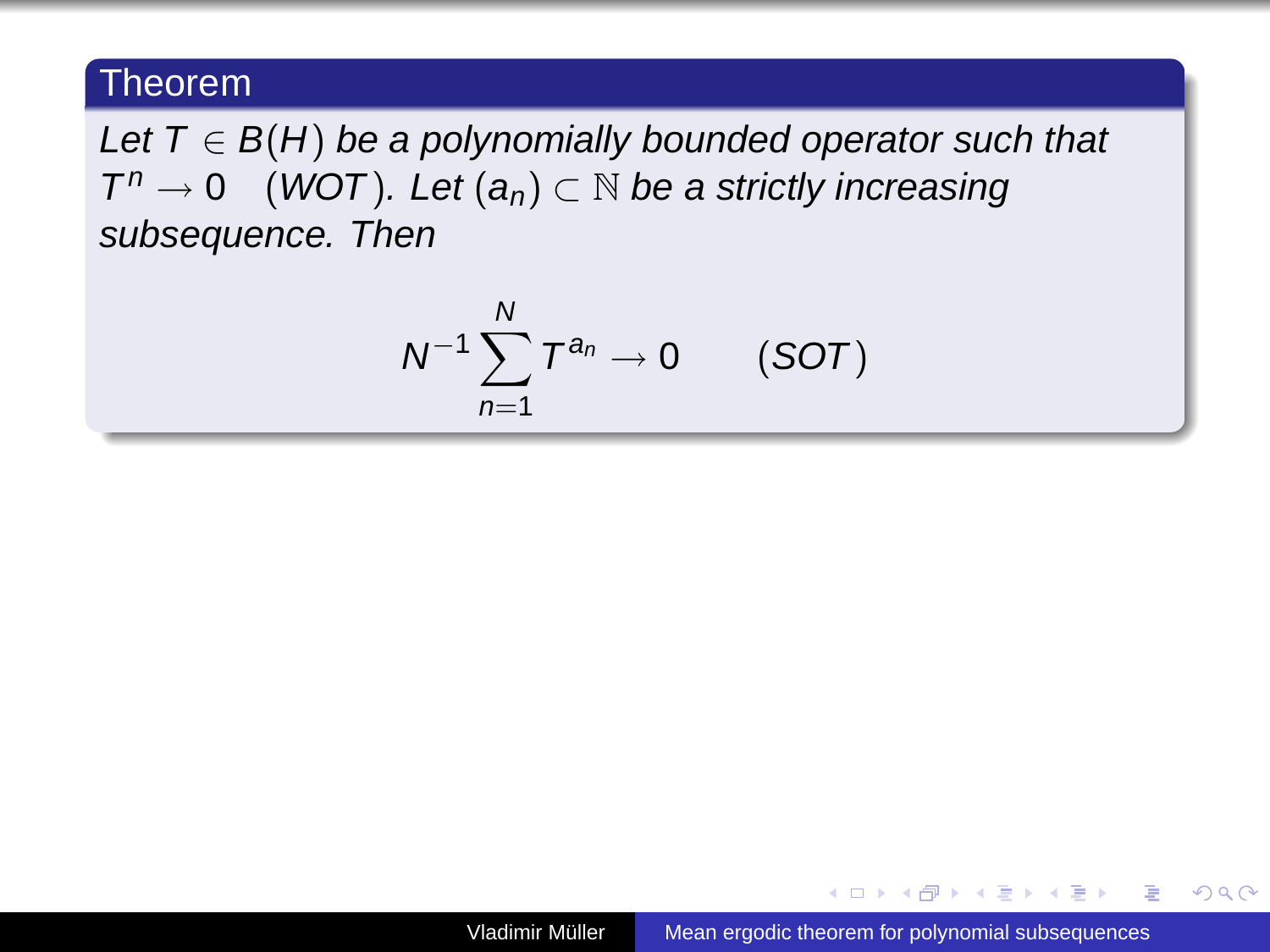Let  $T \in B(H)$  be a polynomially bounded operator such that  $T^n \to 0$  (WOT). Let  $(a_n) \subset \mathbb{N}$  be a strictly increasing subsequence. Then

$$
N^{-1}\sum_{n=1}^N T^{a_n}\to 0\qquad (SOT)
$$

#### **Theorem**

Vladimir Müller [Mean ergodic theorem for polynomial subsequences](#page-0-0)

( □ ) ( f )

 $\equiv$ 

 $\rightarrow$  3  $\pm$  3  $\rightarrow$ 

Ξ.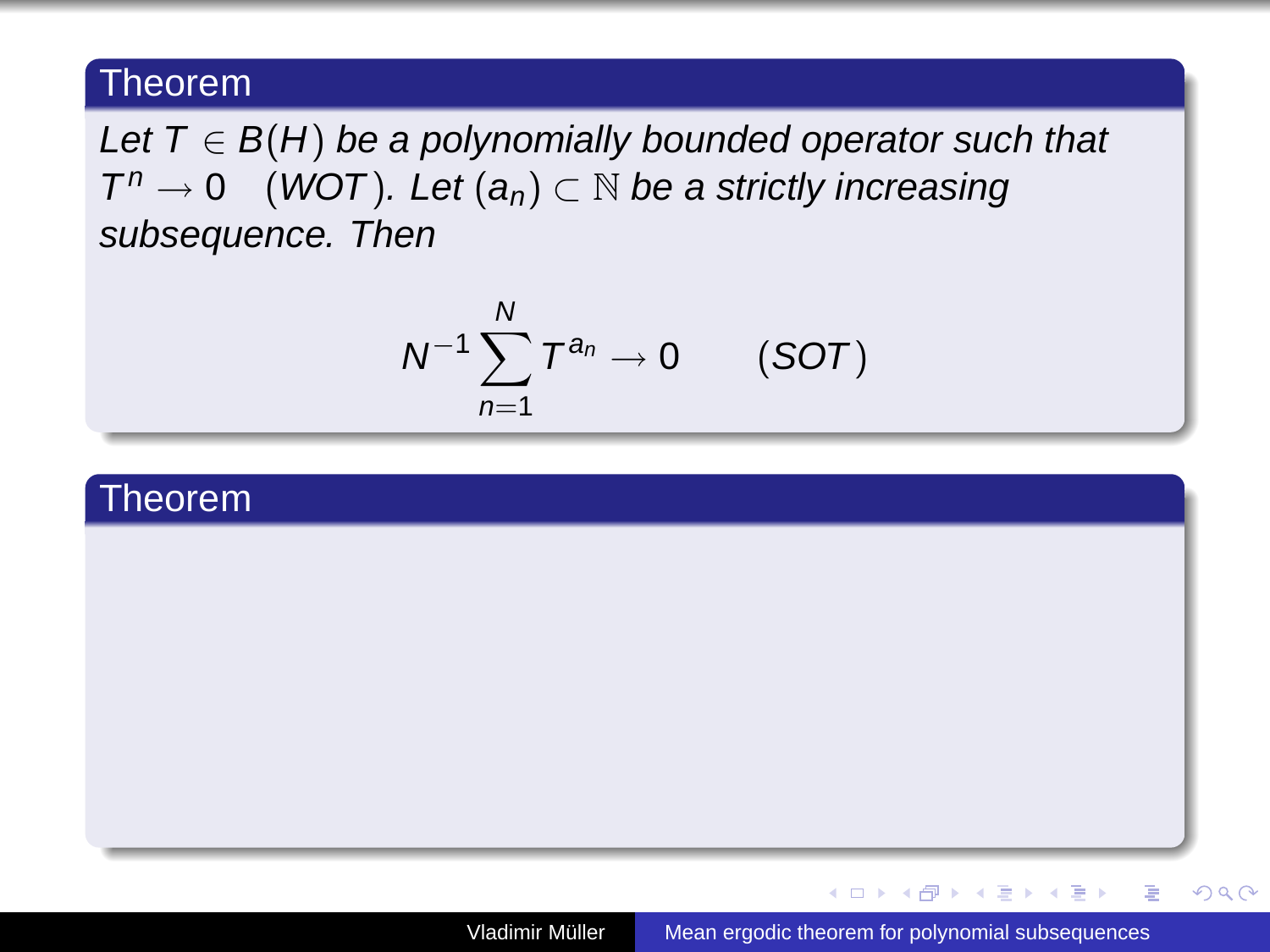Let  $T \in B(H)$  be a polynomially bounded operator such that  $T^n \to 0$  (WOT). Let  $(a_n) \subset \mathbb{N}$  be a strictly increasing subsequence. Then

$$
N^{-1}\sum_{n=1}^N T^{a_n}\to 0\qquad (SOT)
$$

#### Theorem

Let  $T \in B(H)$  be a power bounded operator of class  $C_{11}$  such that  $T^n \to 0$  (WOT).

( □ ) ( f )

 $\equiv$ 

→ 重→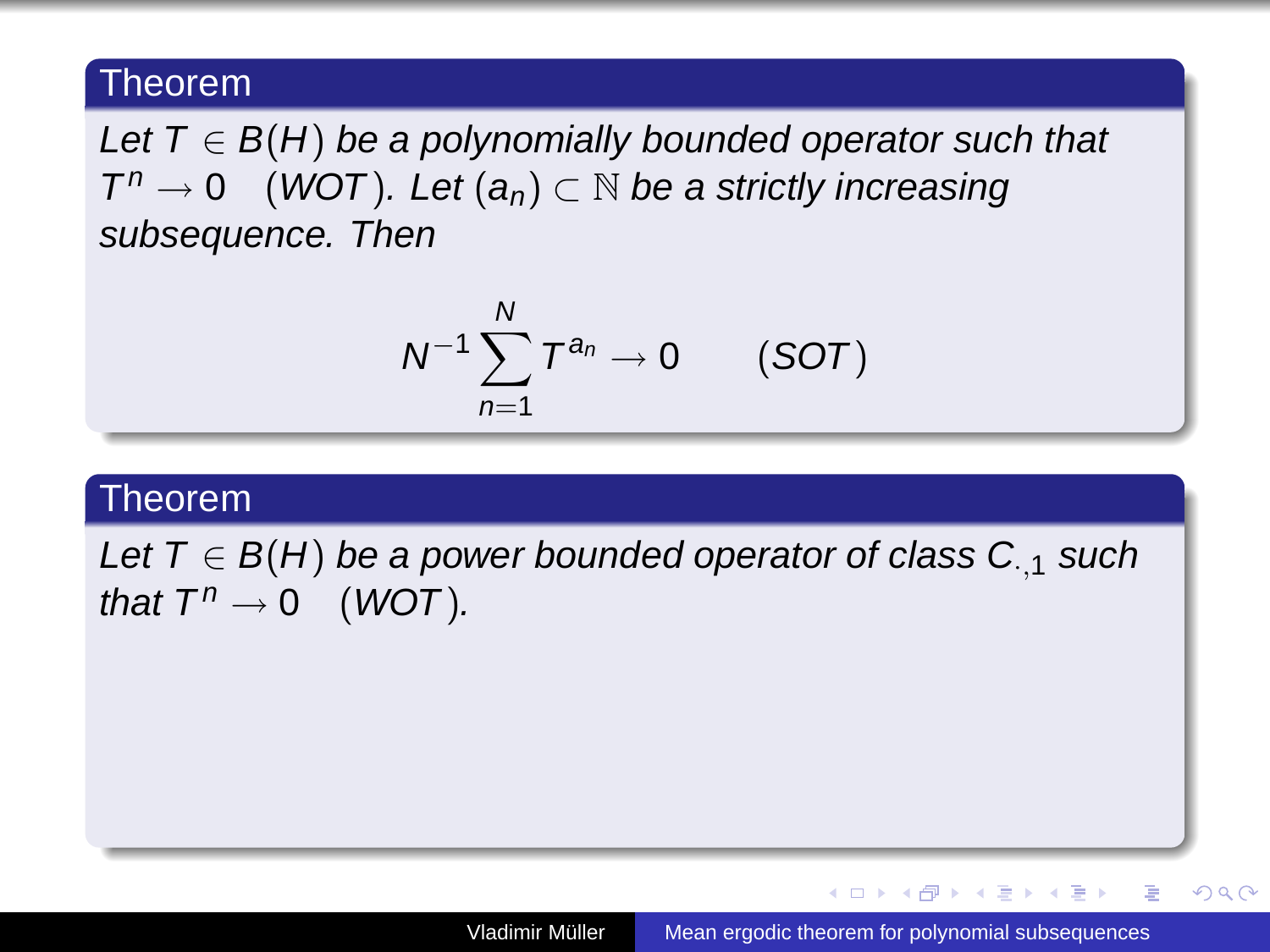Let  $T \in B(H)$  be a polynomially bounded operator such that  $T^n \to 0$  (WOT). Let  $(a_n) \subset \mathbb{N}$  be a strictly increasing subsequence. Then

$$
N^{-1}\sum_{n=1}^N T^{a_n}\to 0\qquad\text{(SOT)}
$$

#### Theorem

Let  $T \in B(H)$  be a power bounded operator of class C<sub>.1</sub> such that  $T^n \to 0$  (WOT). Let  $(a_n) \subset \mathbb{N}$  be a strictly increasing subsequence.

( □ ) ( f )

 $\equiv$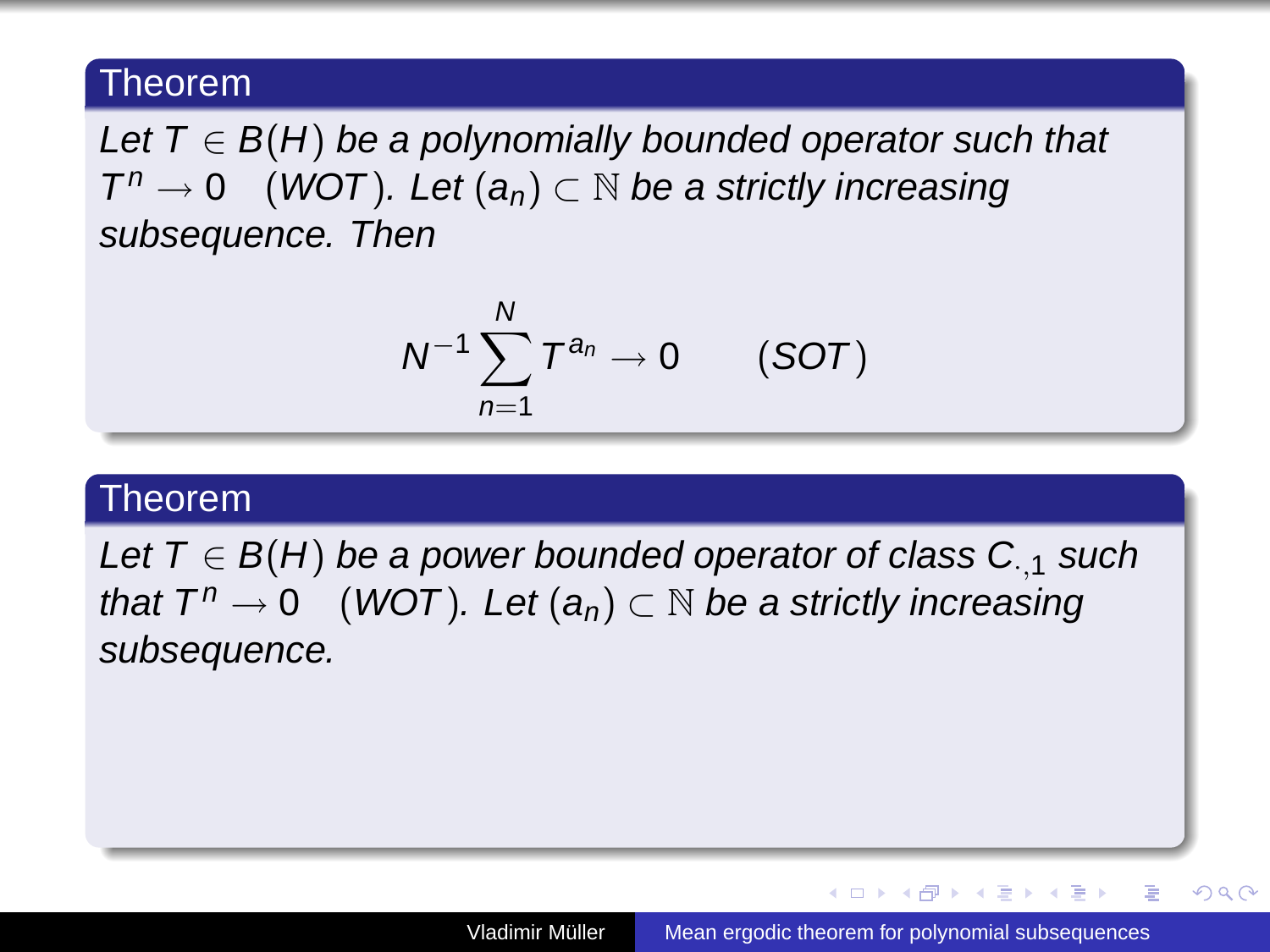Let  $T \in B(H)$  be a polynomially bounded operator such that  $T^n \to 0$  (WOT). Let  $(a_n) \subset \mathbb{N}$  be a strictly increasing subsequence. Then

$$
N^{-1}\sum_{n=1}^N T^{a_n}\to 0\qquad\text{(SOT)}
$$

#### Theorem

Let  $T \in B(H)$  be a power bounded operator of class C<sub>.1</sub> such that  $T^n \to 0$  (WOT). Let  $(a_n) \subset \mathbb{N}$  be a strictly increasing subsequence. Then

$$
N^{-1}\sum_{n=1}^N T^{a_n}\to 0\qquad \text{(SOT)}
$$

( □ ) ( f )

B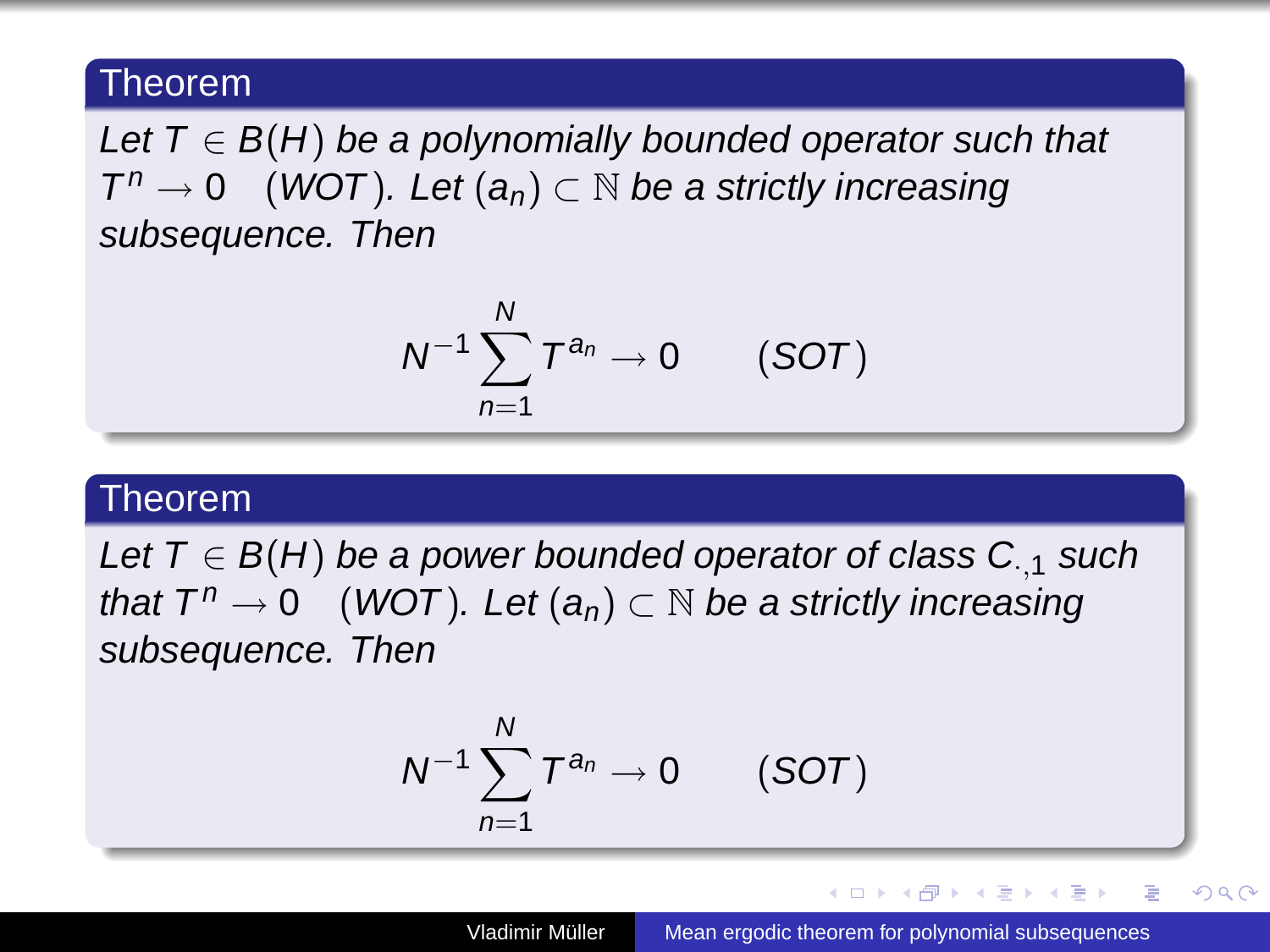Blum -Eisenberg (1974)



メロメメ 倒 メメ ミメメ ミメ

 $\mathbb R$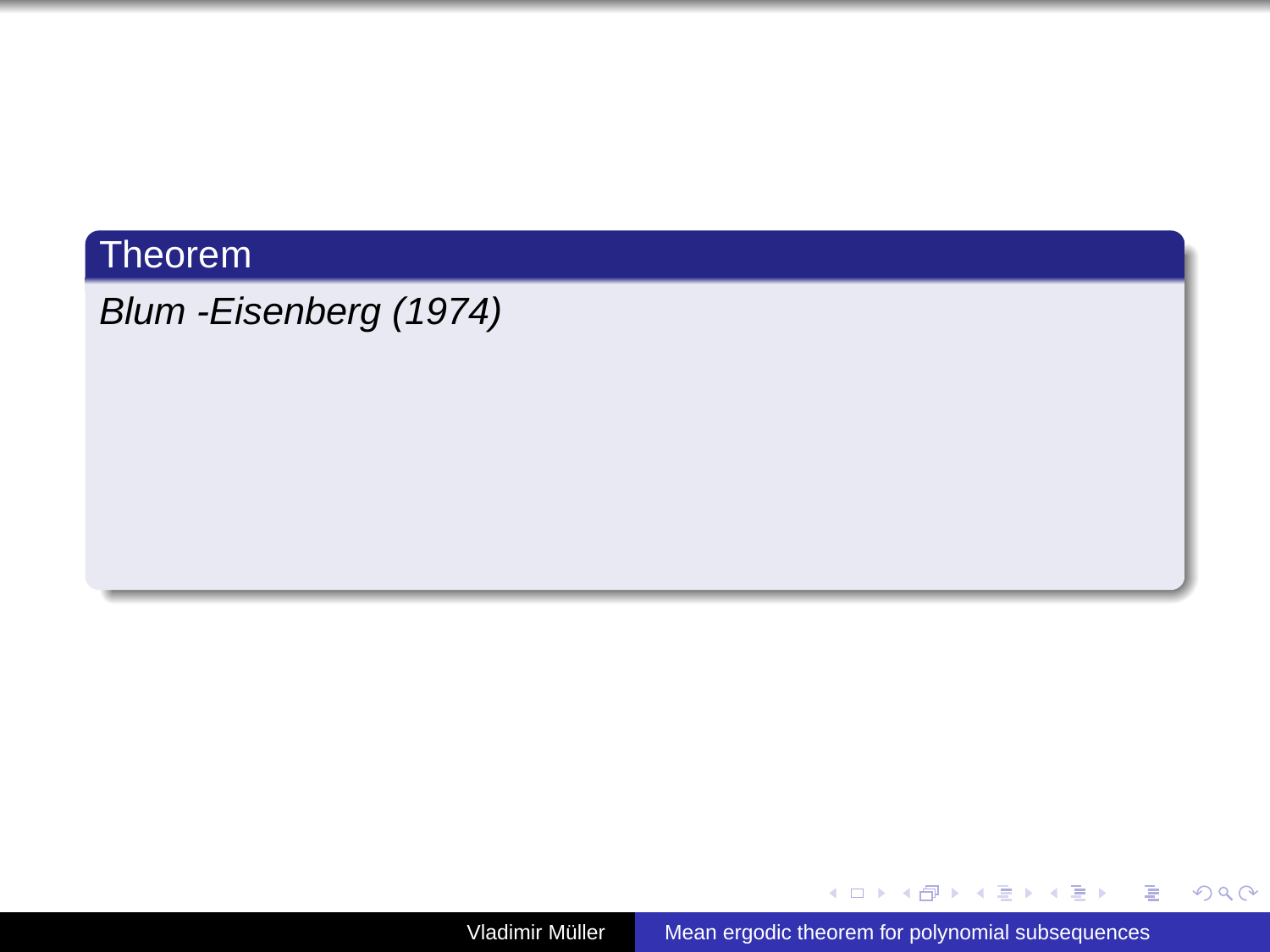Blum -Eisenberg (1974) Let  $(a_n)$  be a strictly increasing sequence. The following statements are equivalent:



4 0 8 4 间 ÷.

G.

 $2990$ 

B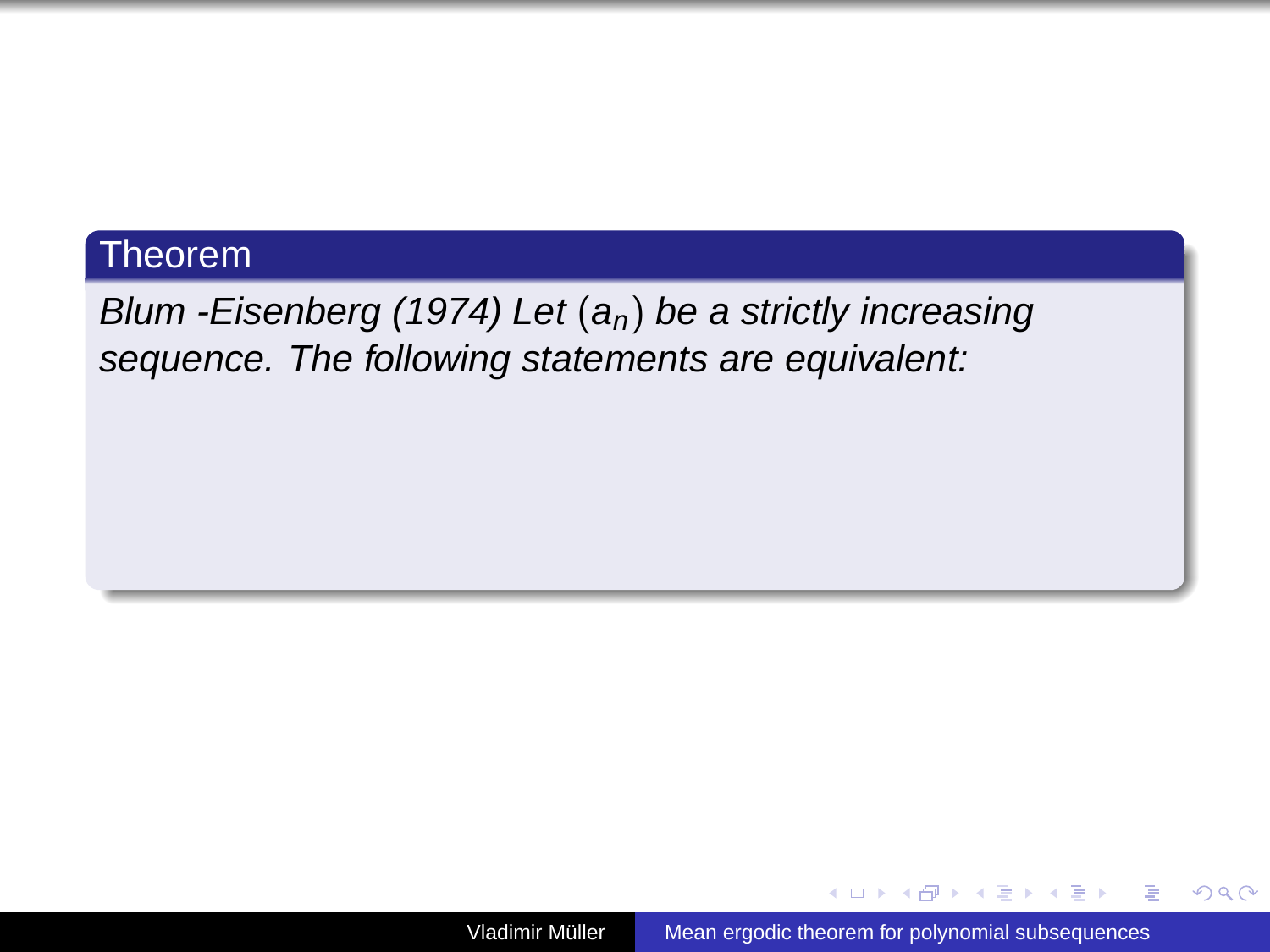Blum -Eisenberg (1974) Let  $(a_n)$  be a strictly increasing sequence. The following statements are equivalent: (i) N<sup>-1</sup>  $\sum_{n=1}^{N} T^{a_n}$  converges (SOT)

モニー・モン イミン イヨン エミ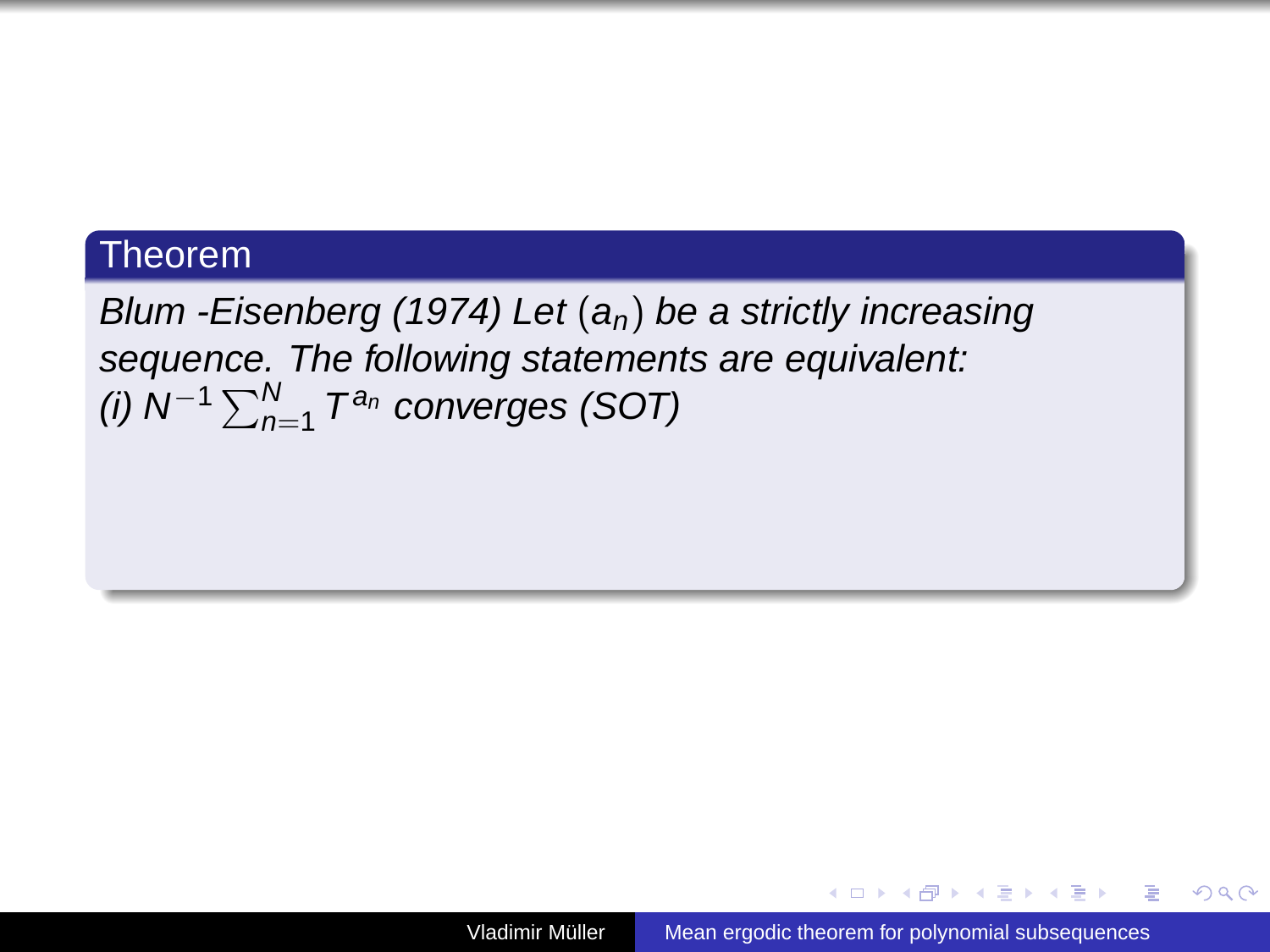Blum -Eisenberg (1974) Let  $(a_n)$  be a strictly increasing sequence. The following statements are equivalent: (i) N<sup>-1</sup>  $\sum_{n=1}^{N}$  T<sup>an</sup> converges (SOT) for all Hilbert space contractions T ;

イロン イ押ン イヨン イヨン 一重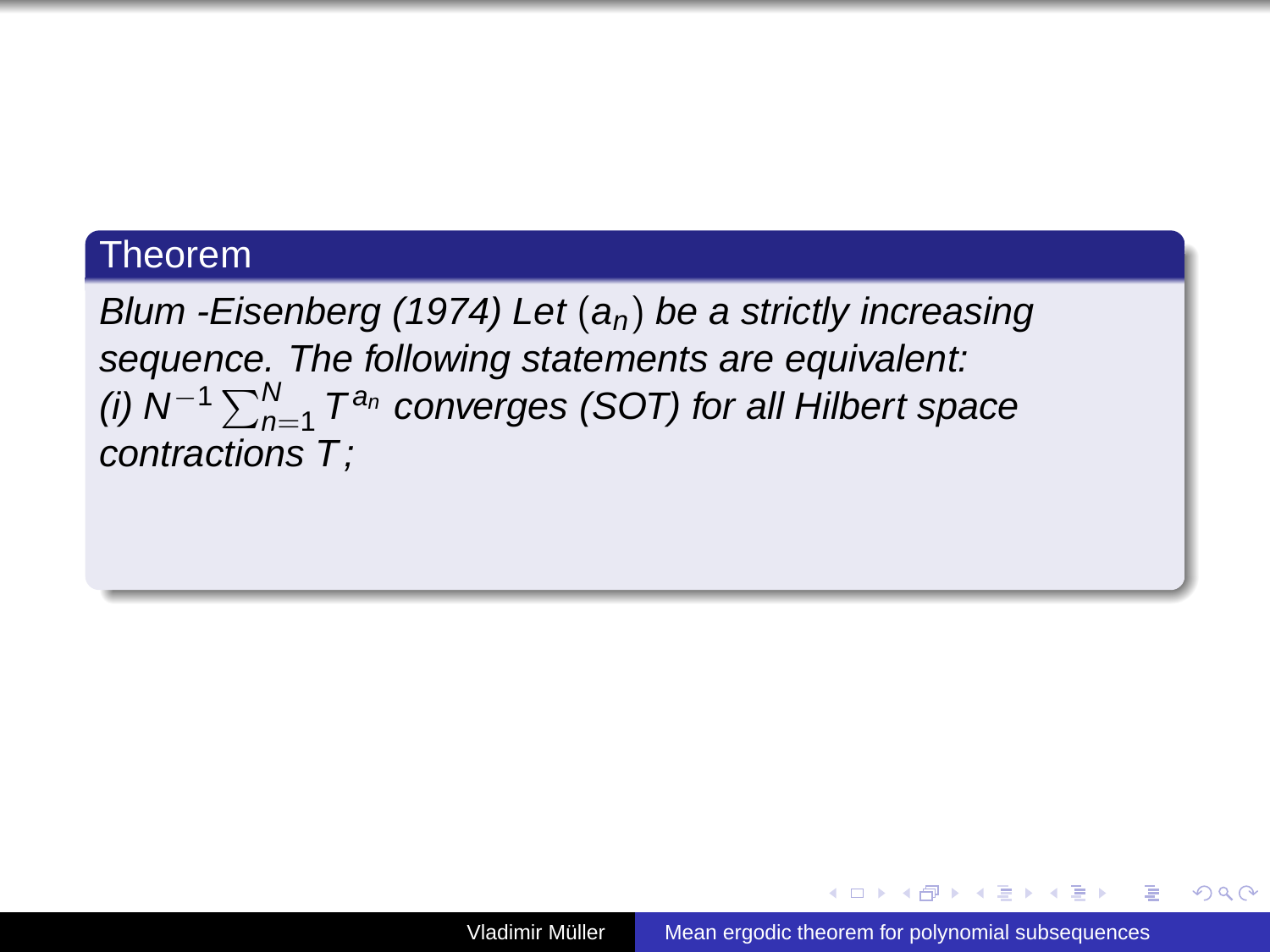Blum -Eisenberg (1974) Let  $(a_n)$  be a strictly increasing sequence. The following statements are equivalent: (i) N<sup>-1</sup>  $\sum_{n=1}^{N}$  T<sup>an</sup> converges (SOT) for all Hilbert space contractions T; (ii) N $^{-1}\sum_{n=1}^N U^{a_n}$  converges (SOT)

イロト イ押 トイヨ トイヨ トーヨー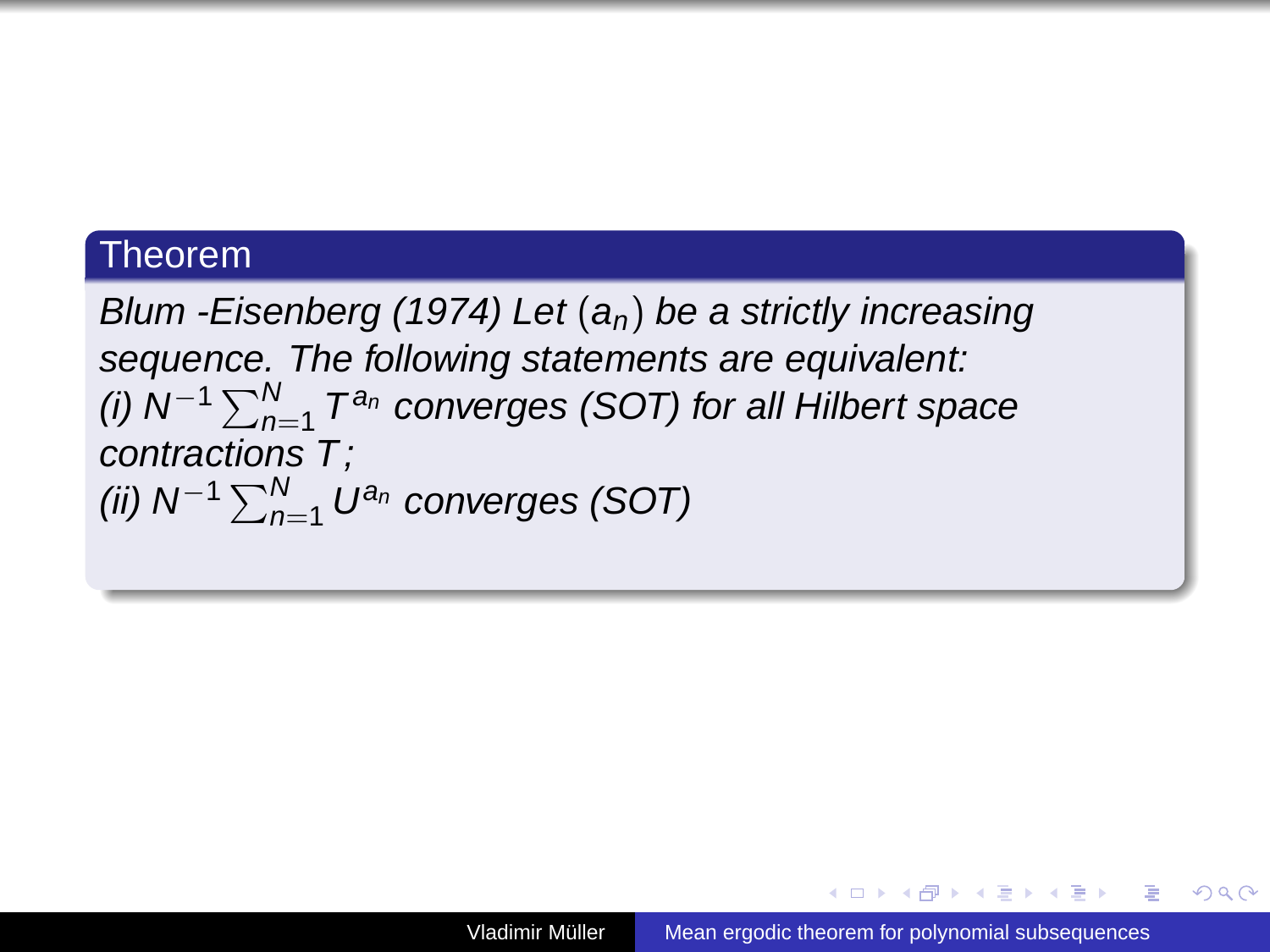Blum -Eisenberg (1974) Let  $(a_n)$  be a strictly increasing sequence. The following statements are equivalent: (i) N<sup>-1</sup>  $\sum_{n=1}^{N}$  T<sup>an</sup> converges (SOT) for all Hilbert space contractions T ; (ii) N $^{-1}\sum_{n=1}^N U^{a_n}$  converges (SOT) for all unitary operators U;

イロト イ押 トイヨ トイヨ トーヨー

 $QQ$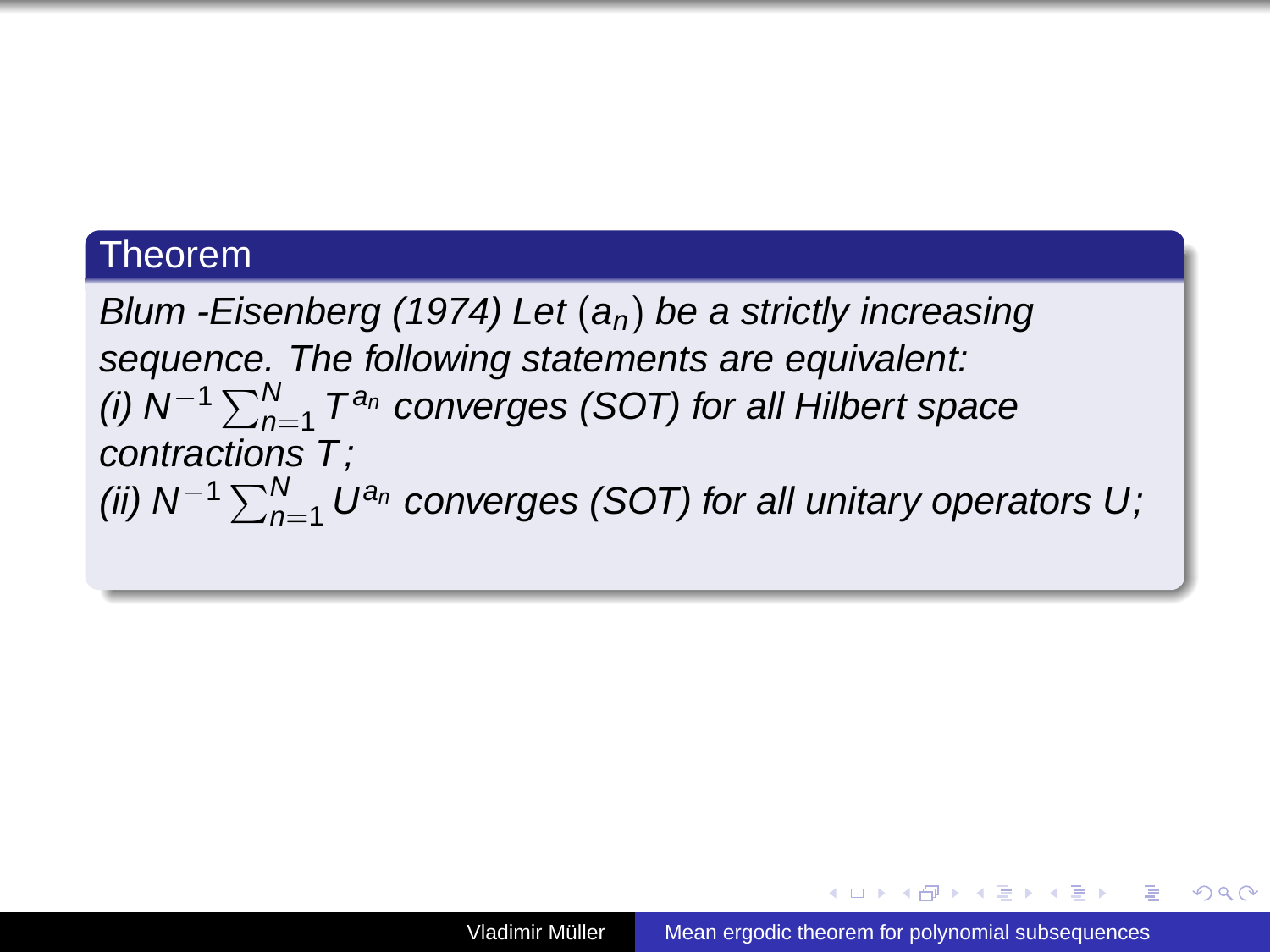Blum -Eisenberg (1974) Let  $(a_n)$  be a strictly increasing sequence. The following statements are equivalent: (i) N<sup>-1</sup>  $\sum_{n=1}^{N}$  T<sup>an</sup> converges (SOT) for all Hilbert space contractions T ; (ii) N $^{-1}$   $\sum_{n=1}^{N}$  Uªn converges (SOT) for all unitary operators U; (iii)  $N^{-1} \sum_{n=1}^{N} \lambda^{a_n}$  converges for all  $\lambda \in \mathbb{C}$ ,  $|\lambda| = 1$ .

イロト イ押 トイヨ トイヨ トーヨー

 $QQ$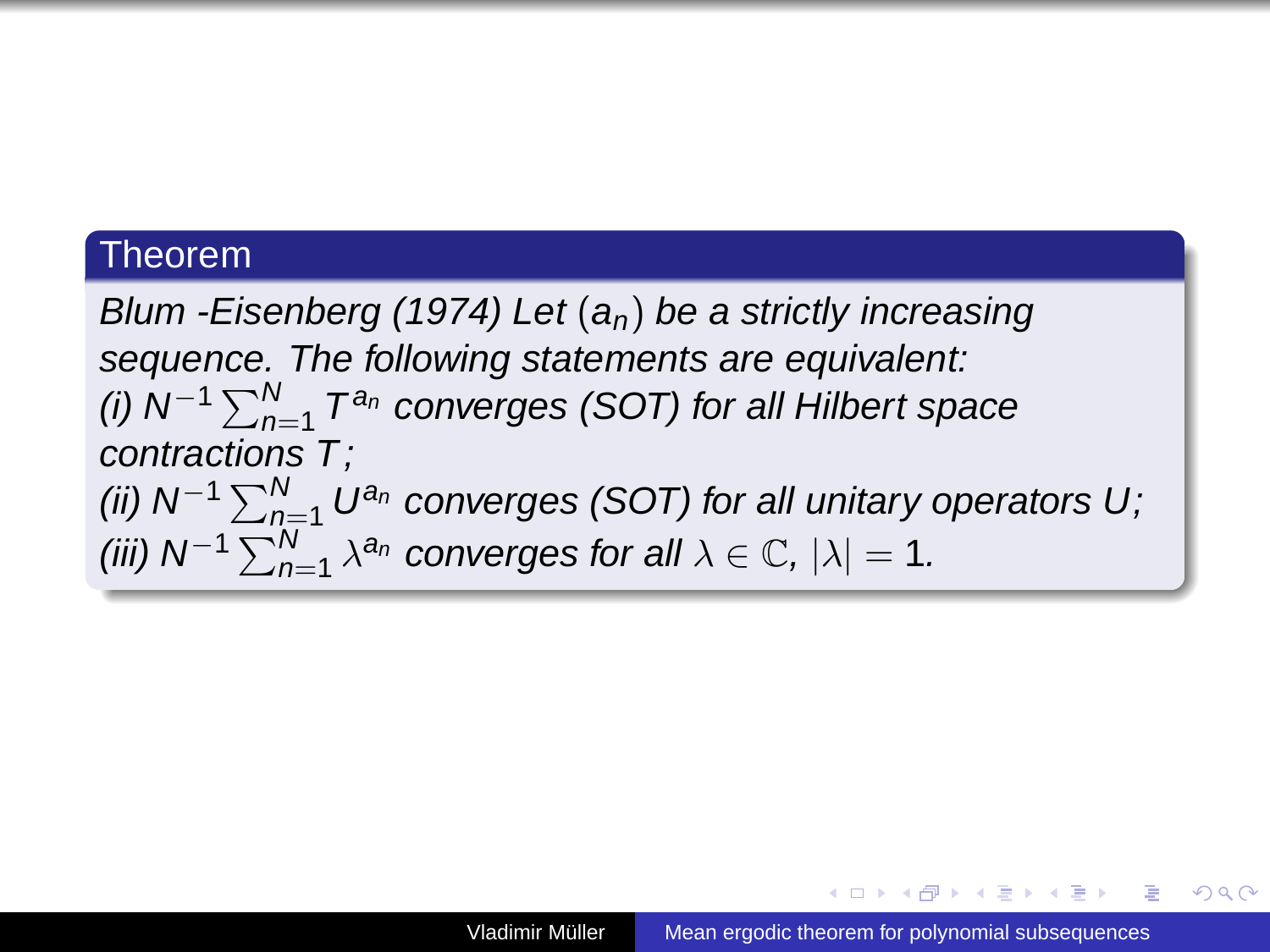(van der Corput):

イロトメ 御 トメ 君 トメ 君 トー 君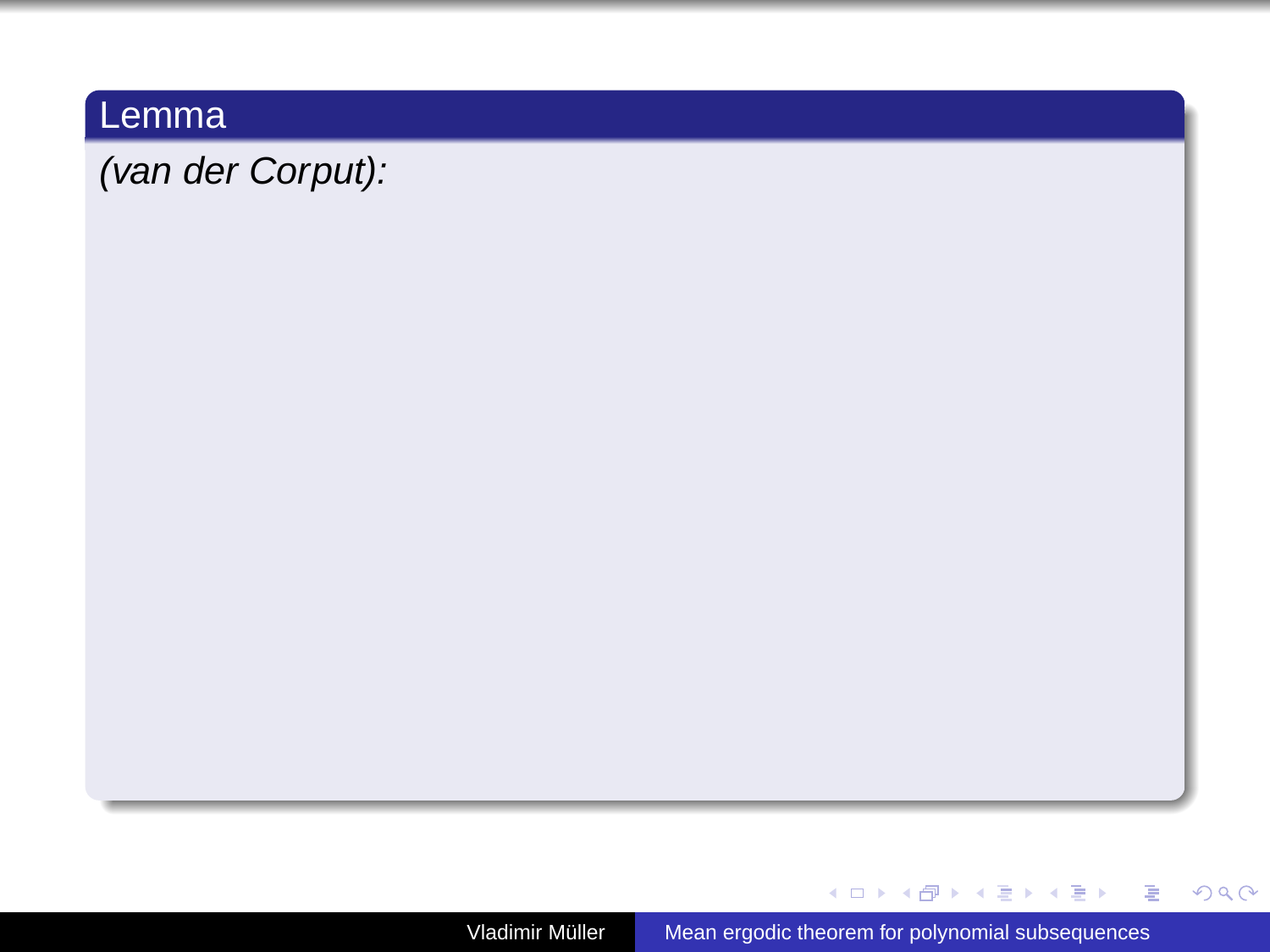(van der Corput): Let  $(u_n)$  be a bounded sequence in a Hilbert space.

イロト イ押 トイヨ トイヨ トー

÷.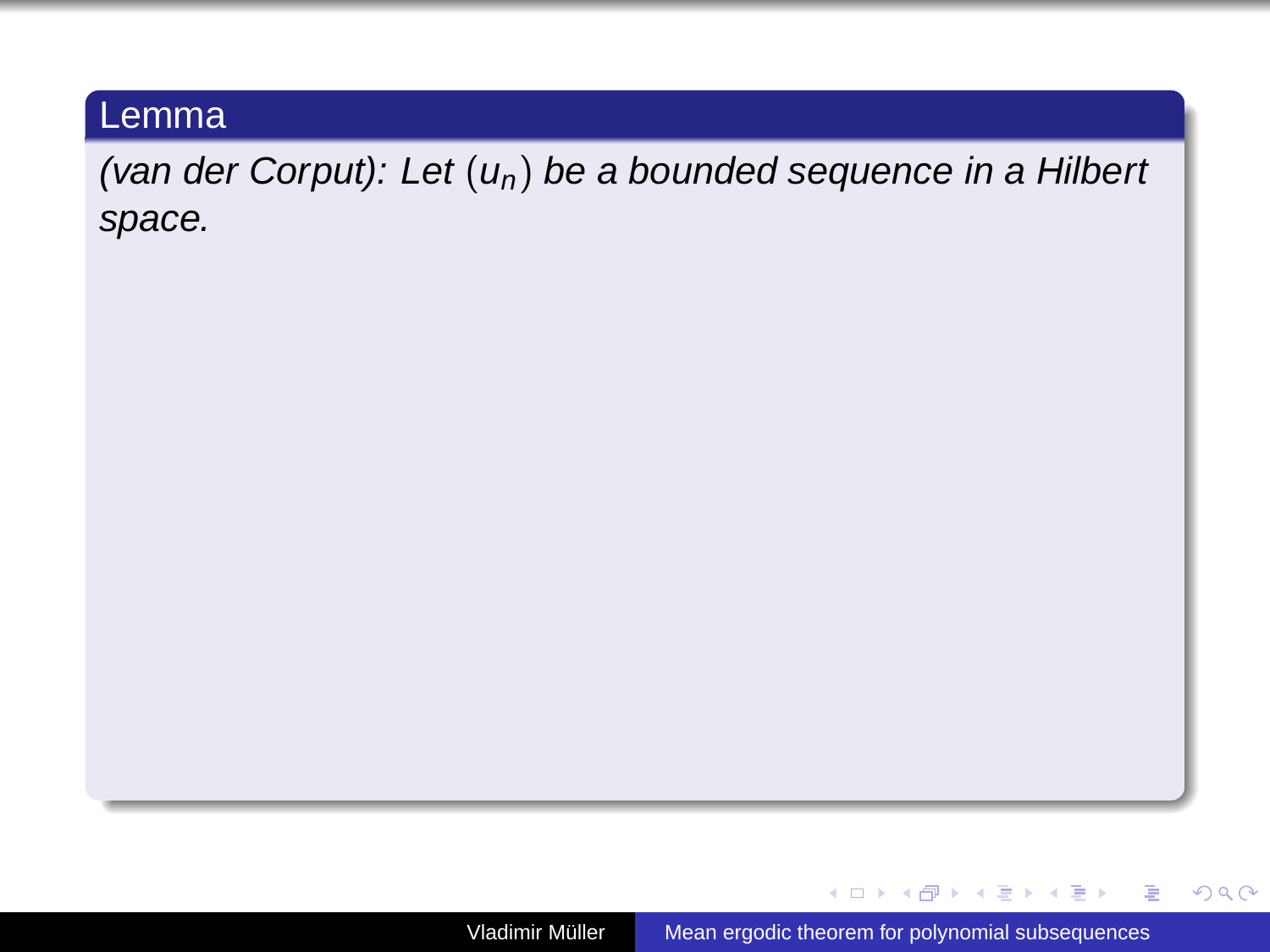(van der Corput): Let  $(u_n)$  be a bounded sequence in a Hilbert space. For  $h = 0, 1, \ldots$  let

$$
s_h = \limsup_{N \to \infty} \Big| N^{-1} \sum_{n=1}^N \langle u_{n+h}, u_n \rangle \Big|.
$$

**K ロ ▶ K 何 ▶ K ヨ ▶ K ヨ ▶** 

 $\Rightarrow$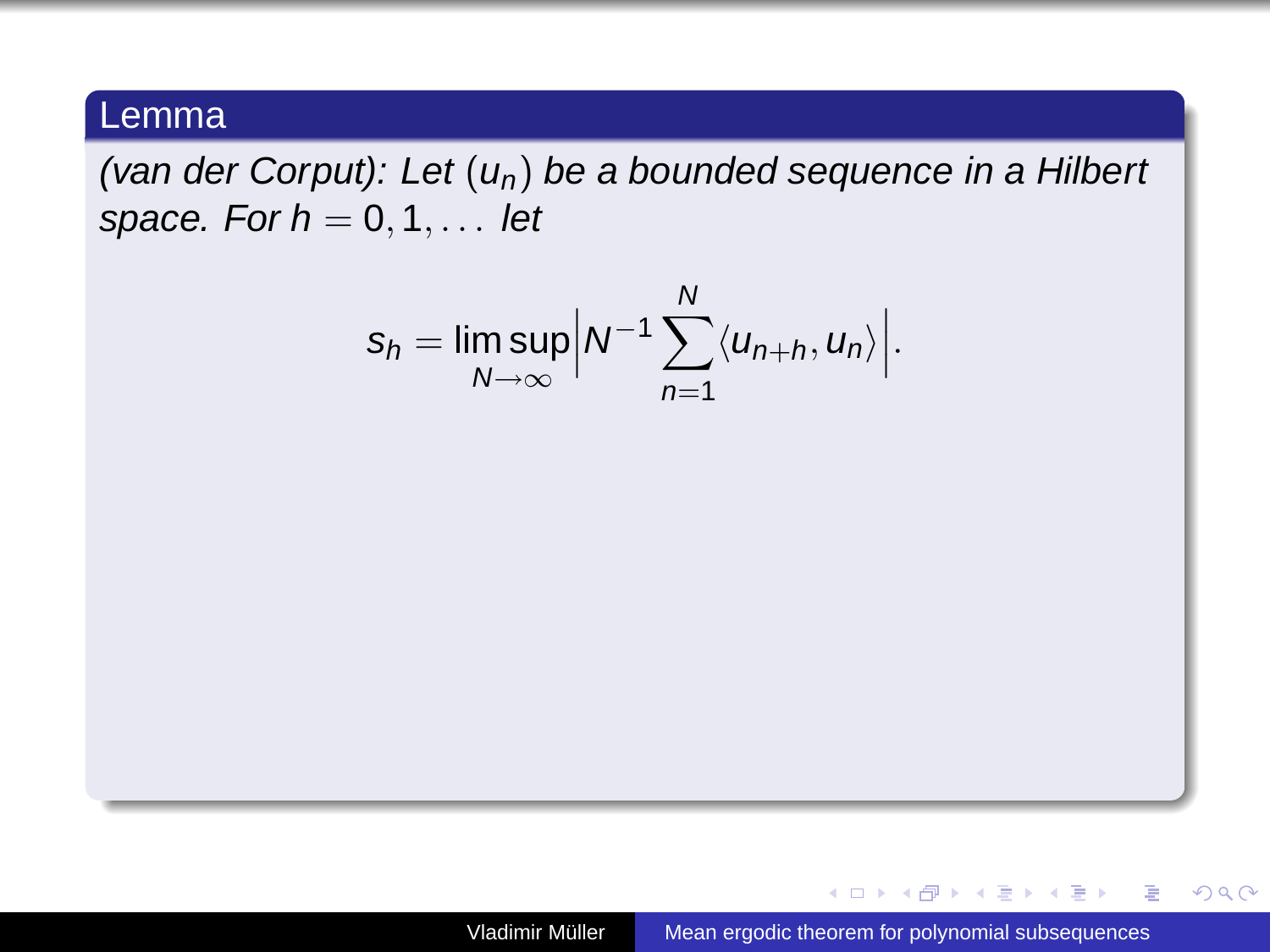(van der Corput): Let  $(u_n)$  be a bounded sequence in a Hilbert space. For  $h = 0, 1, \ldots$  let

$$
s_h = \limsup_{N \to \infty} \left| N^{-1} \sum_{n=1}^N \langle u_{n+h}, u_n \rangle \right|.
$$

Suppose that

$$
\lim_{H\to\infty}H^{-1}\sum_{h=0}^{H-1}s_h=0.
$$

**K ロ ▶ K 何 ▶ K ヨ ▶ K ヨ ▶** 

 $\Rightarrow$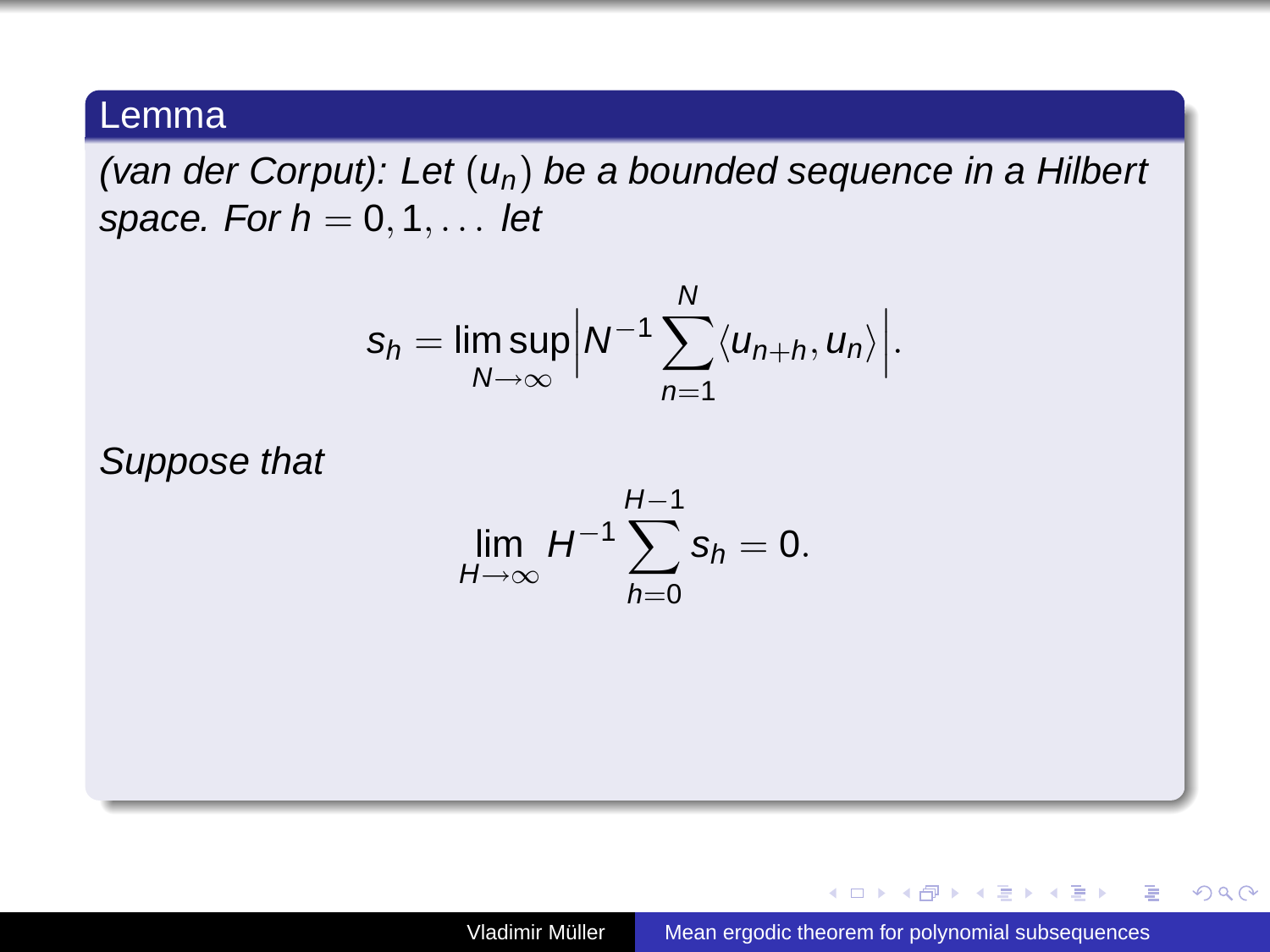(van der Corput): Let  $(u_n)$  be a bounded sequence in a Hilbert space. For  $h = 0, 1, \ldots$  let

$$
s_h = \limsup_{N \to \infty} \left| N^{-1} \sum_{n=1}^N \langle u_{n+h}, u_n \rangle \right|.
$$

Suppose that

$$
\lim_{H\to\infty}H^{-1}\sum_{h=0}^{H-1}s_h=0.
$$

Then

$$
\lim_{N\to\infty}N^{-1}\sum_{n=1}^N u_n=0.
$$

**K ロ ▶ K 何 ▶ K ヨ ▶ K ヨ ▶** 

 $\Rightarrow$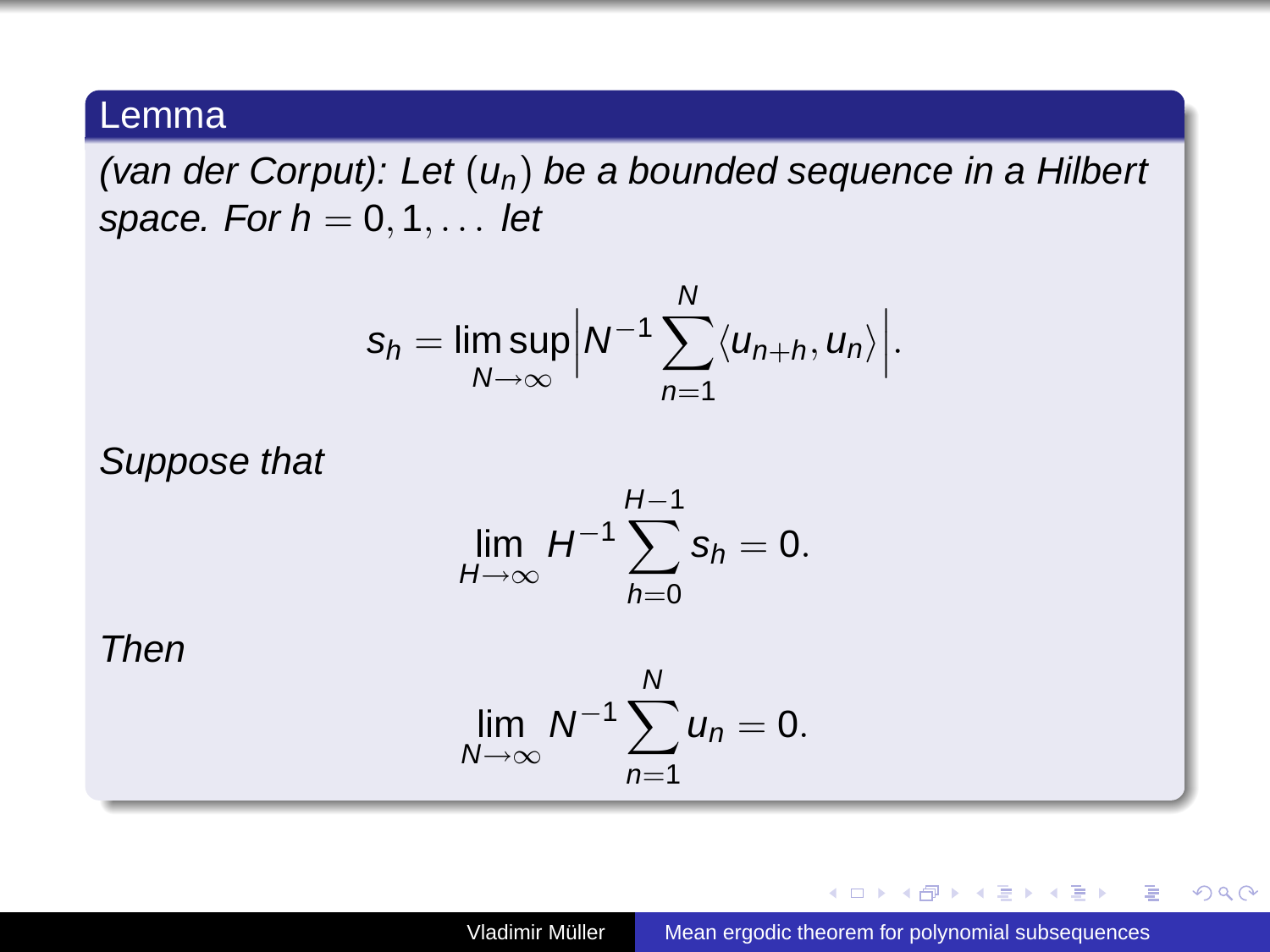Let U be a unitary operator,

Vladimir Müller [Mean ergodic theorem for polynomial subsequences](#page-0-0)

 $4$  ロ }  $4$   $6$  }  $4$   $\pm$  }  $4$   $\pm$  }

重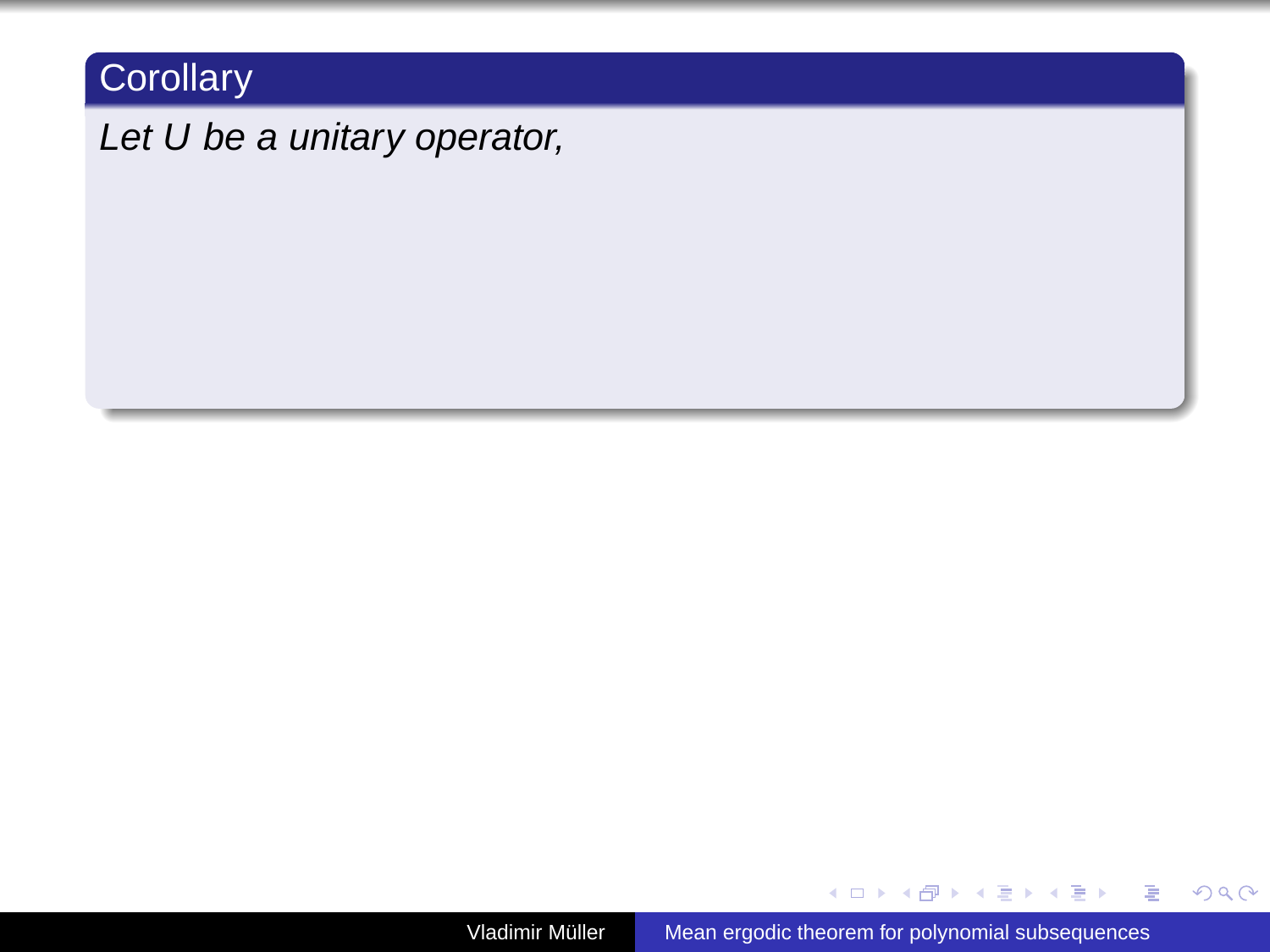# Let U be a unitary operator,  $\sigma_p(U) = \emptyset$ .

Vladimir Müller [Mean ergodic theorem for polynomial subsequences](#page-0-0)

 $4$  ロ }  $4$   $6$  }  $4$   $\pm$  }  $4$   $\pm$  }

÷.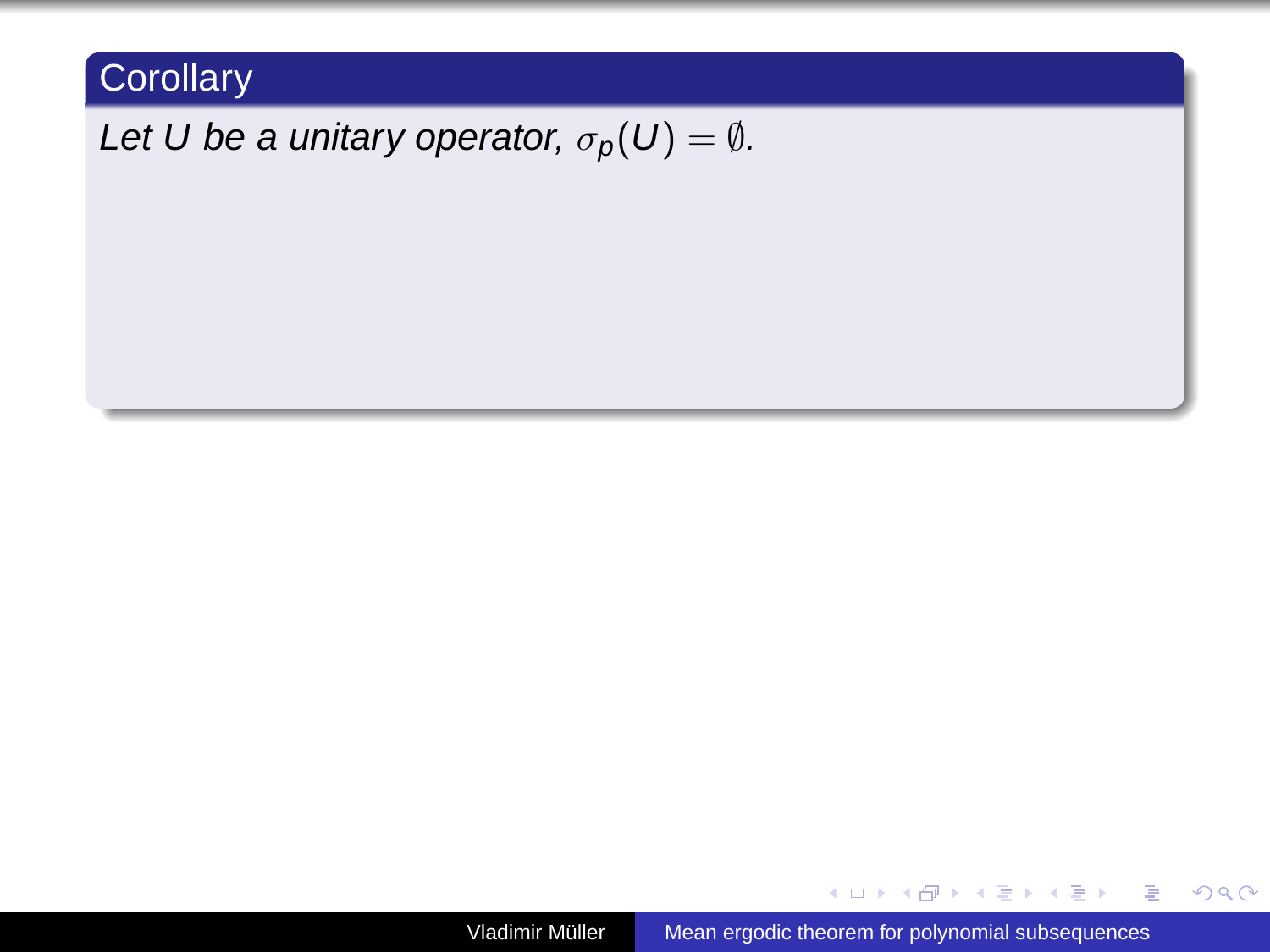Let U be a unitary operator,  $\sigma_p(U) = \emptyset$ . Then

$$
\lim_{N\to\infty}N^{-1}\sum_{n=1}^N U^{n^2}x=0
$$

for each x.

イロト イ押 トイヨト イヨト 一重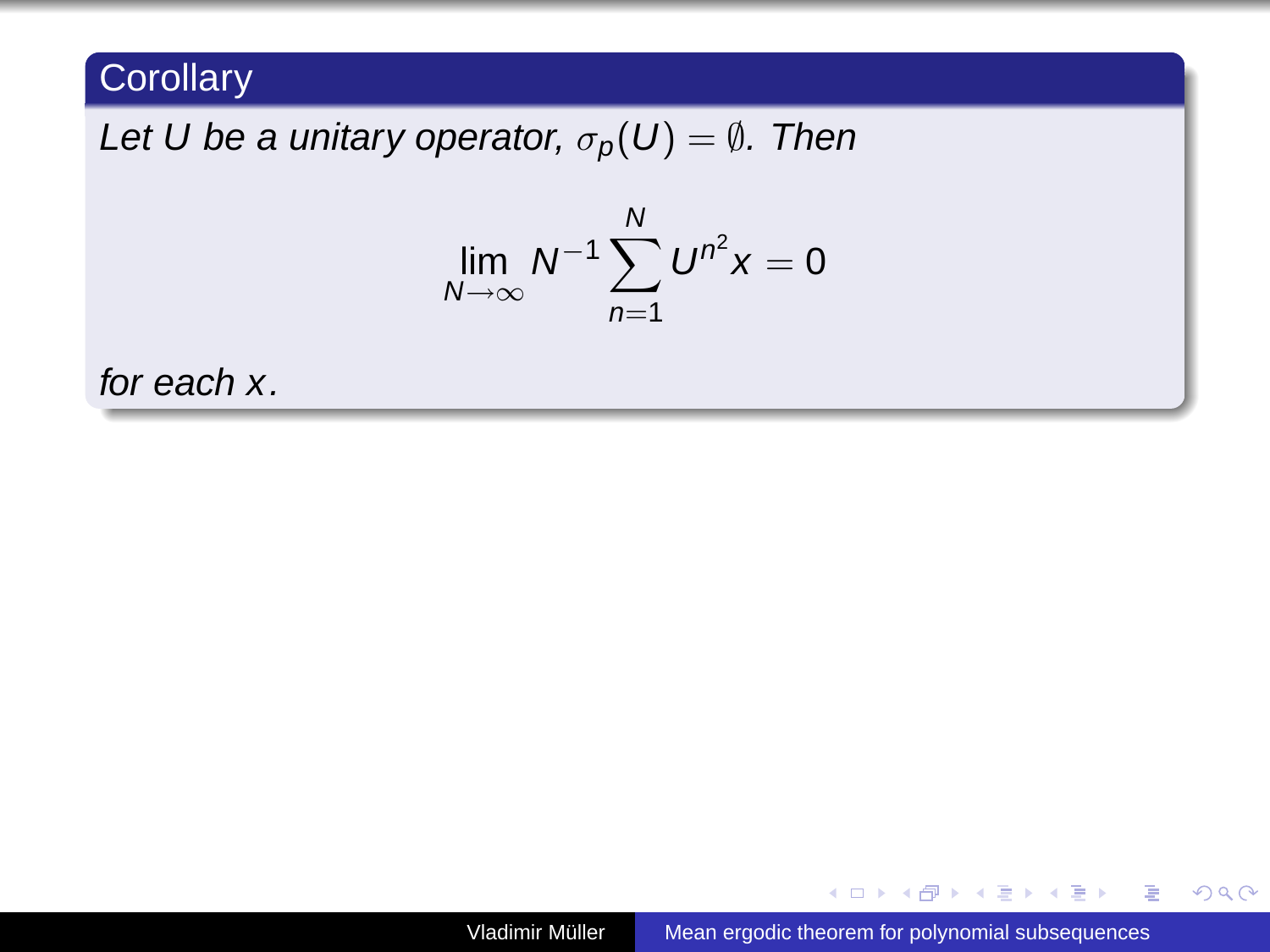Let U be a unitary operator,  $\sigma_p(U) = \emptyset$ . Then

$$
\lim_{N\to\infty}N^{-1}\sum_{n=1}^N U^{n^2}x=0
$$

for each x.

# **Corollary**

Let U be a unitary operator,

イロト イ団ト イヨト イヨト

 $\equiv$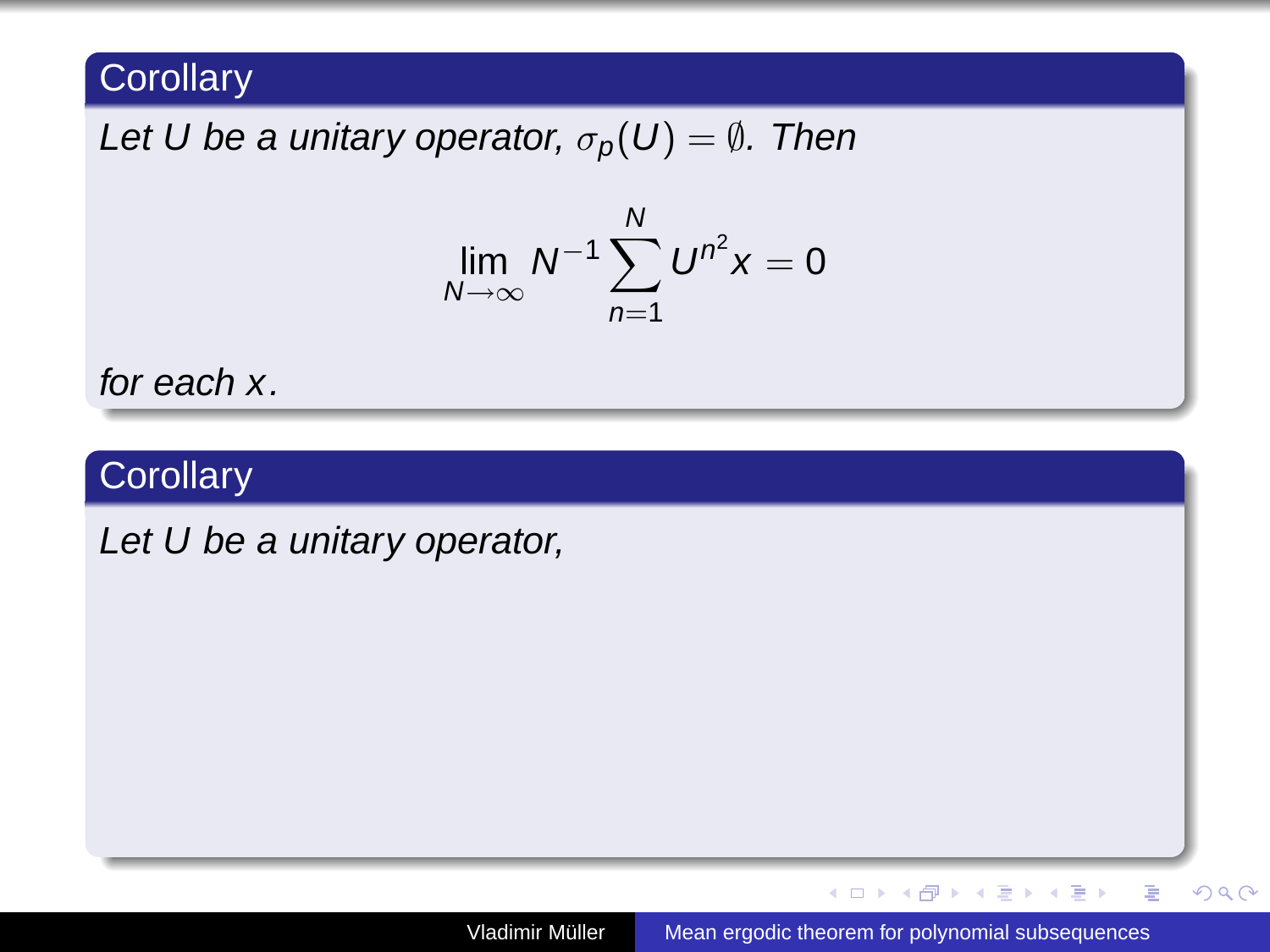Let U be a unitary operator,  $\sigma_p(U) = \emptyset$ . Then

$$
\lim_{N\to\infty}N^{-1}\sum_{n=1}^N U^{n^2}x=0
$$

for each x.

## **Corollary**

Let U be a unitary operator,  $\sigma_{\boldsymbol{p}}(\boldsymbol{U}) \cap \{ \boldsymbol{\mathrm{e}}^{2\pi i t} : t \text{ rational} \} = \emptyset.$ 

**K ロ ▶ K 何 ▶ K ヨ ▶ K ヨ ▶** 

 $\Rightarrow$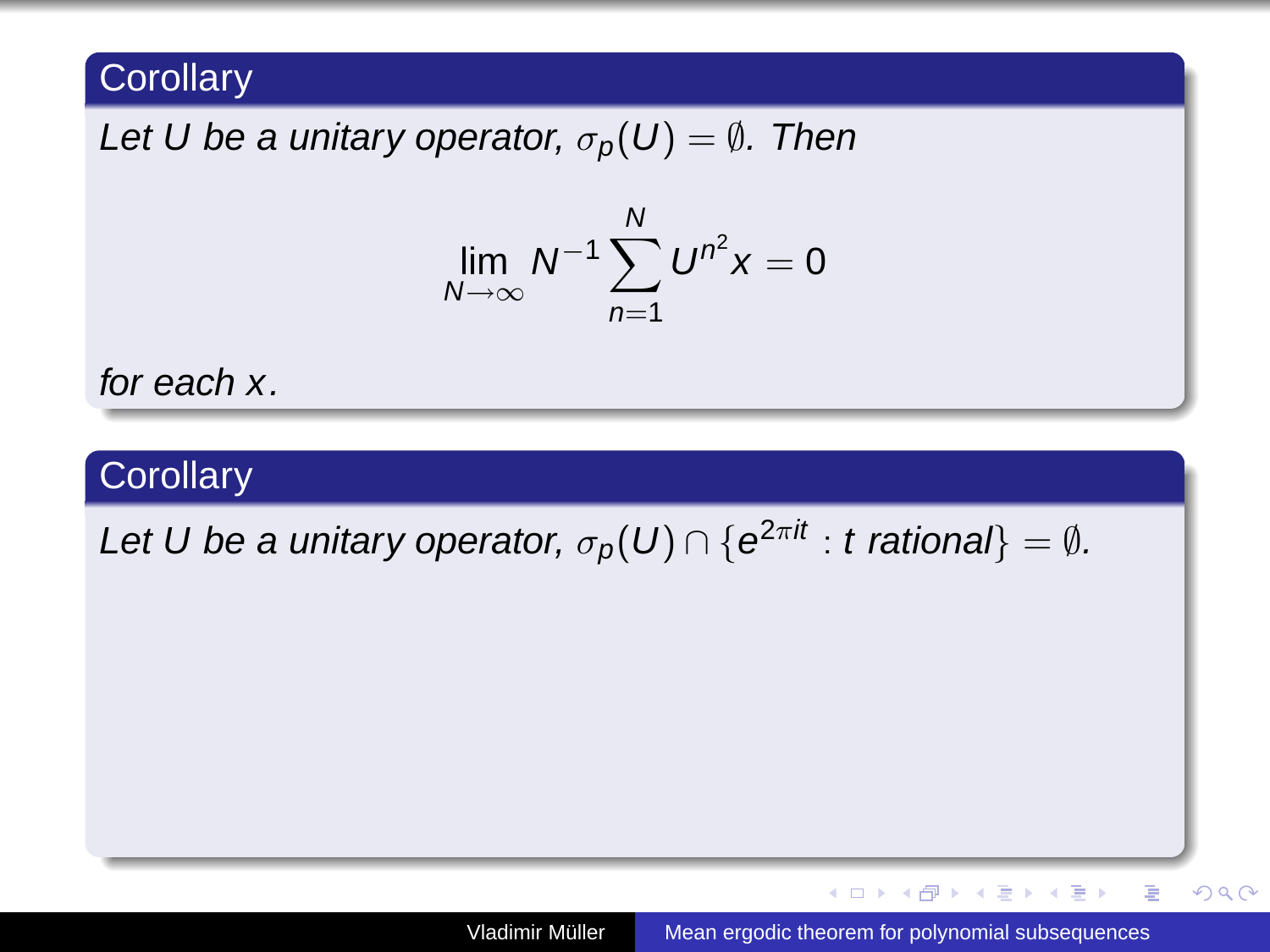Let U be a unitary operator,  $\sigma_p(U) = \emptyset$ . Then

$$
\lim_{N\to\infty}N^{-1}\sum_{n=1}^N U^{n^2}x=0
$$

for each x.

# **Corollary**

Let U be a unitary operator,  $\sigma_{\boldsymbol{\rho}}(\boldsymbol{U}) \cap \{ \boldsymbol{\mathrm{e}}^{2\pi i t}: t \text{ rational} \} = \emptyset.$  Let p be a polynomial such that  $p(N) \subset N$ .

 $\left\{ \begin{array}{ccc} 1 & 0 & 0 \\ 0 & 1 & 0 \end{array} \right.$ 

 $\equiv$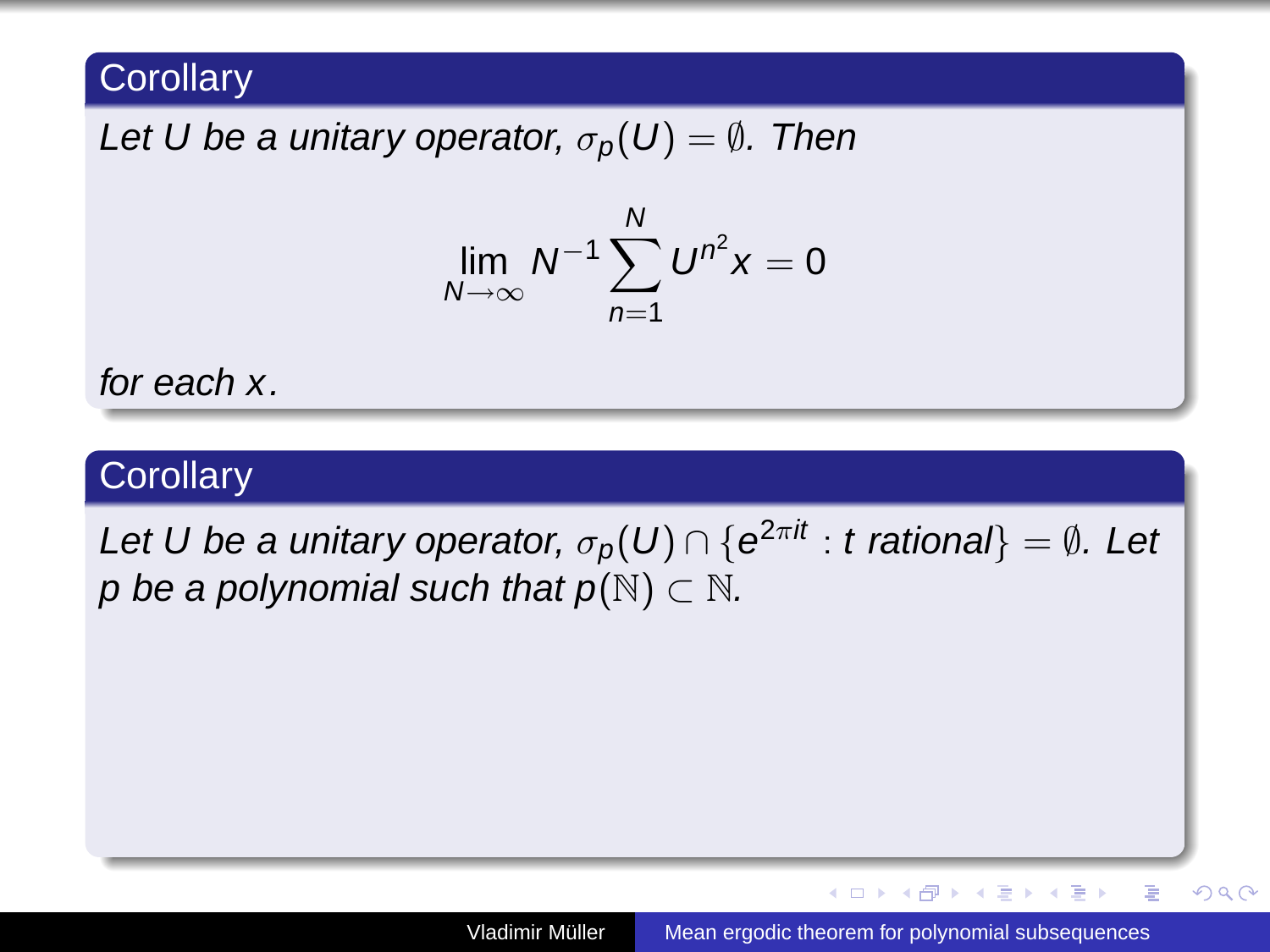Let U be a unitary operator,  $\sigma_p(U) = \emptyset$ . Then

$$
\lim_{N\to\infty}N^{-1}\sum_{n=1}^N U^{n^2}x=0
$$

for each x.

# **Corollary**

Let U be a unitary operator,  $\sigma_{\boldsymbol{\rho}}(\boldsymbol{U}) \cap \{ \boldsymbol{\mathrm{e}}^{2\pi i t}: t \text{ rational} \} = \emptyset.$  Let p be a polynomial such that  $p(\mathbb{N}) \subset \mathbb{N}$ . Then

$$
\lim_{N\to\infty}N^{-1}\sum_{n=1}^N U^{p(n)}x=0
$$

for each x.

イロメ 不優 トイヨメ イヨメー

 $\equiv$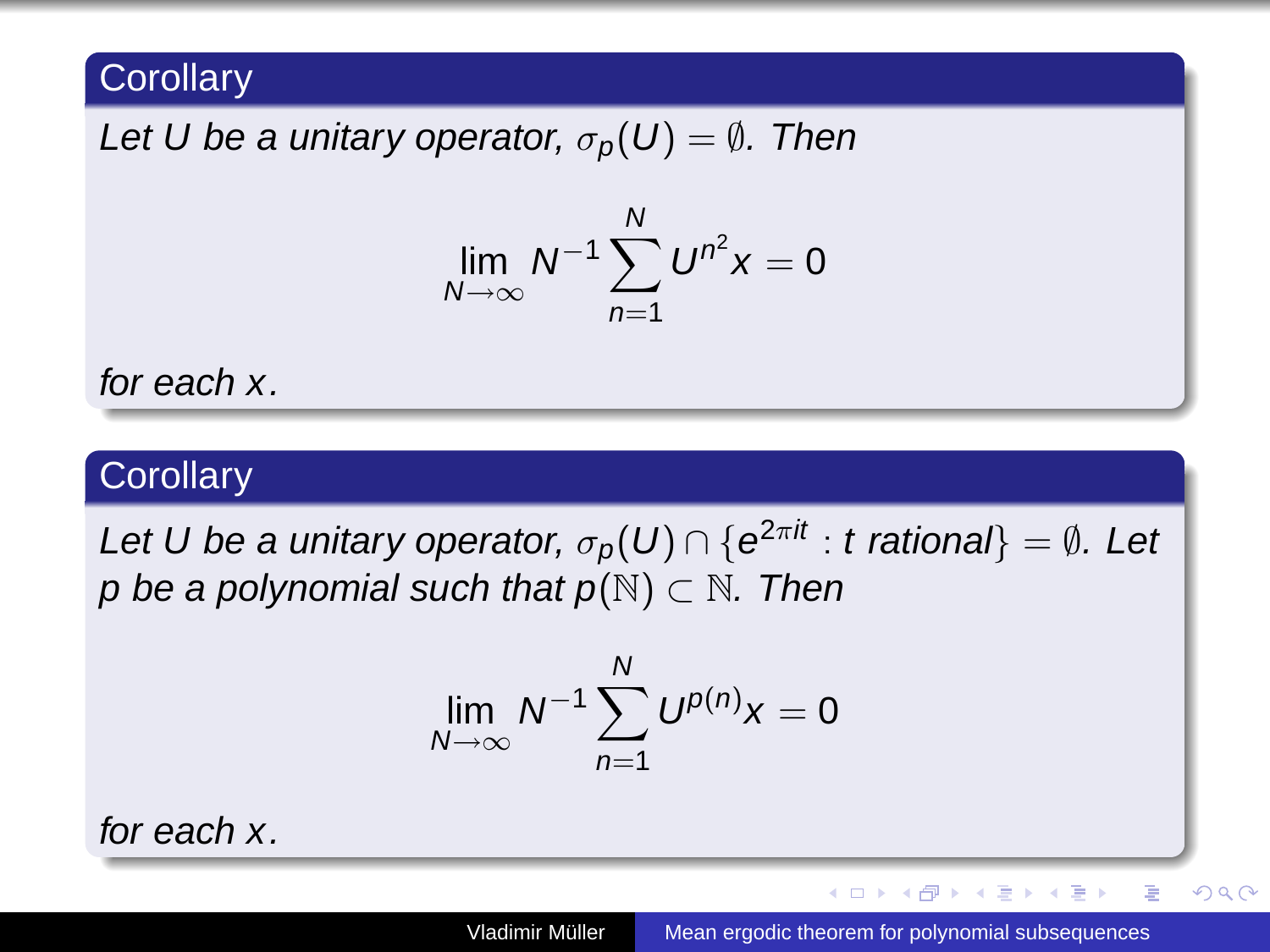Let U be a unitary operator.



 $4$  ロ }  $4$   $6$  }  $4$   $\pm$  }  $4$   $\pm$  }

重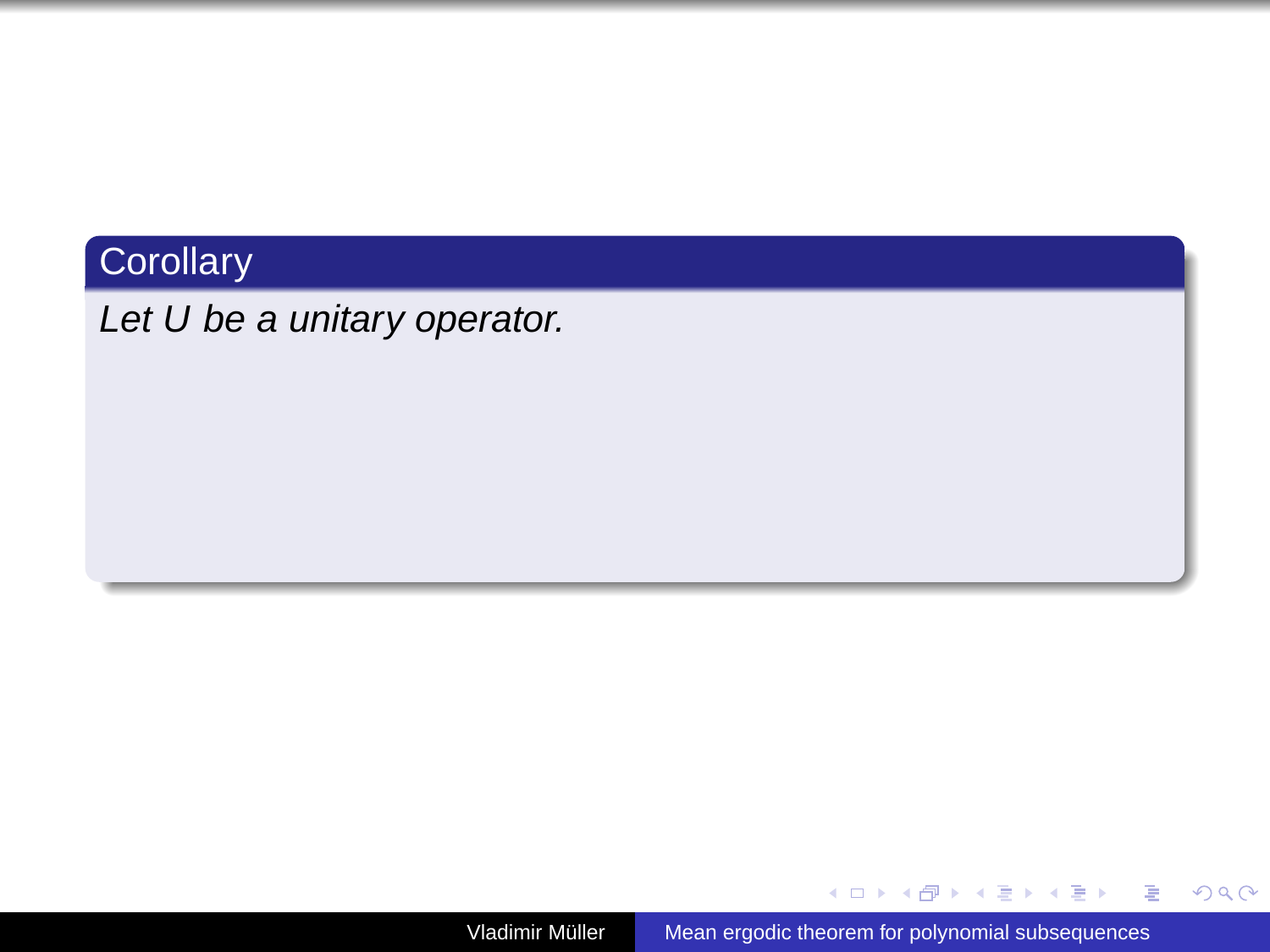# Let U be a unitary operator. Let p be a polynomial such that  $p(\mathbb{N}) \subset \mathbb{N}$ .

**K ロ ▶ K 何 ▶ K ヨ ▶ K ヨ ▶** 

 $\Rightarrow$  $2990$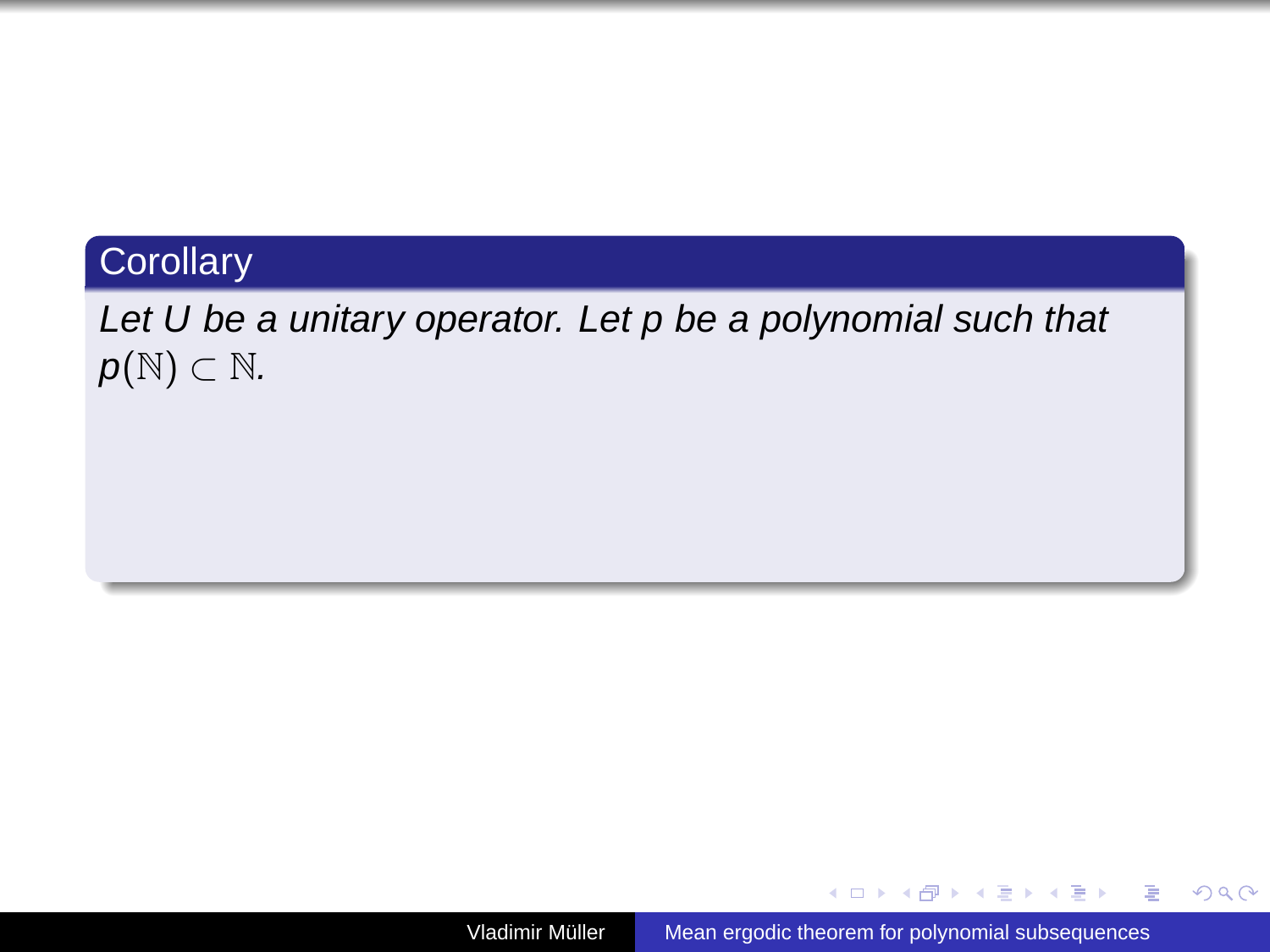Let U be a unitary operator. Let p be a polynomial such that  $p(\mathbb{N}) \subset \mathbb{N}$ . Then

$$
\lim_{N\to\infty}N^{-1}\sum_{n=1}^N U^{p(n)}x
$$

exists for each x.

モニー・モン イミン イヨン エミ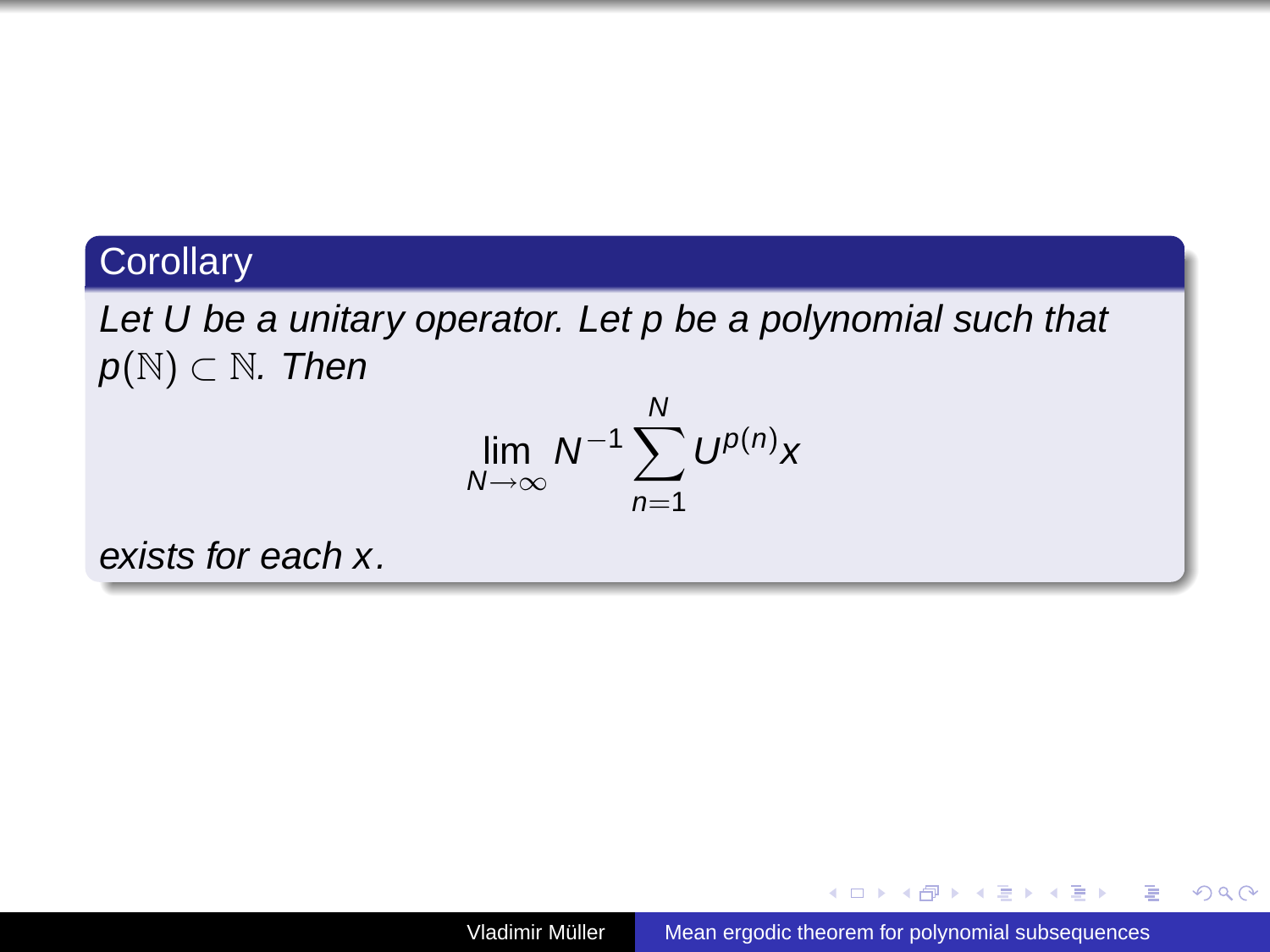Let  $T \in B(H)$  be a contraction.

Vladimir Müller [Mean ergodic theorem for polynomial subsequences](#page-0-0)

 $4$  ロ }  $4$   $6$  }  $4$   $\pm$  }  $4$   $\pm$  }

重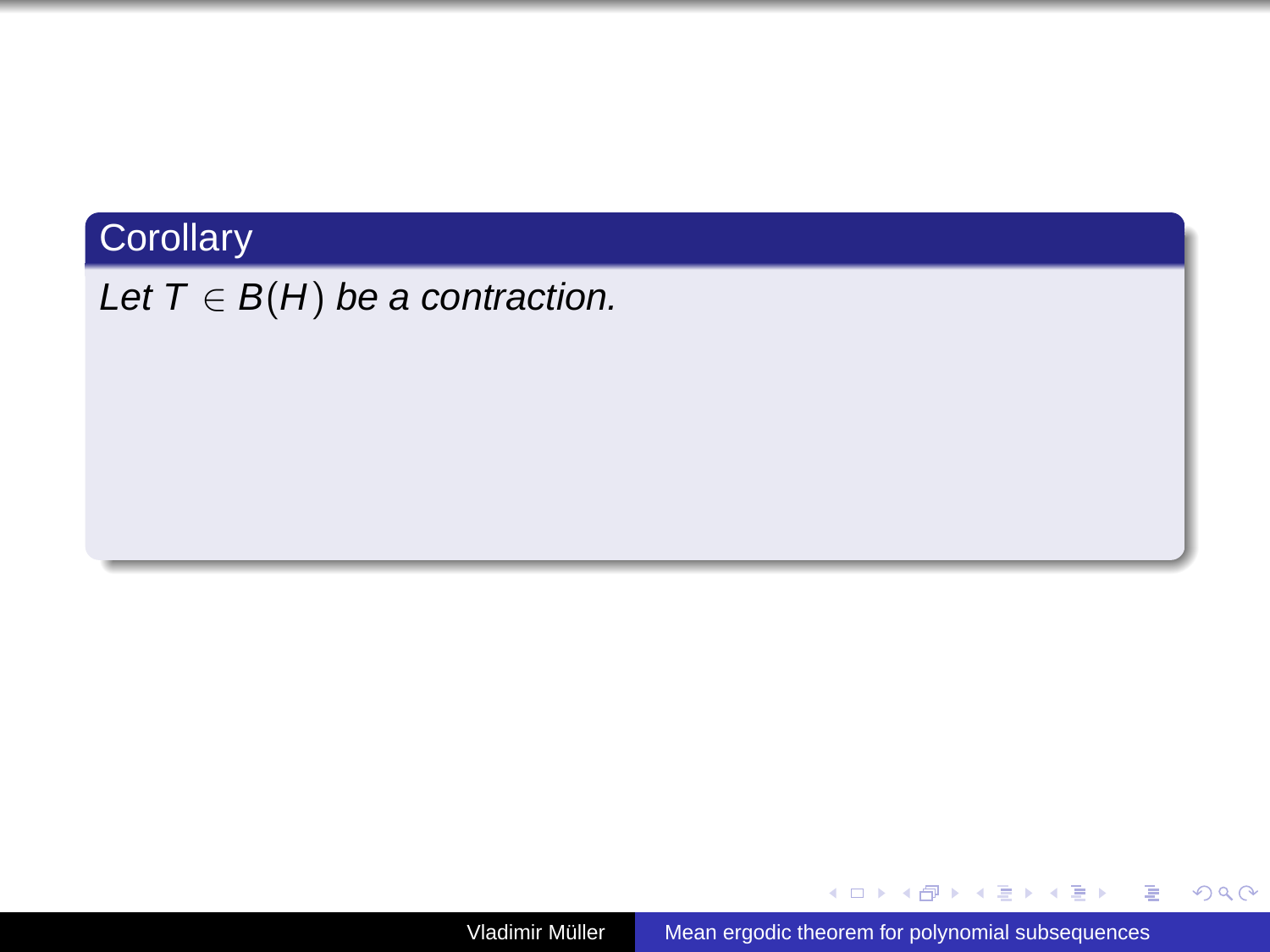# Let  $T \in B(H)$  be a contraction. Let p be a polynomial such that  $p(\mathbb{N}) \subset \mathbb{N}$ .

Vladimir Müller [Mean ergodic theorem for polynomial subsequences](#page-0-0)

イロト イ押 トイヨ トイヨ トー

 $\Rightarrow$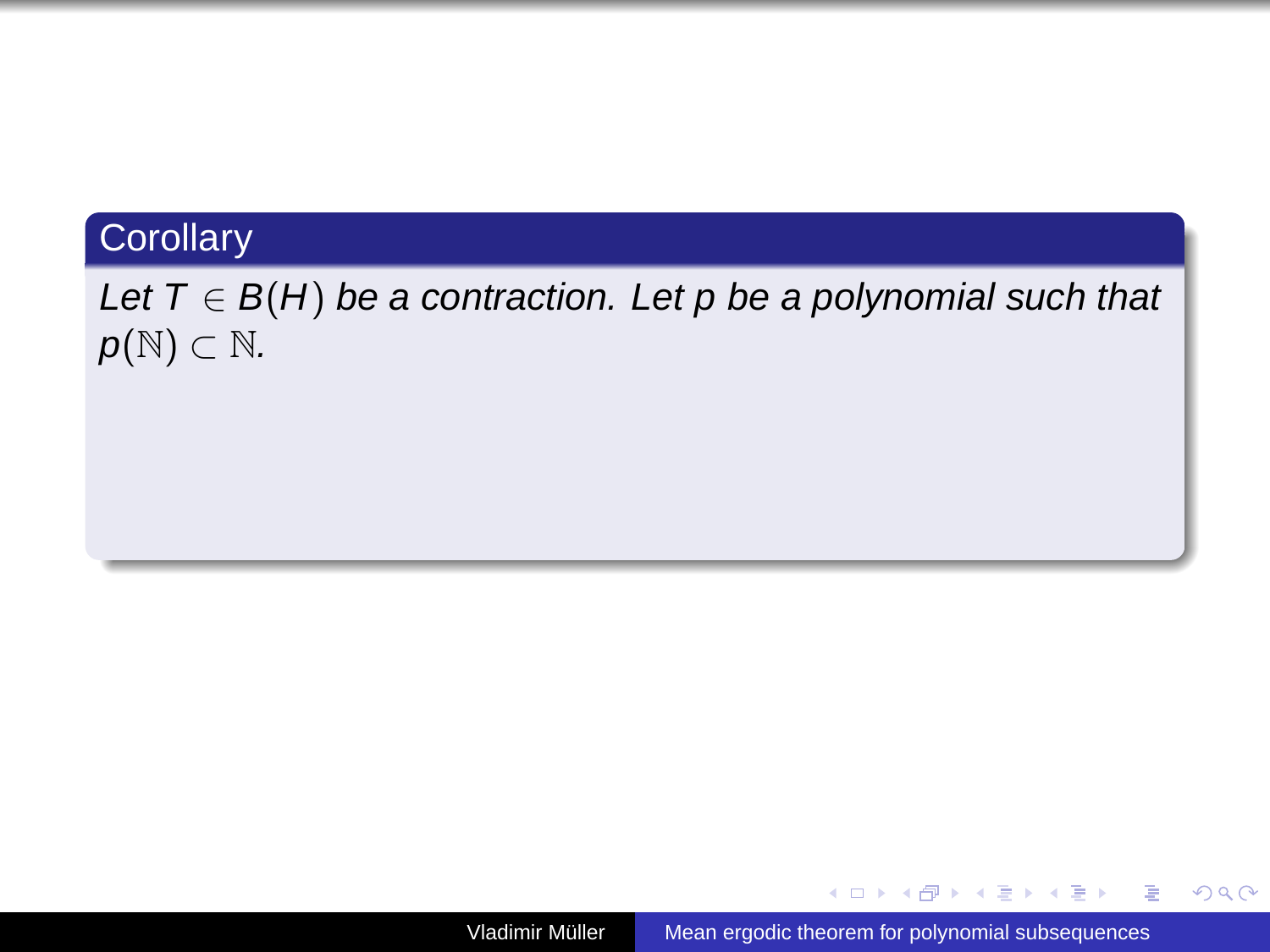Let  $T \in B(H)$  be a contraction. Let p be a polynomial such that  $p(\mathbb{N}) \subset \mathbb{N}$ . Then

$$
\lim_{N\to\infty}N^{-1}\sum_{n=1}^N T^{p(n)}x
$$

exists for each x.

イロト イ押 トイヨト イヨト 一重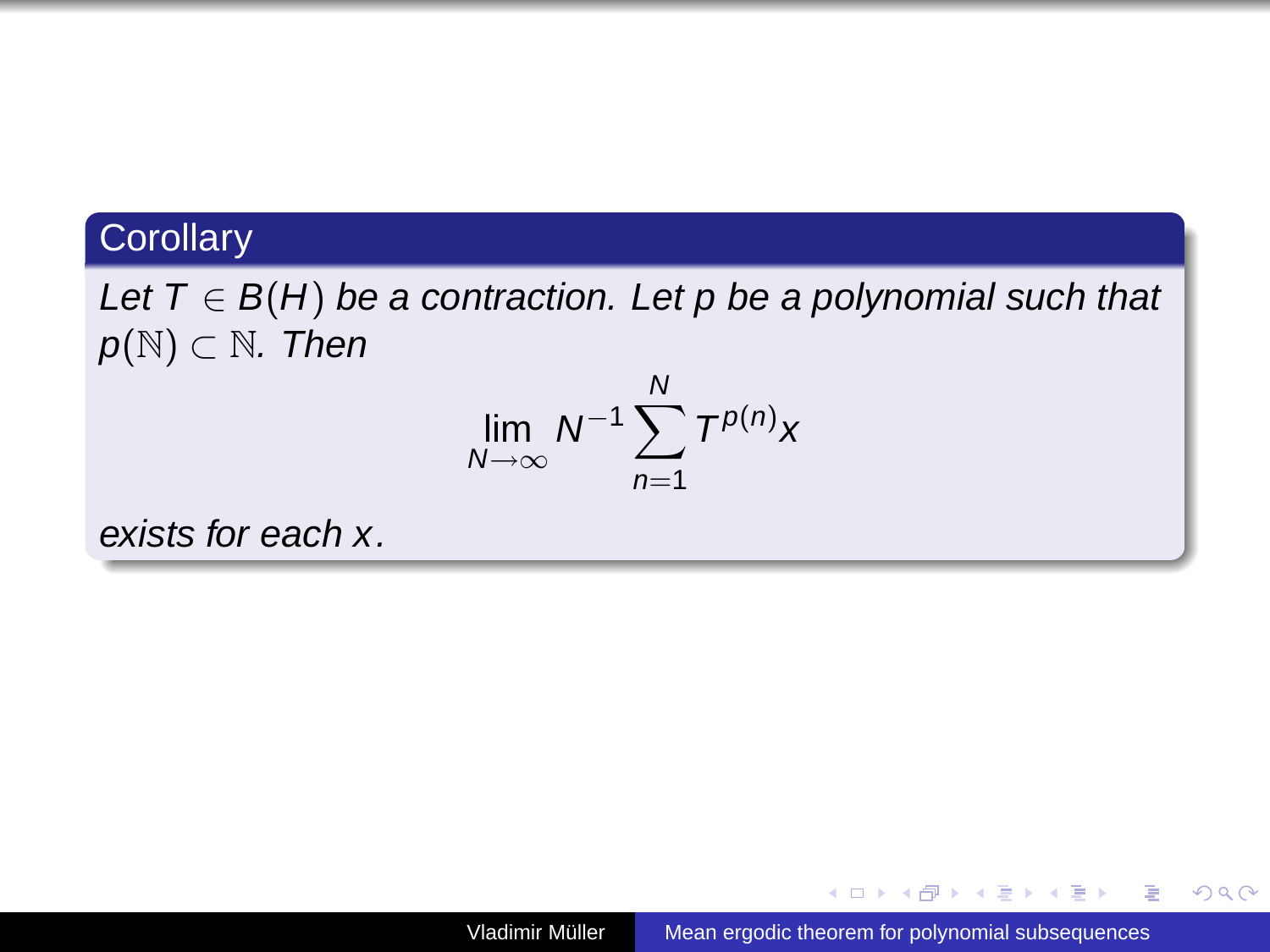Let  $T \in B(H)$  be a contraction. Let p be a polynomial such that  $p(\mathbb{N}) \subset \mathbb{N}$ . Then

$$
\lim_{N\to\infty}N^{-1}\sum_{n=1}^N T^{p(n)}x
$$

exists for each x.

The same is true for many reasonable sequences  $(a_n)$ .

◆ ロ ▶ → 伊 ▶ → ヨ ▶ → ヨ ▶ → ヨ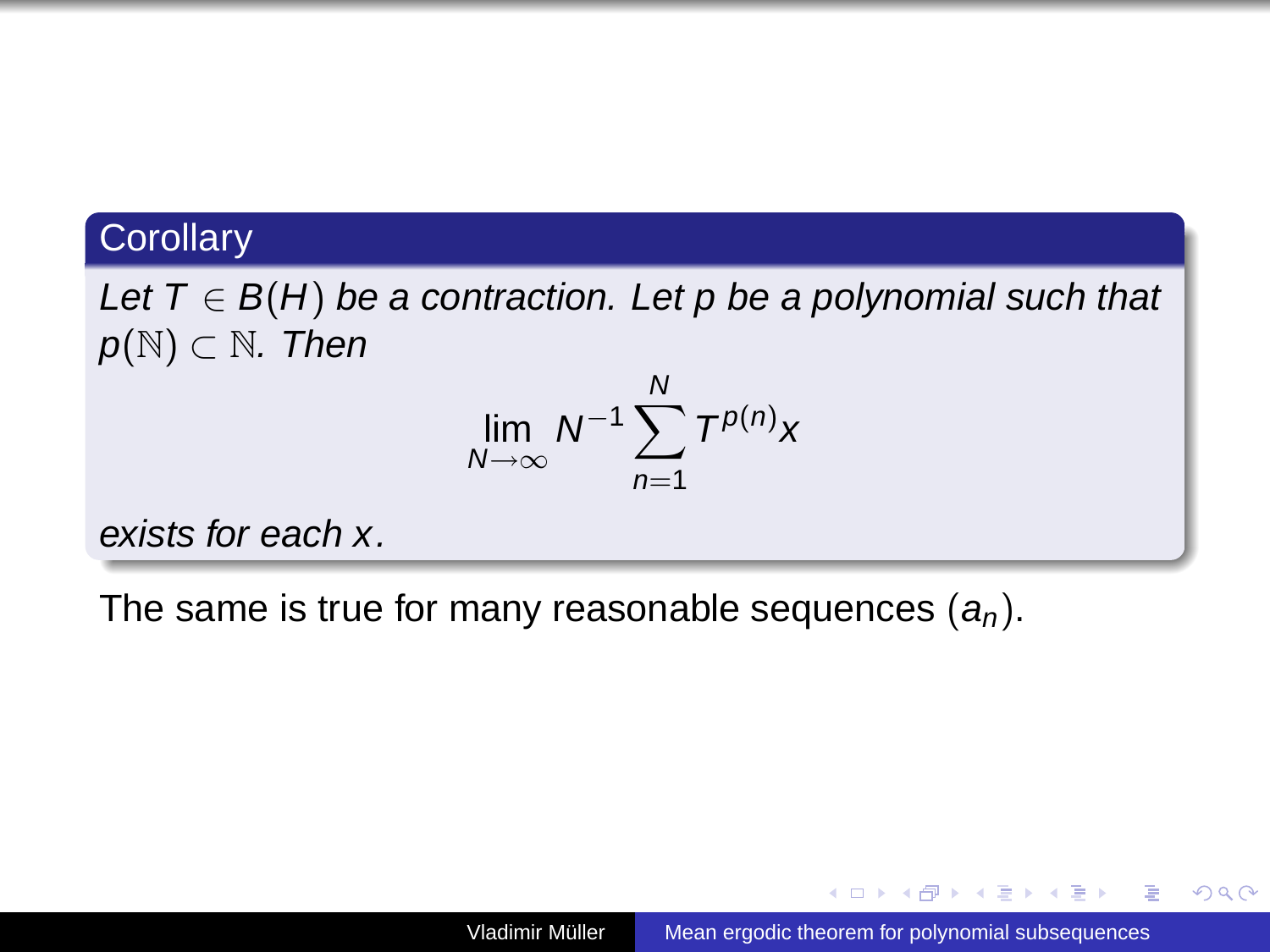# Let  $T \in B(H)$  be power bounded,  $x \in H$ . Let  $(a_n)$  be strictly increasing convex sequence in N

Vladimir Müller [Mean ergodic theorem for polynomial subsequences](#page-0-0)

イロメ イ押 メイヨメ イヨメ

B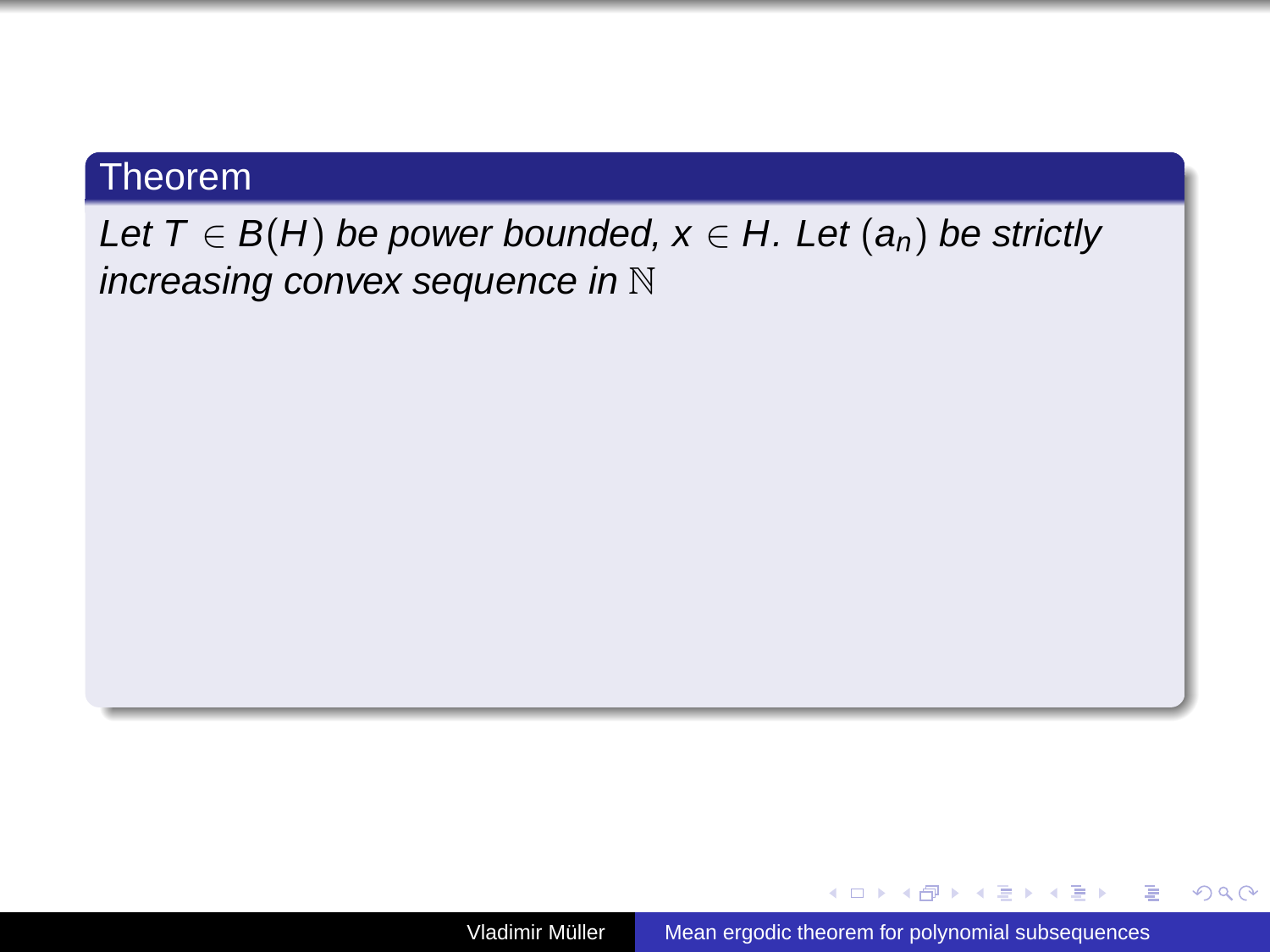Let  $T \in B(H)$  be power bounded,  $x \in H$ . Let  $(a_n)$  be strictly increasing convex sequence in  $\mathbb N$  such that sup<sub>n</sub>  $\frac{a_{2n}}{a_n}$  $\frac{a_{2n}}{a_n}<\infty$ .

イロメ イ押 メイヨメ イヨメ

B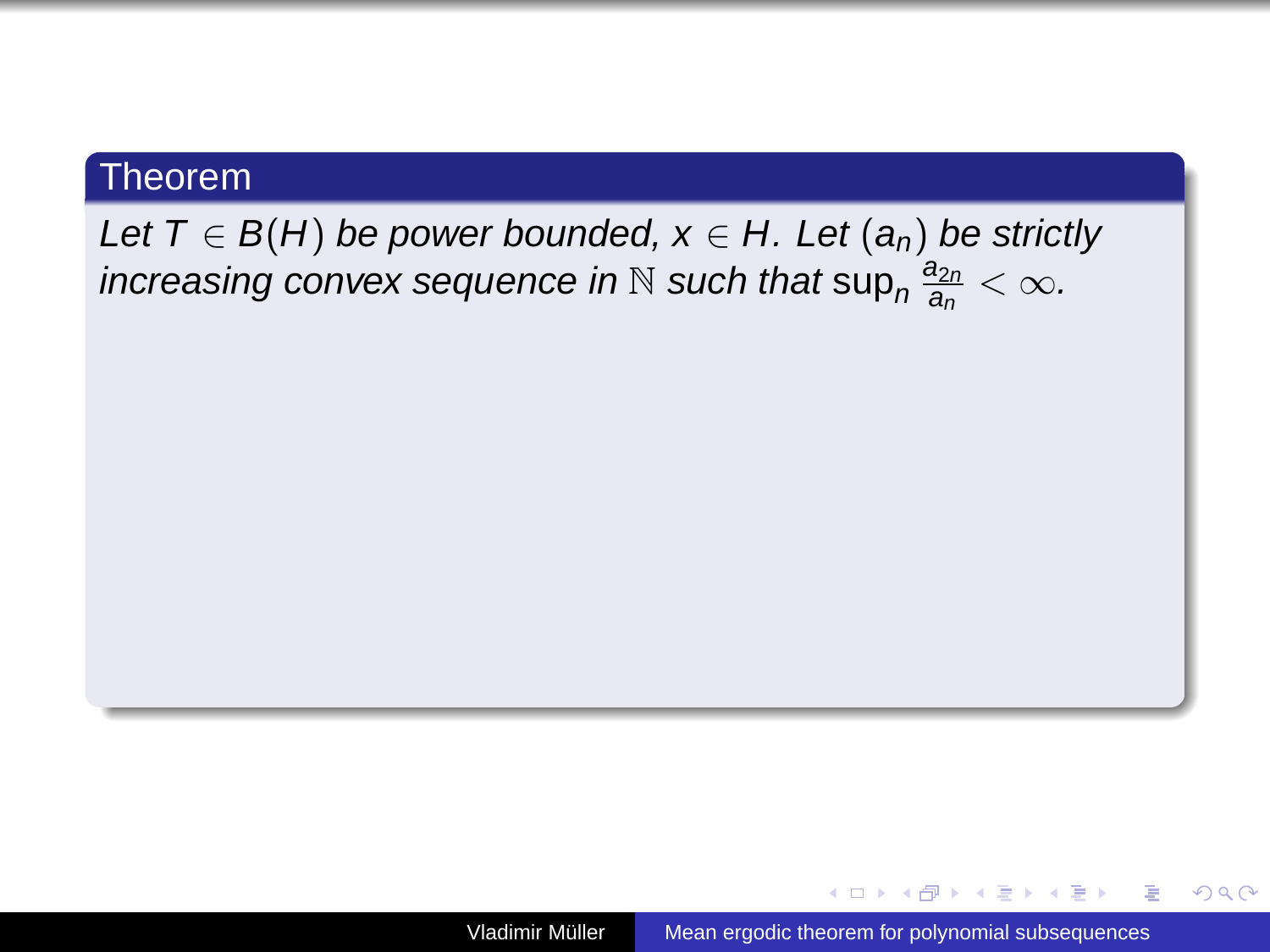Let  $T \in B(H)$  be power bounded,  $x \in H$ . Let  $(a_n)$  be strictly increasing convex sequence in  $\mathbb N$  such that sup<sub>n</sub>  $\frac{a_{2n}}{a_n}$  $\frac{a_{2n}}{a_n}<\infty$ . Suppose that

$$
\lim_{N\to\infty}N^{-1}\sum_{n=1}^N T^{a_{n+k}-a_n}x=0
$$

for all  $k \in \mathbb{N}$ .

**≮ロト ⊀伊 ▶ ⊀ ヨ ▶ ⊀ ヨ ▶** 

D.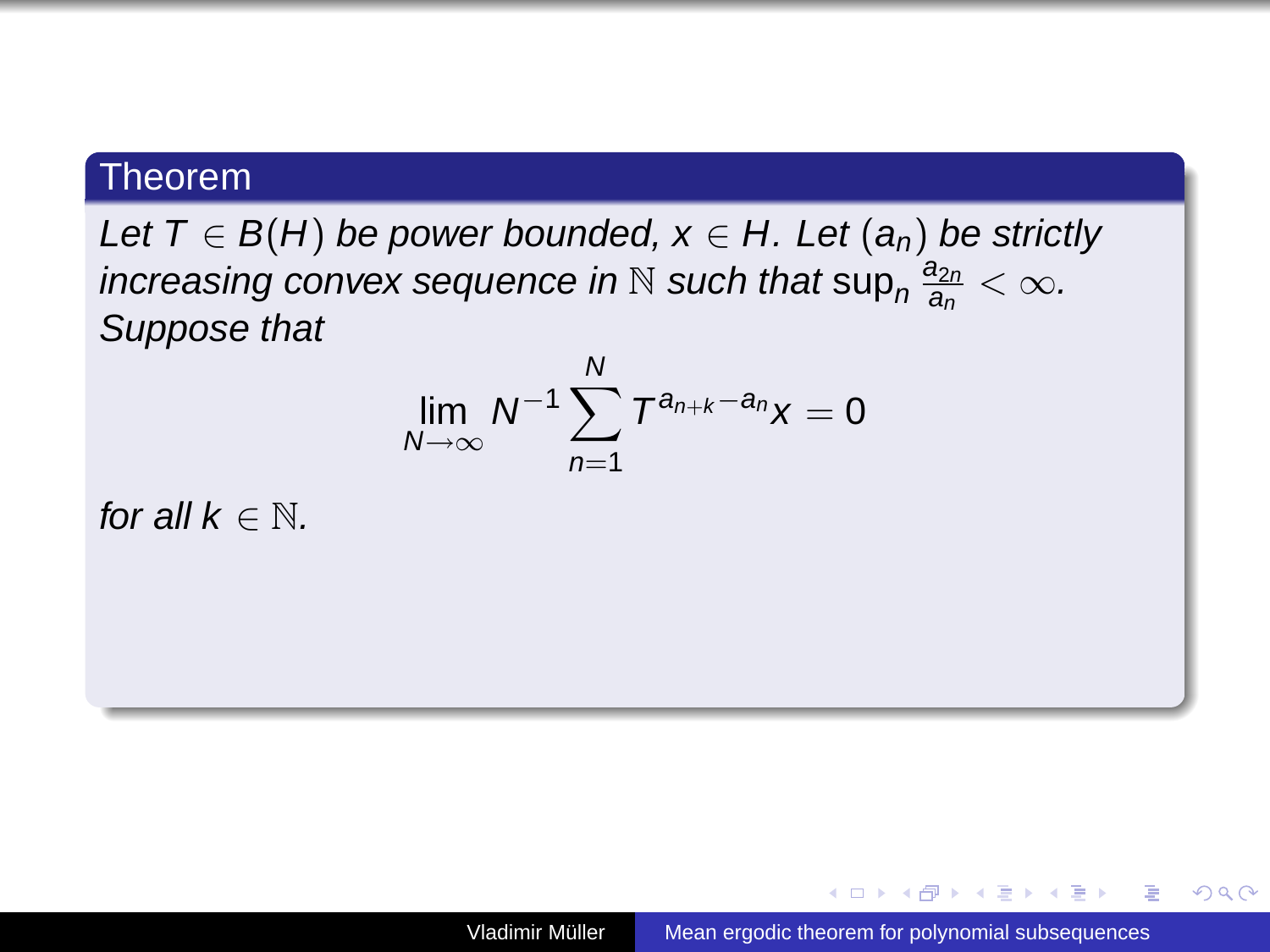Let  $T \in B(H)$  be power bounded,  $x \in H$ . Let  $(a_n)$  be strictly increasing convex sequence in  $\mathbb N$  such that sup<sub>n</sub>  $\frac{a_{2n}}{a_n}$  $\frac{a_{2n}}{a_n}<\infty$ . Suppose that

$$
\lim_{N\to\infty}N^{-1}\sum_{n=1}^N T^{a_{n+k}-a_n}x=0
$$

for all  $k \in \mathbb{N}$ . Then

$$
\lim_{N\to\infty}N^{-1}\sum_{n=1}^N T^{a_n}x=0.
$$

イロト イ押 トイヨ トイヨ トー

D.

 $QQ$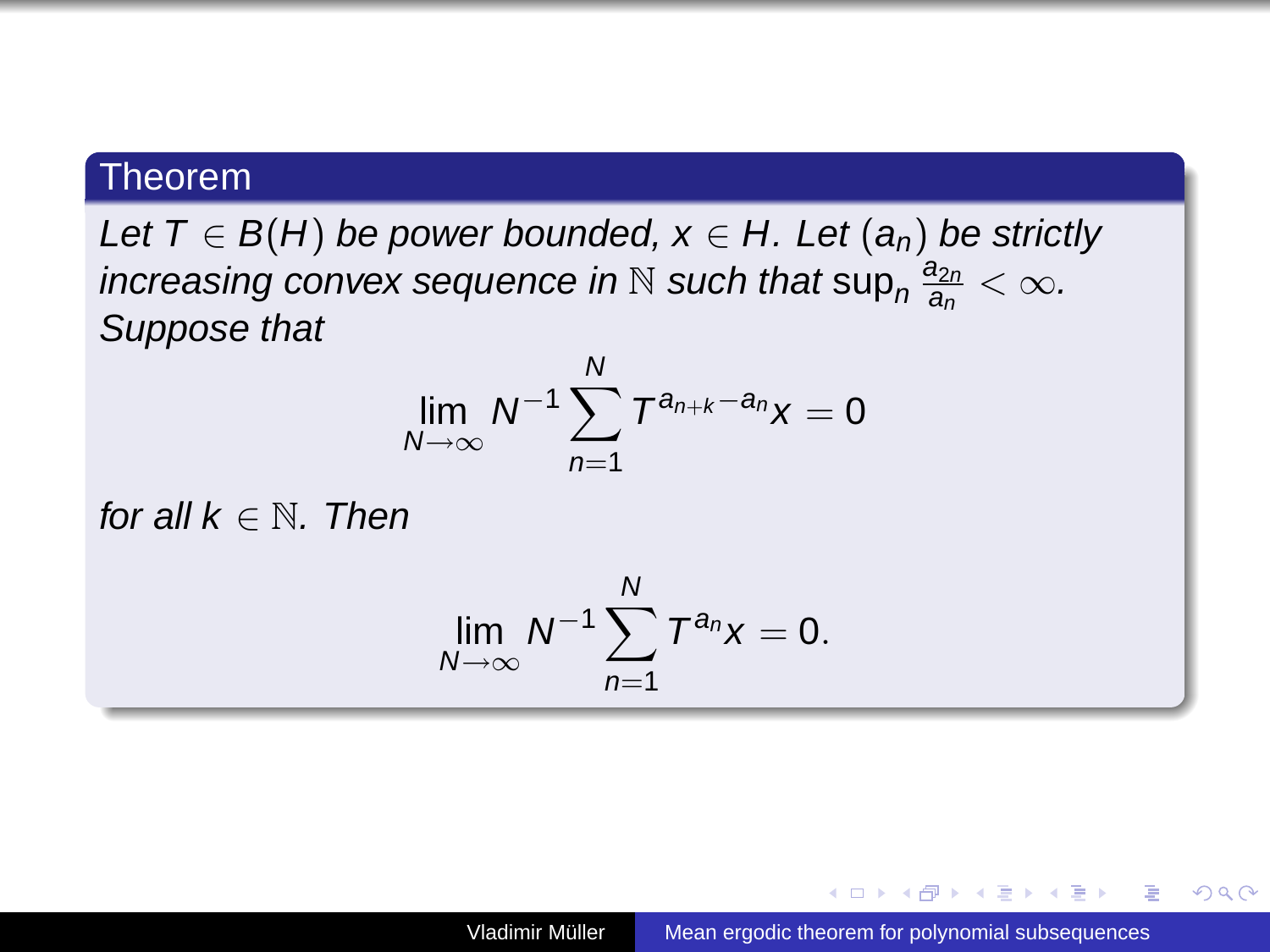Let  $T \in B(H)$  be power bounded,  $x \in H$ .

Vladimir Müller [Mean ergodic theorem for polynomial subsequences](#page-0-0)

 $4$  ロ }  $4$   $6$  }  $4$   $\pm$  }  $4$   $\pm$  }

重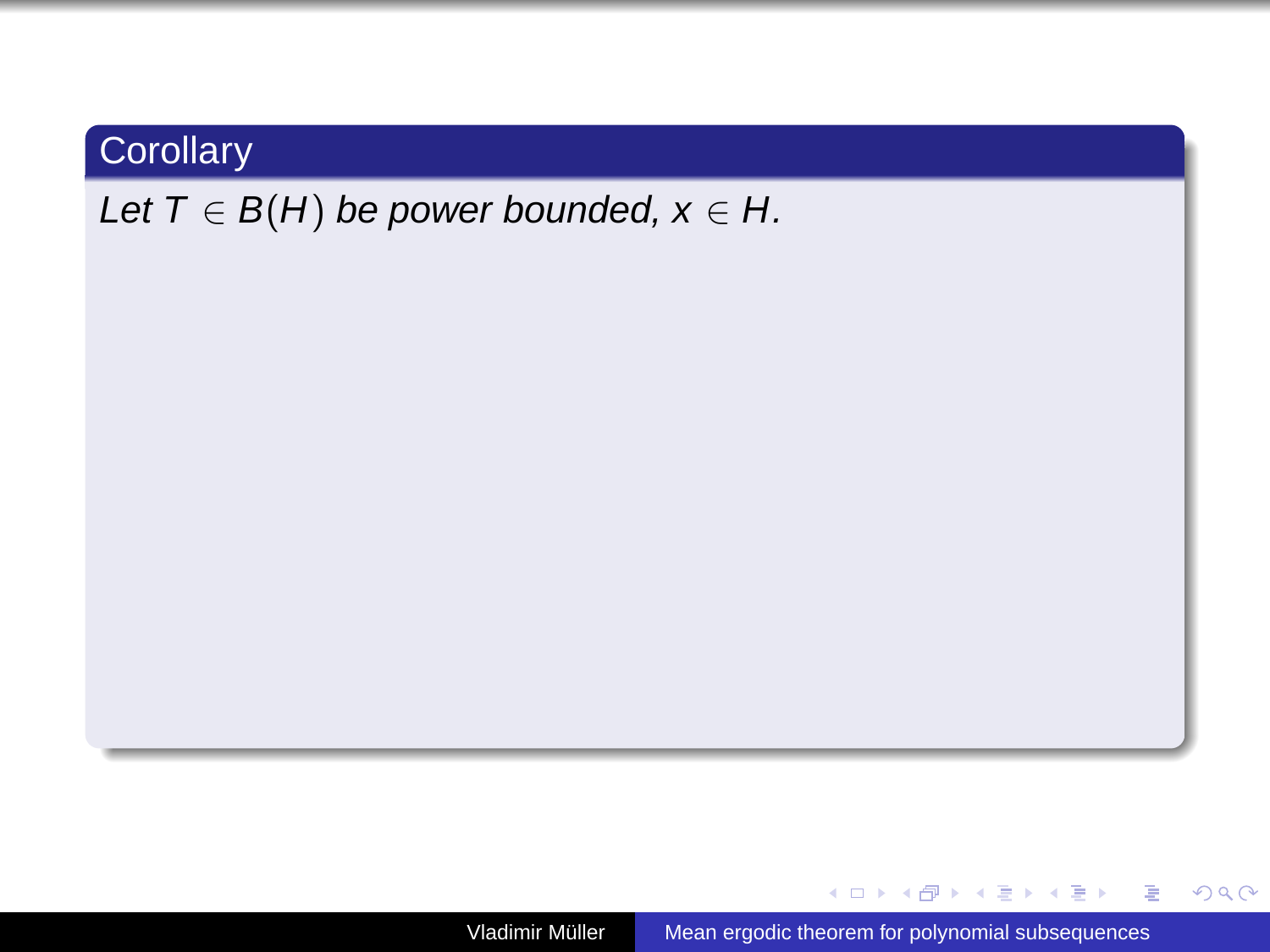Let  $T \in B(H)$  be power bounded,  $x \in H$ . Let p be a polynomial satisfying  $p(\mathbb{N}) \subset \mathbb{N}$ .

イロン イ押ン イヨン イヨン 一重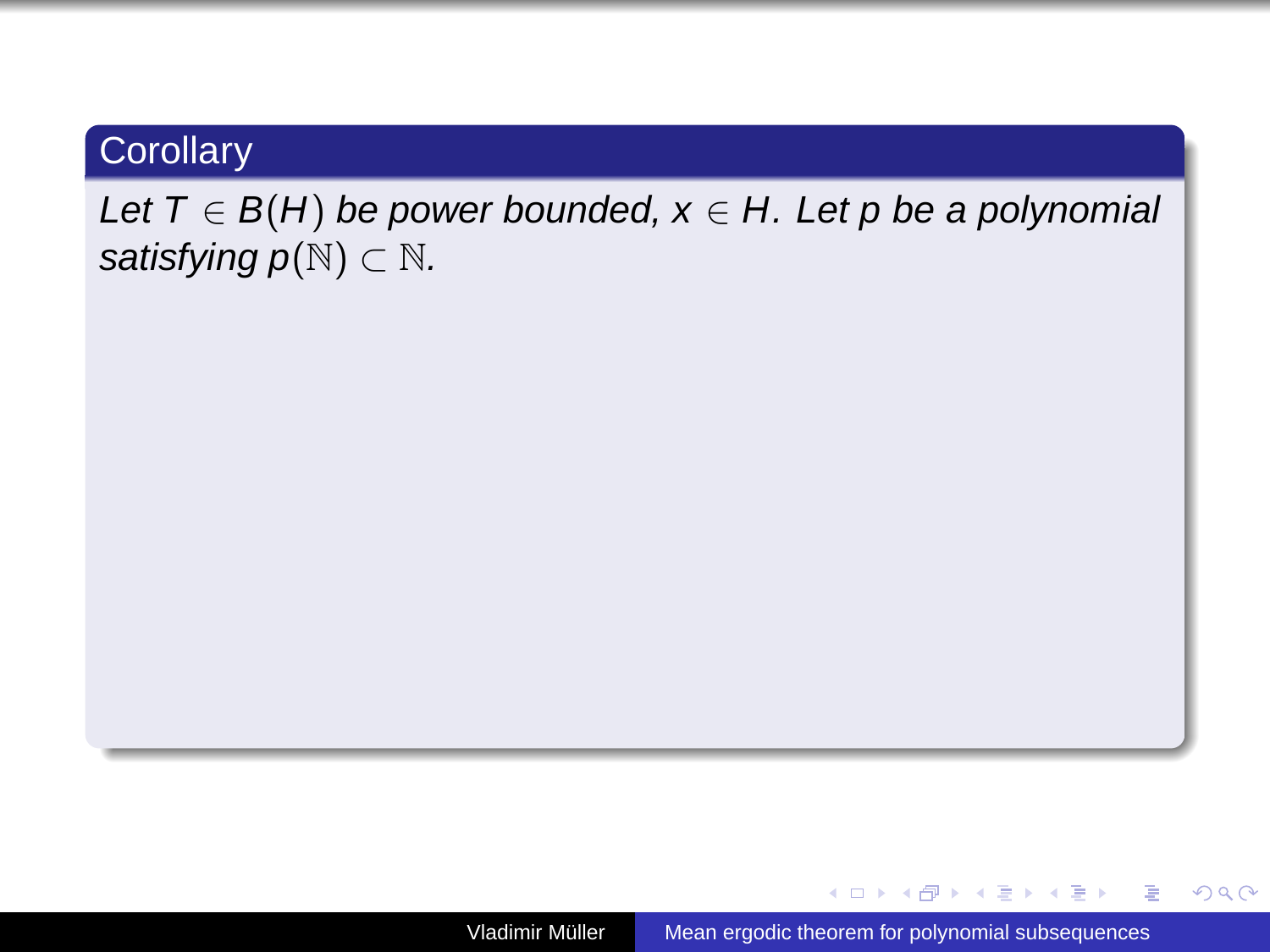Let  $T \in B(H)$  be power bounded,  $x \in H$ . Let p be a polynomial satisfying  $p(N) \subset N$ . Then the limit

$$
\lim_{N\to\infty}N^{-1}\sum_{n=1}^N T^{p(n)}x
$$

exists.

Vladimir Müller [Mean ergodic theorem for polynomial subsequences](#page-0-0)

 $\Rightarrow$ 

 $2Q$ 

**≮ロト ⊀伊 ▶ ⊀ ヨ ▶ ⊀ ヨ ▶**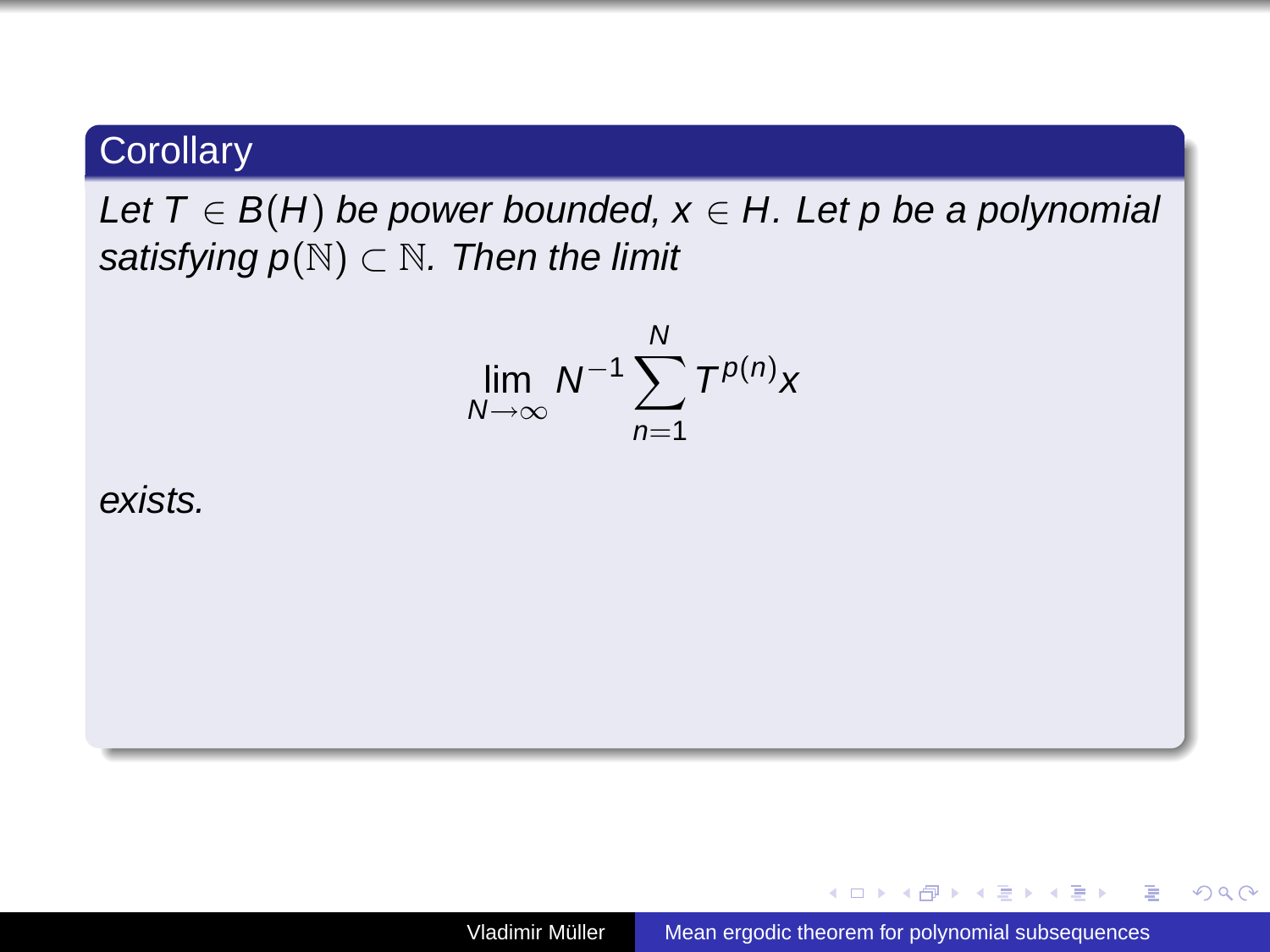Let  $T \in B(H)$  be power bounded,  $x \in H$ . Let p be a polynomial satisfying  $p(N) \subset N$ . Then the limit

$$
\lim_{N\to\infty}N^{-1}\sum_{n=1}^N T^{p(n)}x
$$

exists. If  $\sigma_p(T) \cap \mathbb{T} = \emptyset$ 

イロン イ何ン イヨン イヨン 一ヨー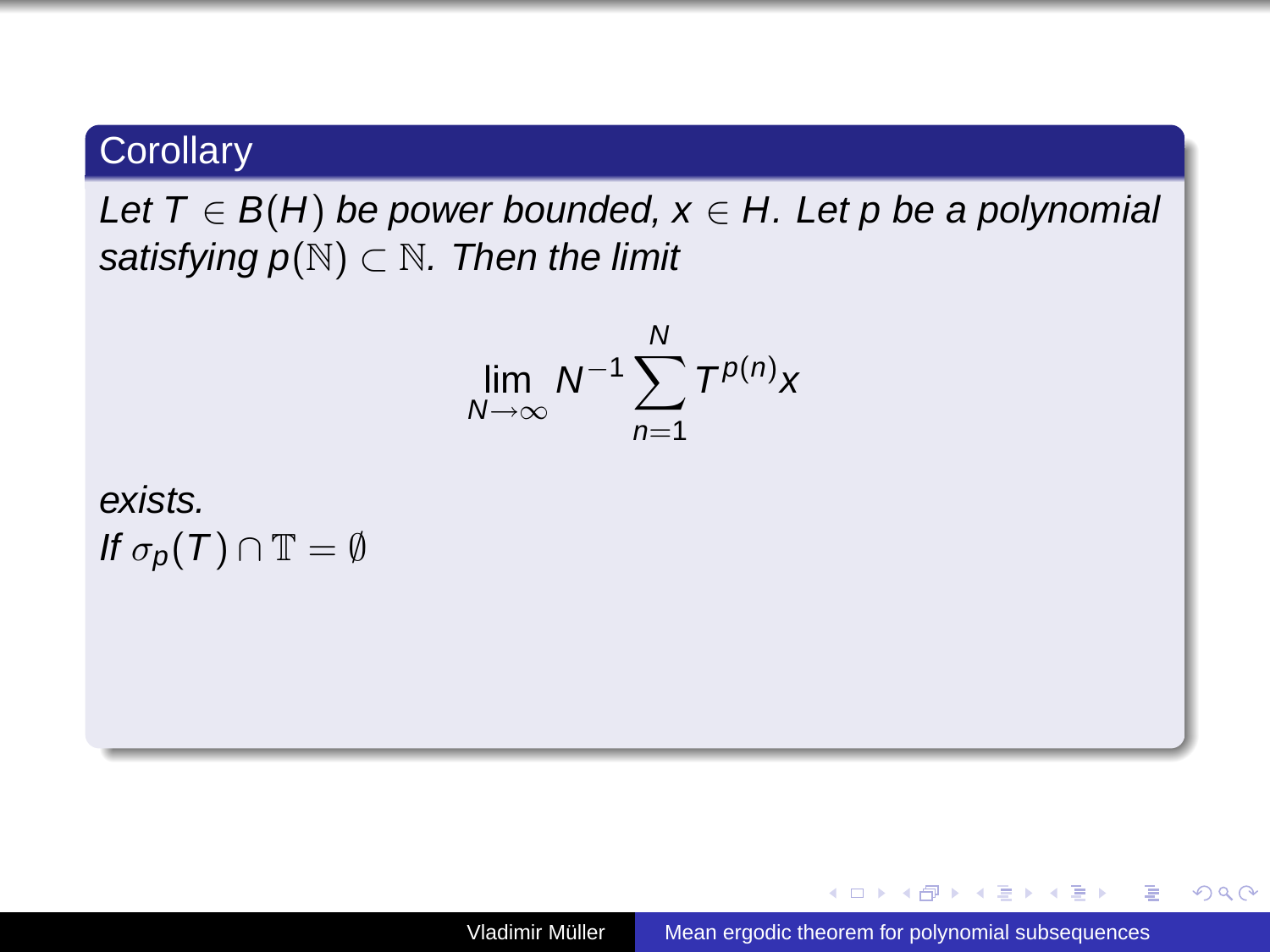Let  $T \in B(H)$  be power bounded,  $x \in H$ . Let p be a polynomial satisfying  $p(N) \subset N$ . Then the limit

$$
\lim_{N\to\infty}N^{-1}\sum_{n=1}^N T^{p(n)}x
$$

exists. If  $\sigma_p(T) \cap \mathbb{T} = \emptyset$  then

$$
\lim_{N \to \infty} N^{-1} \sum_{n=1}^{N} T^{p(n)} x = 0.
$$

イロン イ何ン イヨン イヨン 一ヨー

 $QQ$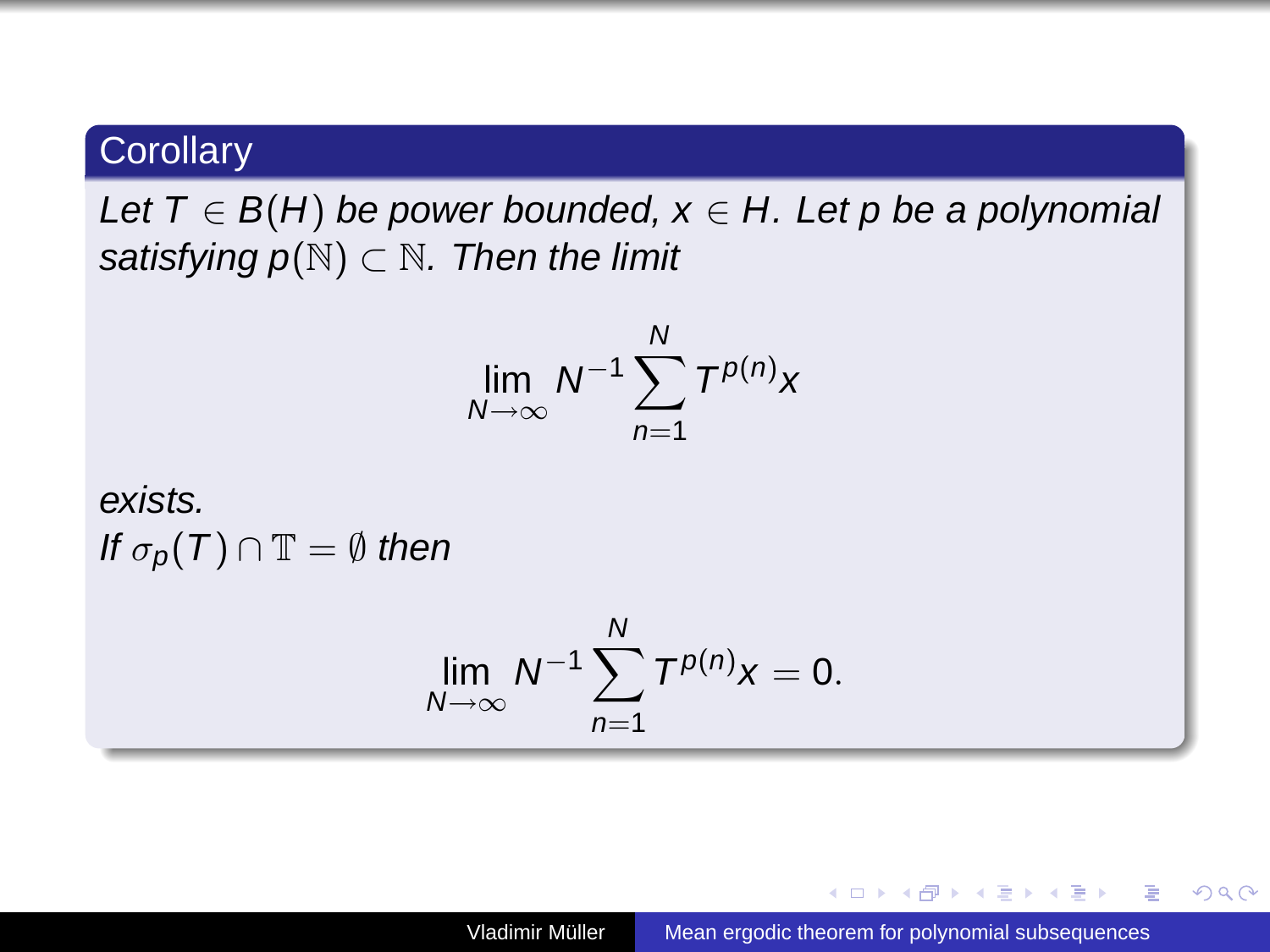# **Questions.**



K ロ ▶ K 御 ▶ K 聖 ▶ K 聖 ▶ │ 聖 │ 約 9 0 º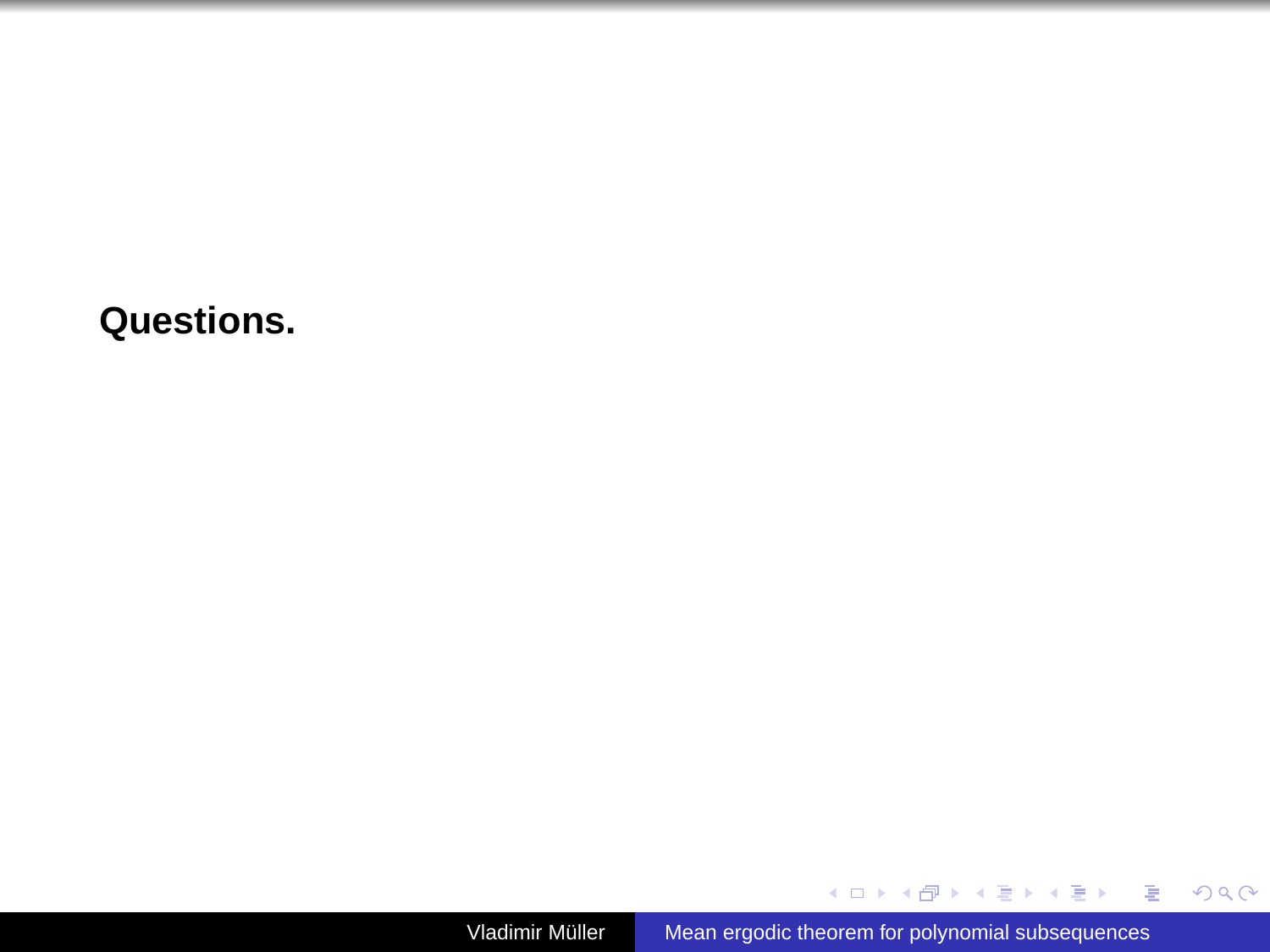### **Questions.**

(1) Is it possible to generalize this for other sequences?

4 0 8  $\leftarrow$   $A\equiv \mathbb{R} \Rightarrow A\equiv \mathbb{R}$ 

×

 $299$ 

B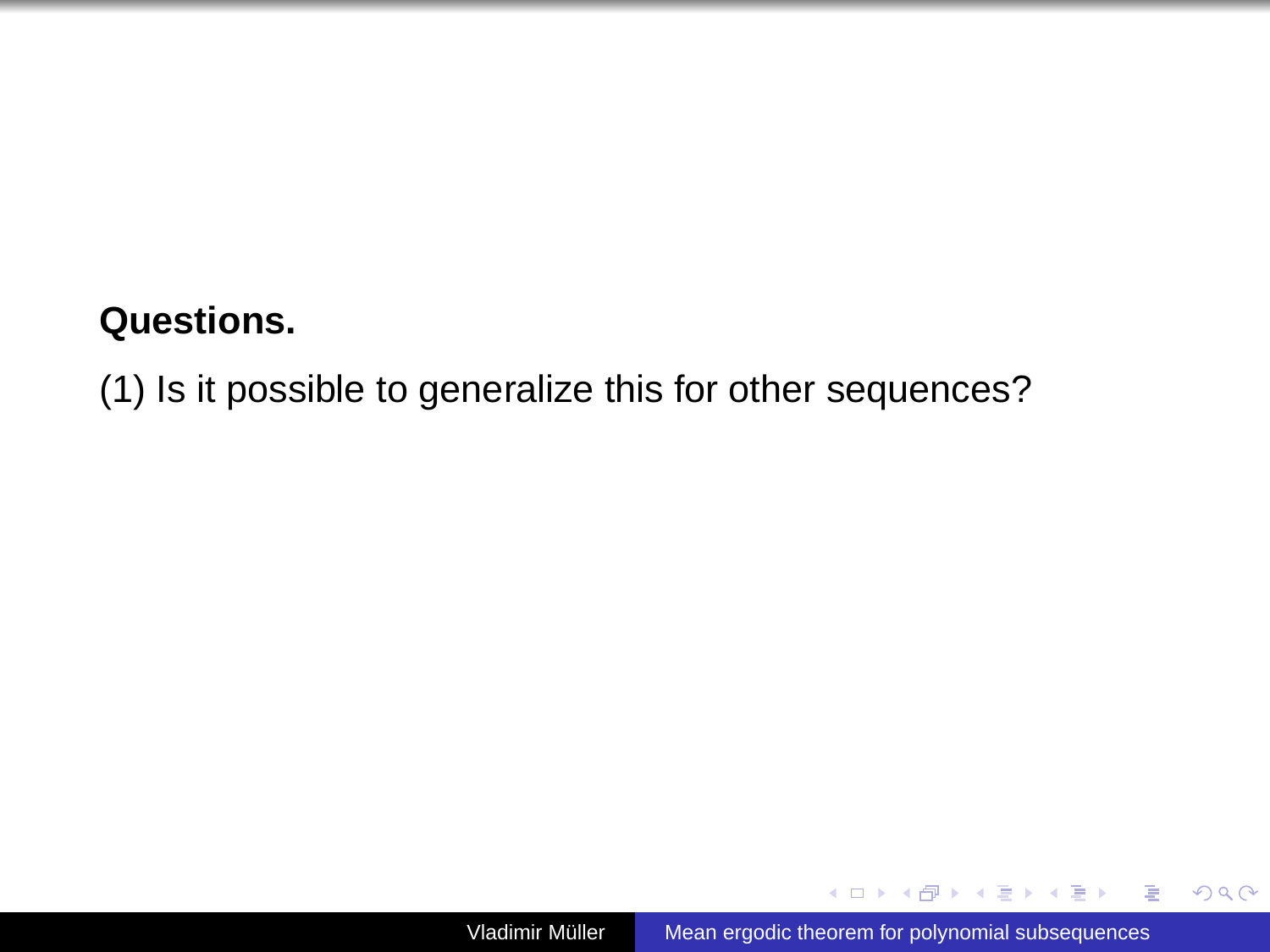### **Questions.**

- (1) Is it possible to generalize this for other sequences?
- (2) to some Banach spaces?

4 0 8 4 间  $299$ 

E

メミメメ ヨメ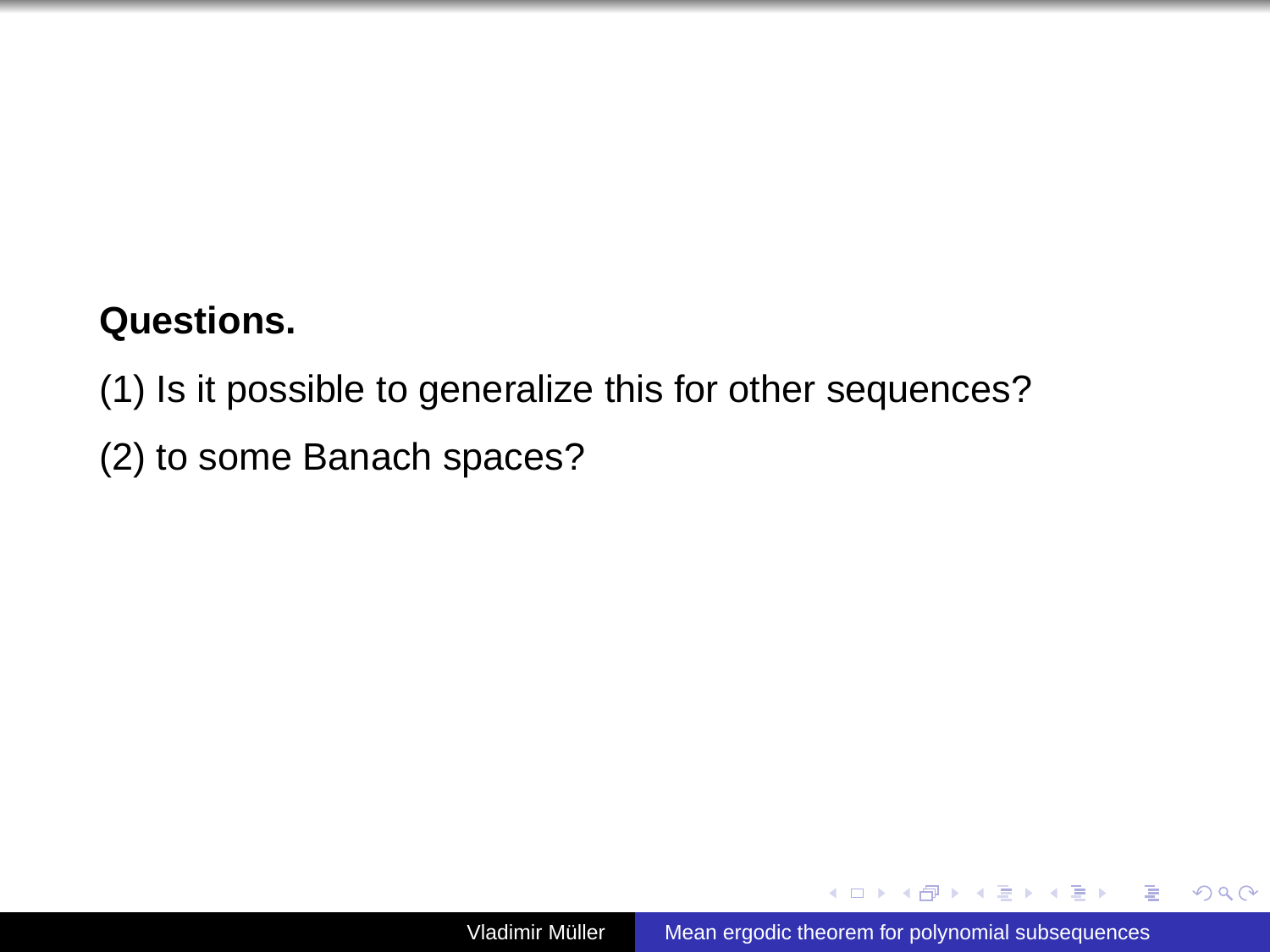# Let  $T \in B(H)$  be a power bounded operator on a Hilbert space  $H, \sigma_p(T) \cap \mathbb{T} = \emptyset.$

Vladimir Müller [Mean ergodic theorem for polynomial subsequences](#page-0-0)

イロト イ押 トイヨ トイヨ トー

 $\Rightarrow$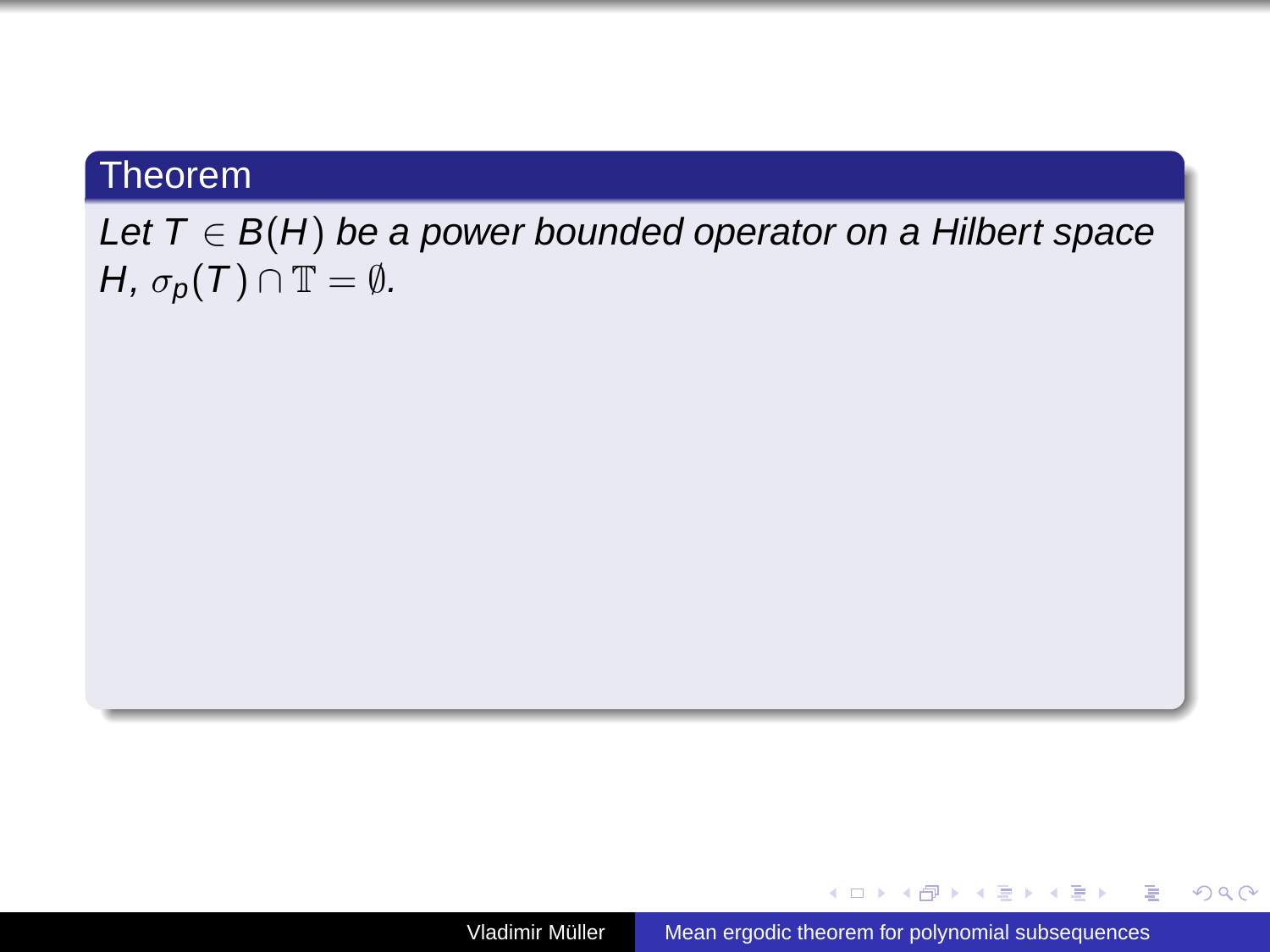Let  $T \in B(H)$  be a power bounded operator on a Hilbert space  $H, \sigma_p(T) \cap \mathbb{T} = \emptyset$ . Let  $m \in \mathbb{N}_0$ , let  $f : [0, \infty) \to [0, \infty)$  be a function satisfying

K ロ ▶ K 御 ▶ K ヨ ▶ K ヨ ▶ ...

D.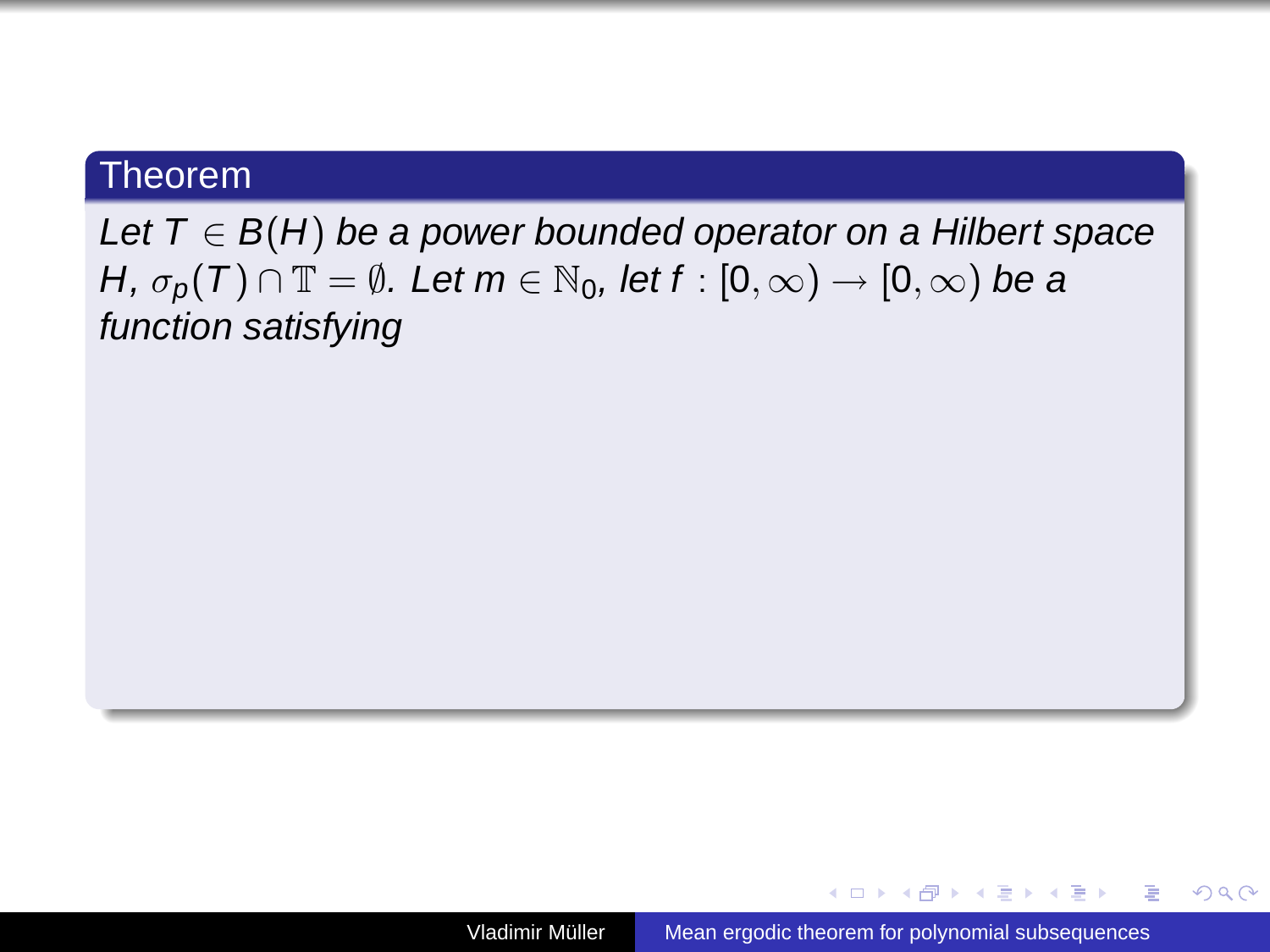Let  $T \in B(H)$  be a power bounded operator on a Hilbert space  $H, \sigma_p(T) \cap \mathbb{T} = \emptyset$ . Let  $m \in \mathbb{N}_0$ , let  $f : [0, \infty) \to [0, \infty)$  be a function satisfying f'  $>$  0, f"  $>$  0,  $\cdots$  , f $^{(m+1)}$   $>$  0

K ロ ▶ K 御 ▶ K 君 ▶ K 君 ▶ ...

D.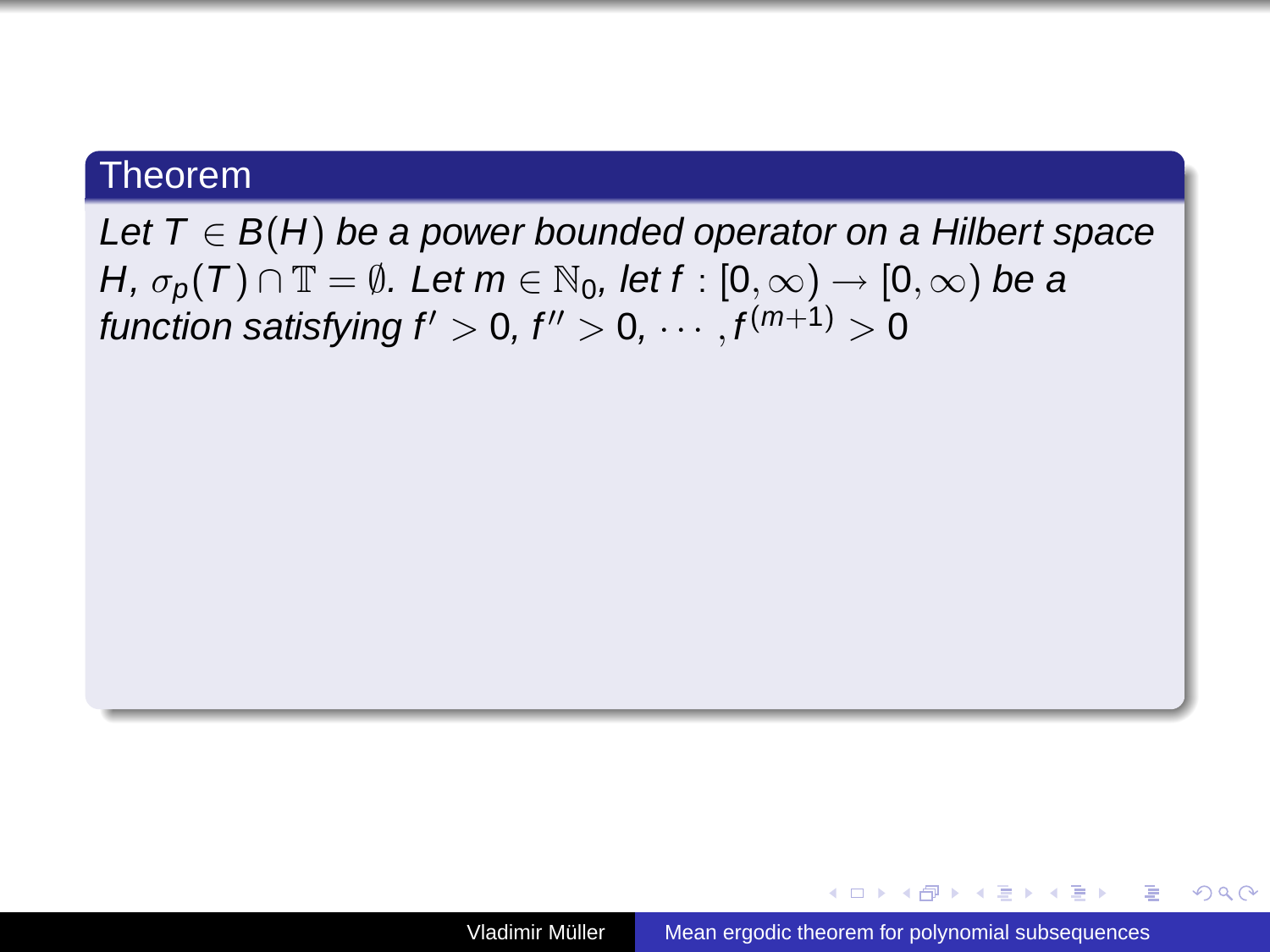Let  $T \in B(H)$  be a power bounded operator on a Hilbert space  $H, \sigma_p(T) \cap \mathbb{T} = \emptyset$ . Let  $m \in \mathbb{N}_0$ , let  $f : [0, \infty) \to [0, \infty)$  be a function satisfying f′  $>$  0, f″  $>$  0,  $\cdots$  , f<sup>(m+1)</sup>  $>$  0 ,  $\sup\left\{\frac{f^{(m+1)}(s)}{f^{(m+1)}(t)}\right\}$  $\frac{f^{(m+1)}(s)}{f^{(m+1)}(t)}:1\leq t\leq s\Big\}<\infty,$ 

◆ ロ ▶ → 伊 ▶ → ヨ ▶ → ヨ ▶ │ ヨ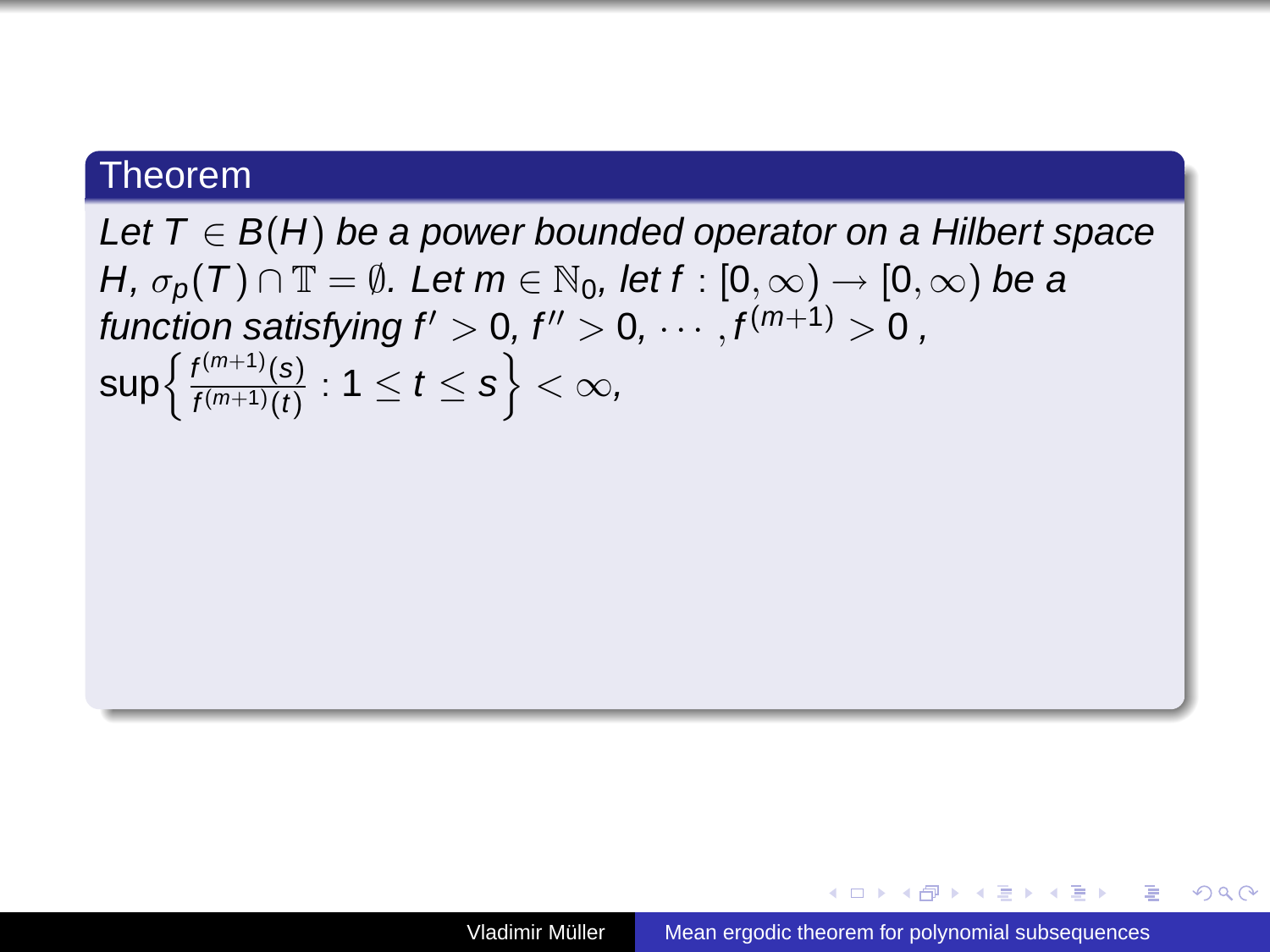Let  $T \in B(H)$  be a power bounded operator on a Hilbert space  $H, \sigma_p(T) \cap \mathbb{T} = \emptyset$ . Let  $m \in \mathbb{N}_0$ , let  $f : [0, \infty) \to [0, \infty)$  be a function satisfying f′  $>$  0, f″  $>$  0,  $\cdots$  , f<sup>(m+1)</sup>  $>$  0 ,  $\sup\left\{\frac{f^{(m+1)}(s)}{f^{(m+1)}(t)}\right\}$  $\frac{f^{(m+1)}(s)}{f^{(m+1)}(t)}: 1\leq t\leq s\Big\} <\infty,~~\text{(for example, }f^{(m+2)}< 0\text{)}$ 

◆ ロ ▶ → 伊 ▶ → ヨ ▶ → ヨ ▶ │ ヨ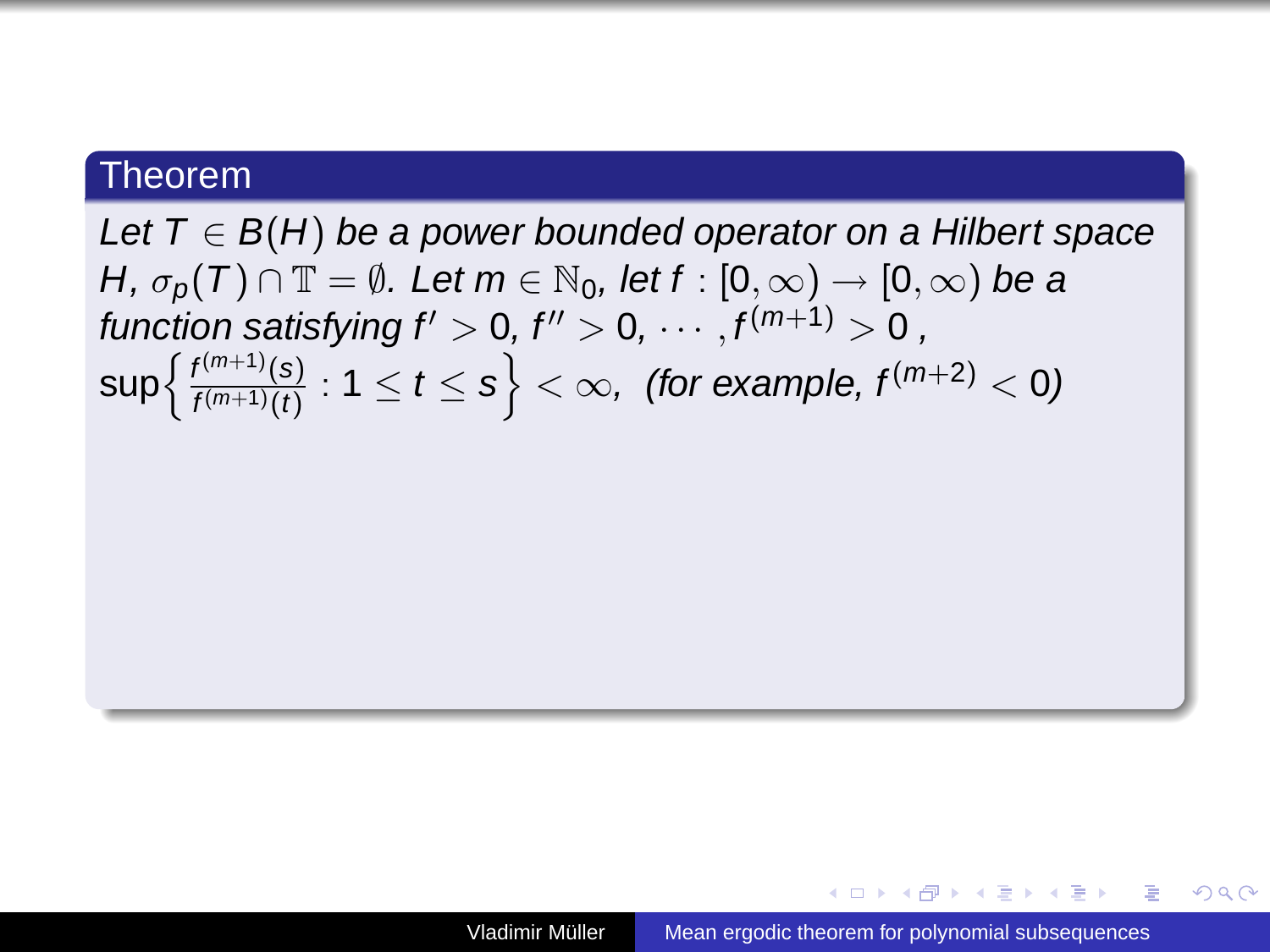Let  $T \in B(H)$  be a power bounded operator on a Hilbert space  $H$ ,  $\sigma_p(T) \cap \mathbb{T} = \emptyset$ . Let  $m \in \mathbb{N}_0$ , let  $f : [0, \infty) \to [0, \infty)$  be a function satisfying f′  $>$  0, f″  $>$  0,  $\cdots$  , f<sup>(m+1)</sup>  $>$  0 ,  $\sup\left\{\frac{f^{(m+1)}(s)}{f^{(m+1)}(t)}\right\}$  $\frac{f^{(m+1)}(s)}{f^{(m+1)}(t)}:1\leq t\leq s\Big\}<\infty$ , (for example,  $f^{(m+2)}< 0$ ), and  $\sup\left\{\frac{f^{(m)}(t)}{f^{(m+1)}(t)}\right\}$  $\frac{f^{(m)}(t)}{t\,f^{(m+1)}(t)}: t\geq 1\Big\} <\infty.$ 

メ御 トメ ヨ トメ ヨ トー

B

つへへ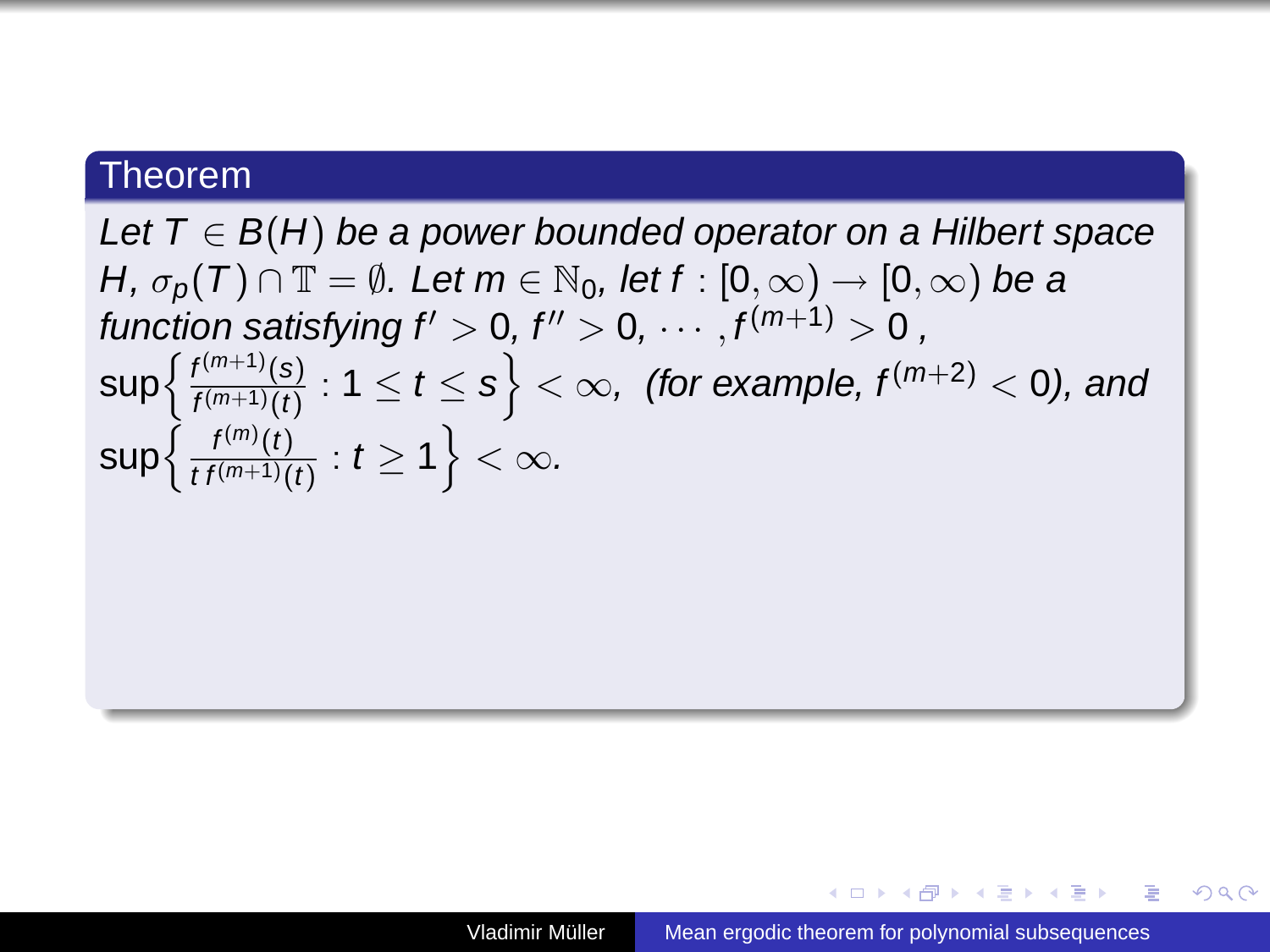Let  $T \in B(H)$  be a power bounded operator on a Hilbert space  $H$ ,  $\sigma_p(T) \cap \mathbb{T} = \emptyset$ . Let  $m \in \mathbb{N}_0$ , let  $f : [0, \infty) \to [0, \infty)$  be a function satisfying f′  $>$  0, f″  $>$  0,  $\cdots$  , f<sup>(m+1)</sup>  $>$  0 ,  $\sup\left\{\frac{f^{(m+1)}(s)}{f^{(m+1)}(t)}\right\}$  $\frac{f^{(m+1)}(s)}{f^{(m+1)}(t)}:1\leq t\leq s\Big\}<\infty$ , (for example,  $f^{(m+2)}< 0$ ), and  $\sup\left\{\frac{f^{(m)}(t)}{f^{(m+1)}(t)}\right\}$  $\left\{\frac{f^{(m)}(t)}{t\,f^{(m+1)}(t)}:t\geq 1\right\}<\infty.$  Let  $(h_n)$  be a bounded integer-valued sequence.

K ロ ▶ K 御 ▶ K 君 ▶ K 君 ▶ ...

B

つへへ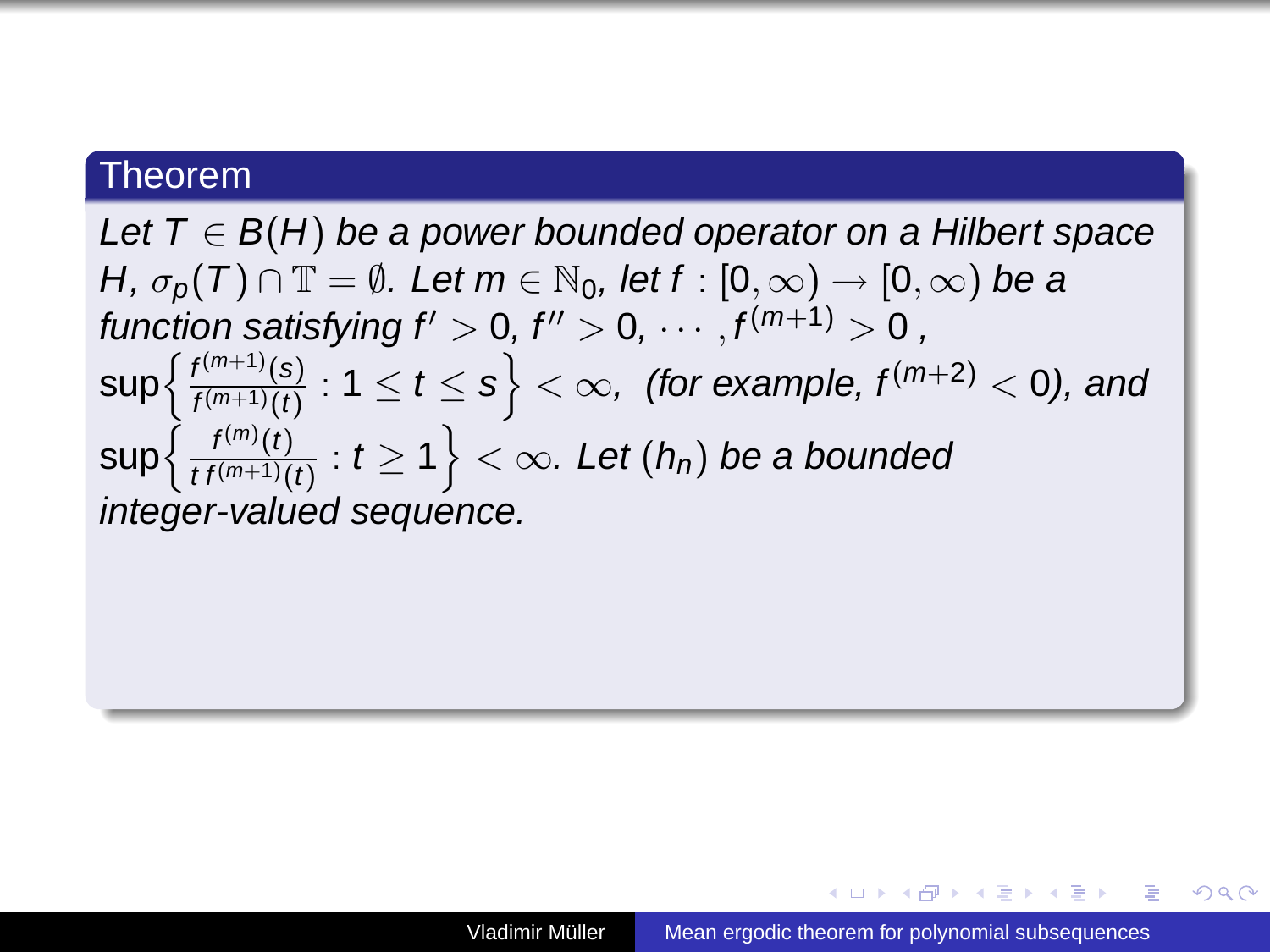Let  $T \in B(H)$  be a power bounded operator on a Hilbert space  $H$ ,  $\sigma_p(T) \cap \mathbb{T} = \emptyset$ . Let  $m \in \mathbb{N}_0$ , let  $f : [0, \infty) \to [0, \infty)$  be a function satisfying f′  $>$  0, f″  $>$  0,  $\cdots$  , f<sup>(m+1)</sup>  $>$  0 ,  $\sup\left\{\frac{f^{(m+1)}(s)}{f^{(m+1)}(t)}\right\}$  $\frac{f^{(m+1)}(s)}{f^{(m+1)}(t)}: 1\leq t\leq s\Big\} < \infty$ , (for example,  $f^{(m+2)} < 0$ ), and  $\sup\left\{\frac{f^{(m)}(t)}{f^{(m+1)}(t)}\right\}$  $\left\{\frac{f^{(m)}(t)}{t\,f^{(m+1)}(t)}:t\geq 1\right\}<\infty.$  Let  $(h_n)$  be a bounded integer-valued sequence. Then

$$
SOT - \lim_{N \to \infty} N^{-1} \sum_{n=1}^{N} T^{[f(n)] + h_n} = 0.
$$

K ロ ▶ K 御 ▶ K 君 ▶ K 君 ▶ ...

B

つへへ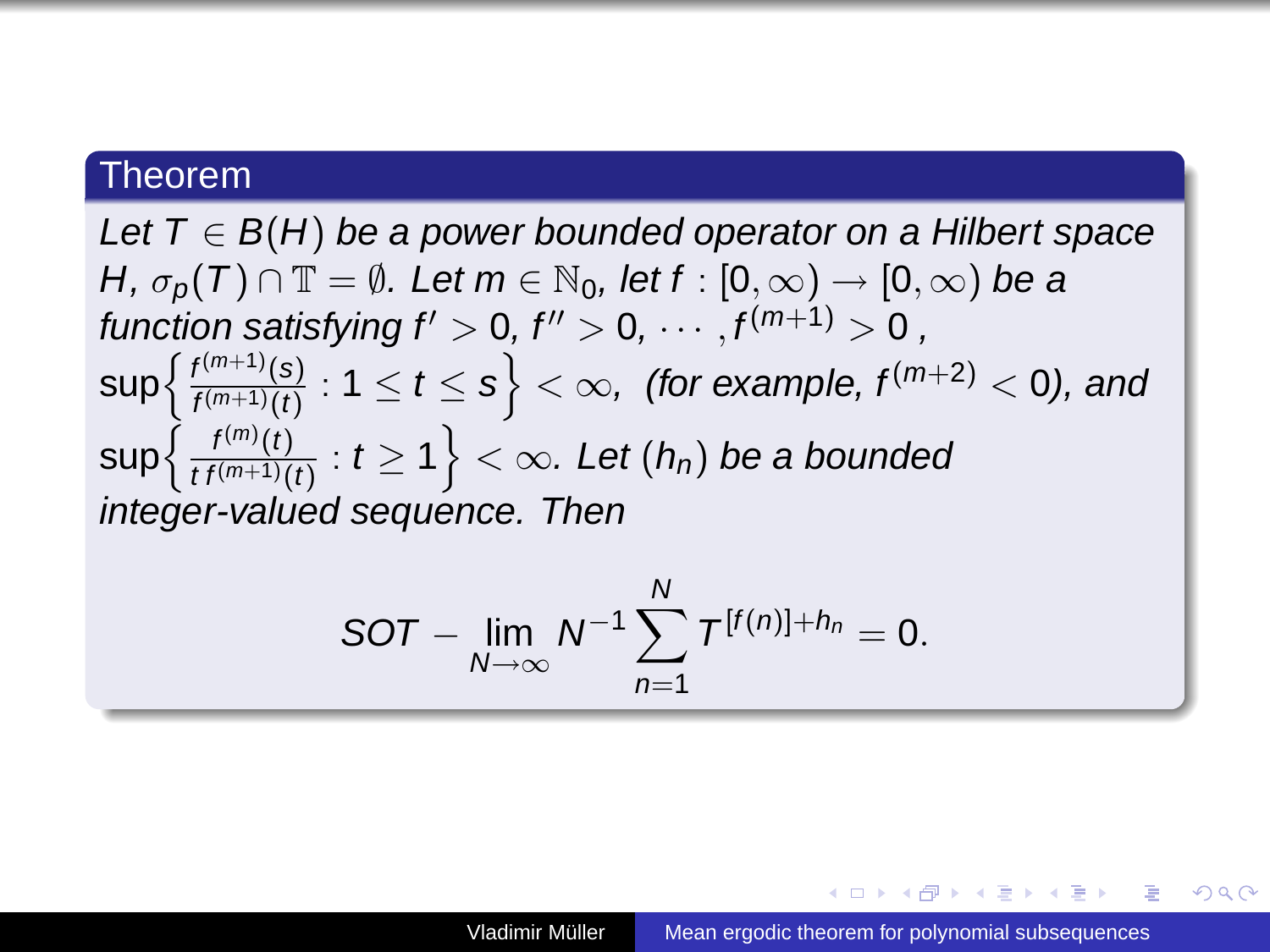Let  $T \in B(H)$  be a power bounded operator on a Hilbert space  $H, \sigma_p(T) \cap \mathbb{T} = \emptyset.$ 

Vladimir Müller [Mean ergodic theorem for polynomial subsequences](#page-0-0)

イロン イ押ン イヨン イヨン 一重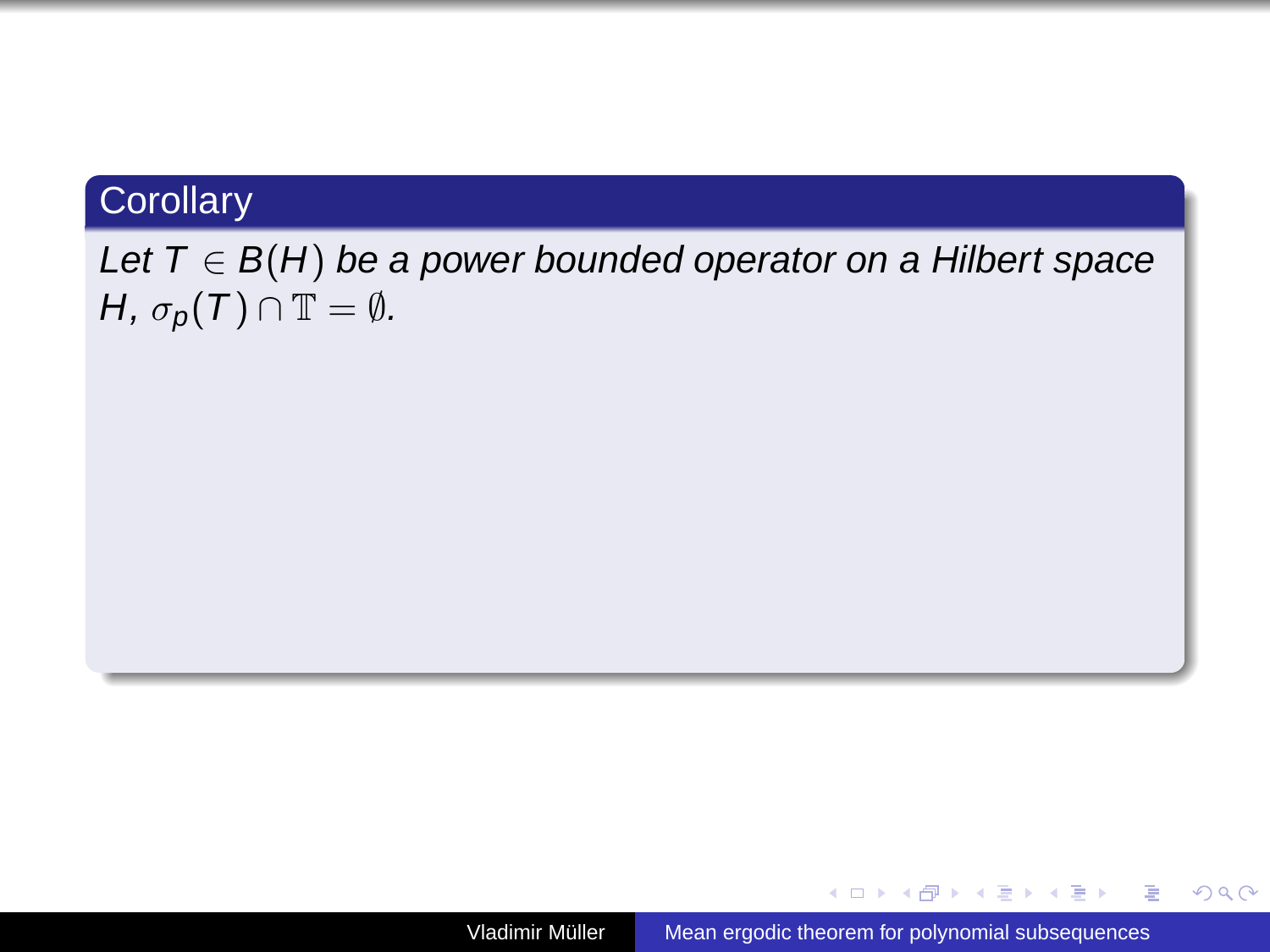Let  $T \in B(H)$  be a power bounded operator on a Hilbert space  $H$ ,  $\sigma_{\rho}(\mathcal{T}) \cap \mathbb{T} = \emptyset$ . Let  $f(t) = \sum_{j=0}^k c_j t^{\alpha_j}$ ,

÷.

 $2Q$ 

**≮ロ ▶ ⊀ 御 ▶ ⊀ ヨ ▶ ⊀ ヨ ▶**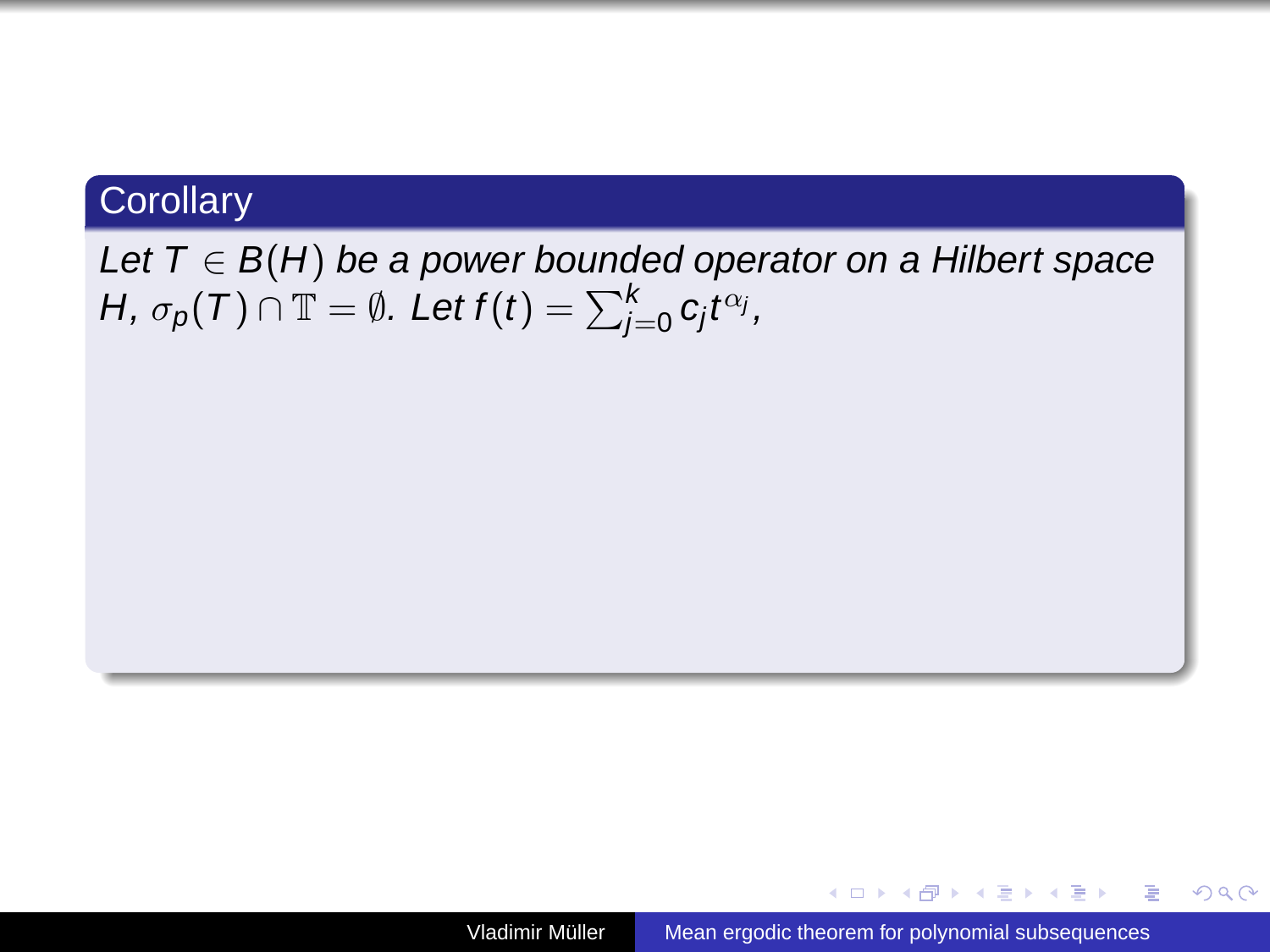Let  $T \in B(H)$  be a power bounded operator on a Hilbert space H,  $\sigma_{\rho}(\mathcal{T})\cap\mathbb{T}=\emptyset.$  Let  $f(t)=\sum_{j=0}^k c_jt^{\alpha_j},$  where  $k\in\mathbb{N}_0,$  $c_0, \ldots, c_k, \alpha_0, \ldots, \alpha_k \in \mathbb{R}, c_0 > 0,$  $\alpha_0 > \max\{0, \alpha_1, \ldots, \alpha_k\}.$ 

K 何 ▶ K ヨ ▶ K ヨ ▶ ...

÷.  $QQ$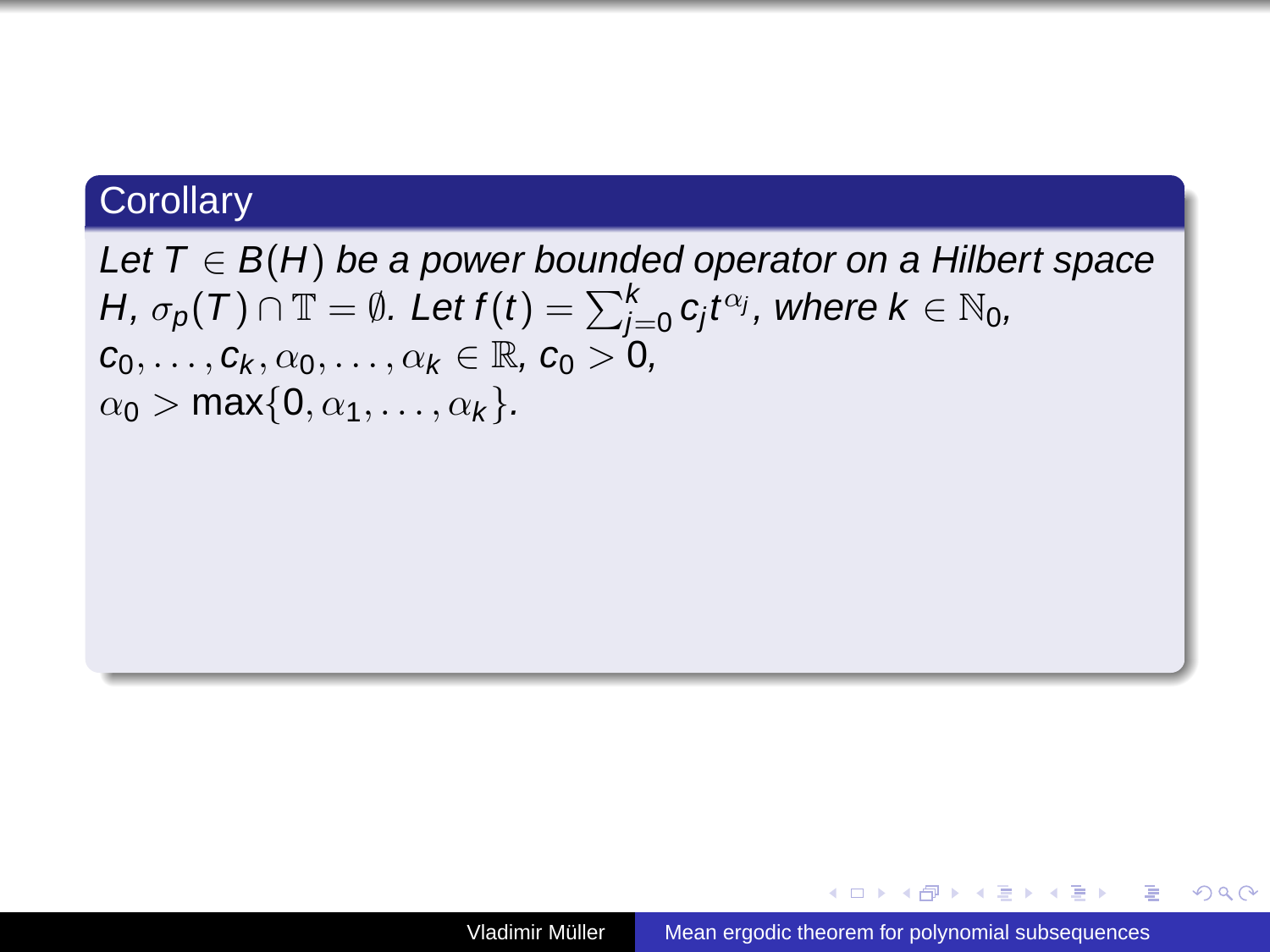Let  $T \in B(H)$  be a power bounded operator on a Hilbert space H,  $\sigma_{\rho}(\mathcal{T})\cap\mathbb{T}=\emptyset.$  Let  $f(t)=\sum_{j=0}^k c_jt^{\alpha_j},$  where  $k\in\mathbb{N}_0,$  $c_0, \ldots, c_k, \alpha_0, \ldots, \alpha_k \in \mathbb{R}, c_0 > 0$ ,  $\alpha_0 > \max\{0, \alpha_1, \ldots, \alpha_k\}$ . Then

$$
\lim_{N \to \infty} N^{-1} \sum_{n=1}^{N} T^{[f(n)]} x = 0
$$

for all  $x \in H$ .

4 0 8

K 何 ▶ K ヨ ▶ K ヨ ▶ ...

÷.  $QQ$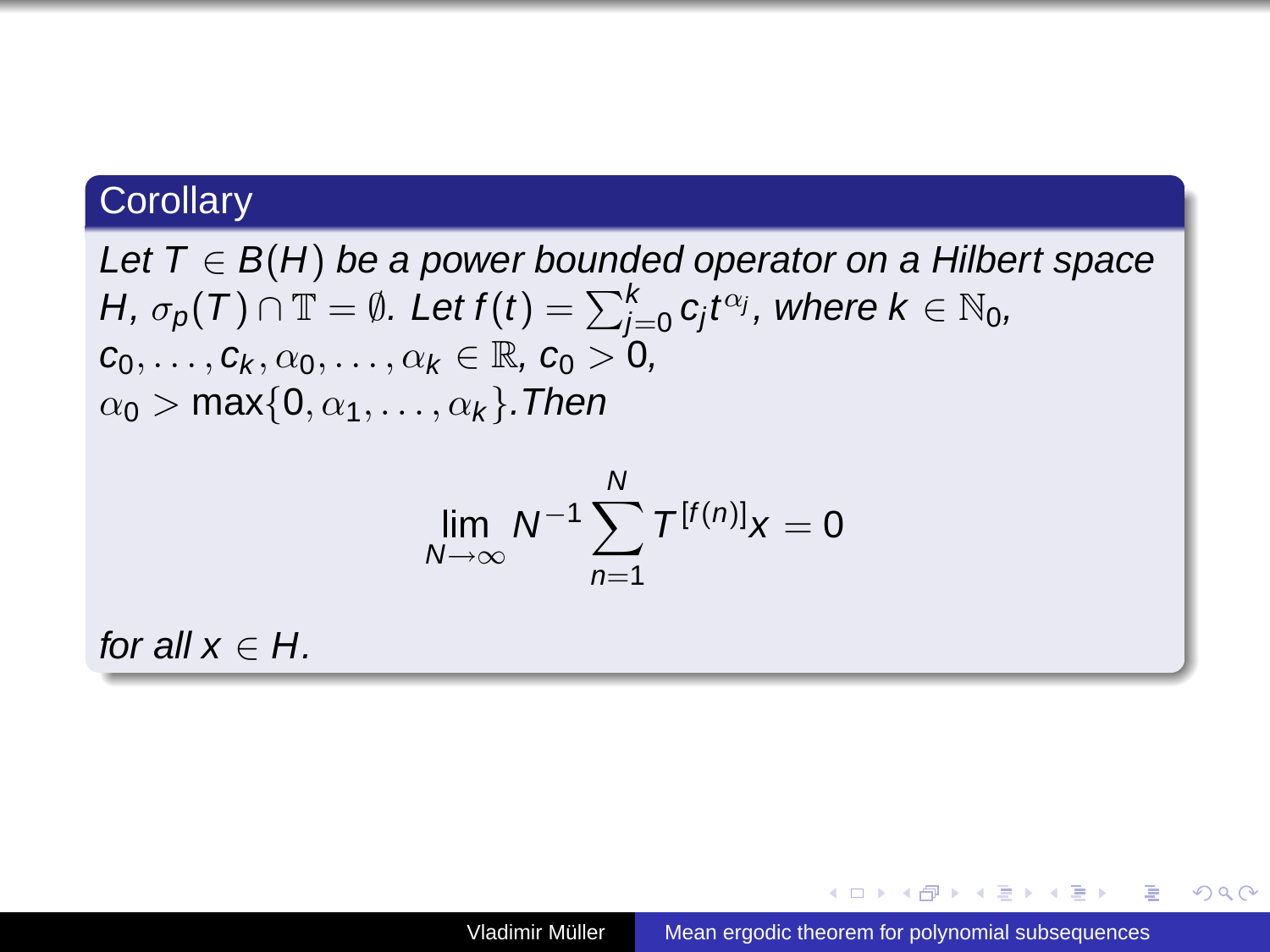# lim $_{N\rightarrow\infty}$   $N^{-1}\sum_{n=1}^{N}$   $\mathcal{T}^{a_{n}}$  cannot exist in general if  $(a_{n})$  is increasing too fast

KOD KARD KED KED E VONO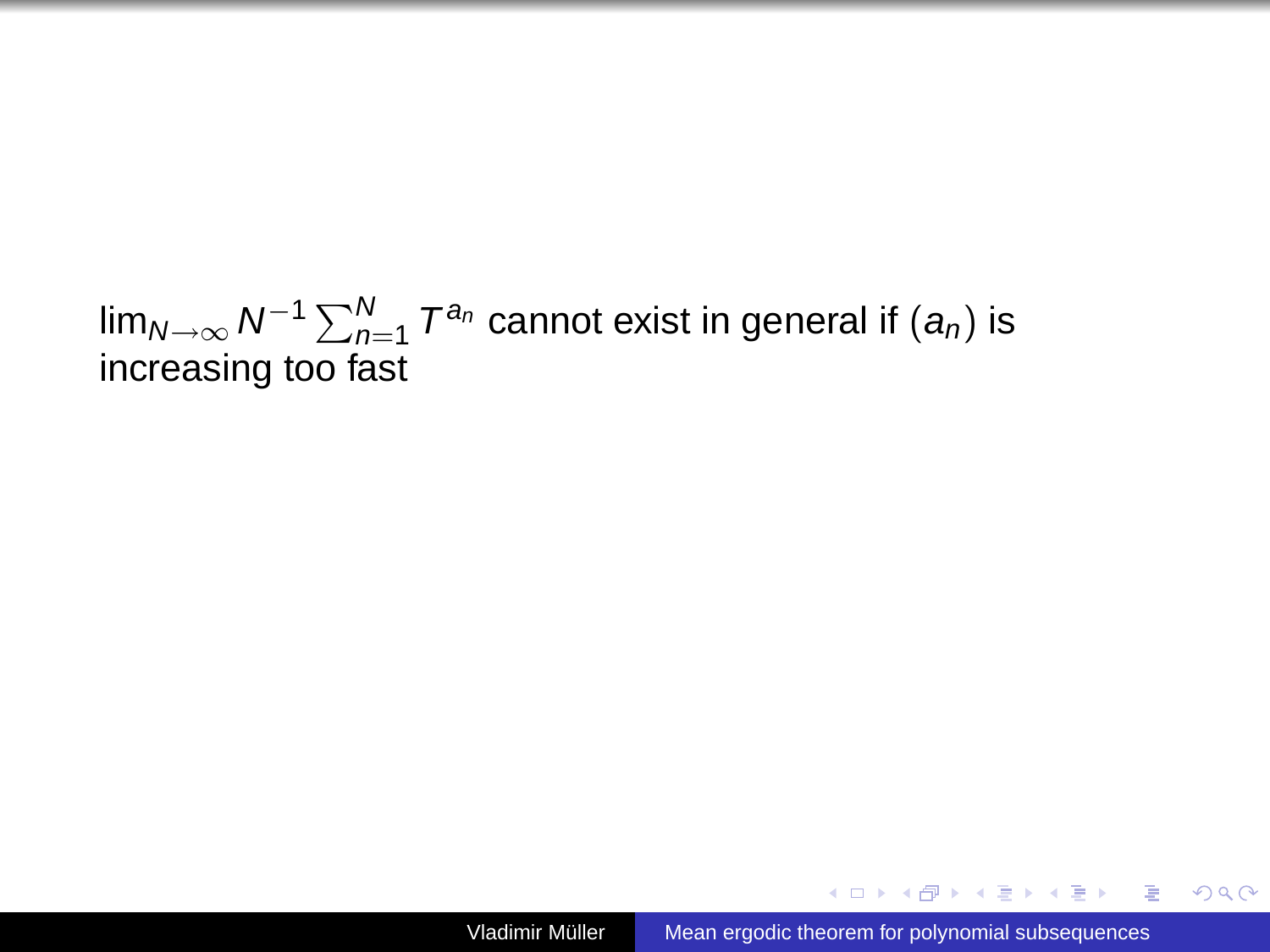lim $_{N\rightarrow\infty}$   $N^{-1}\sum_{n=1}^{N}$   $\mathcal{T}^{a_{n}}$  cannot exist in general if  $(a_{n})$  is increasing too fast (exponentially)

KOD KARD KED KED E VONO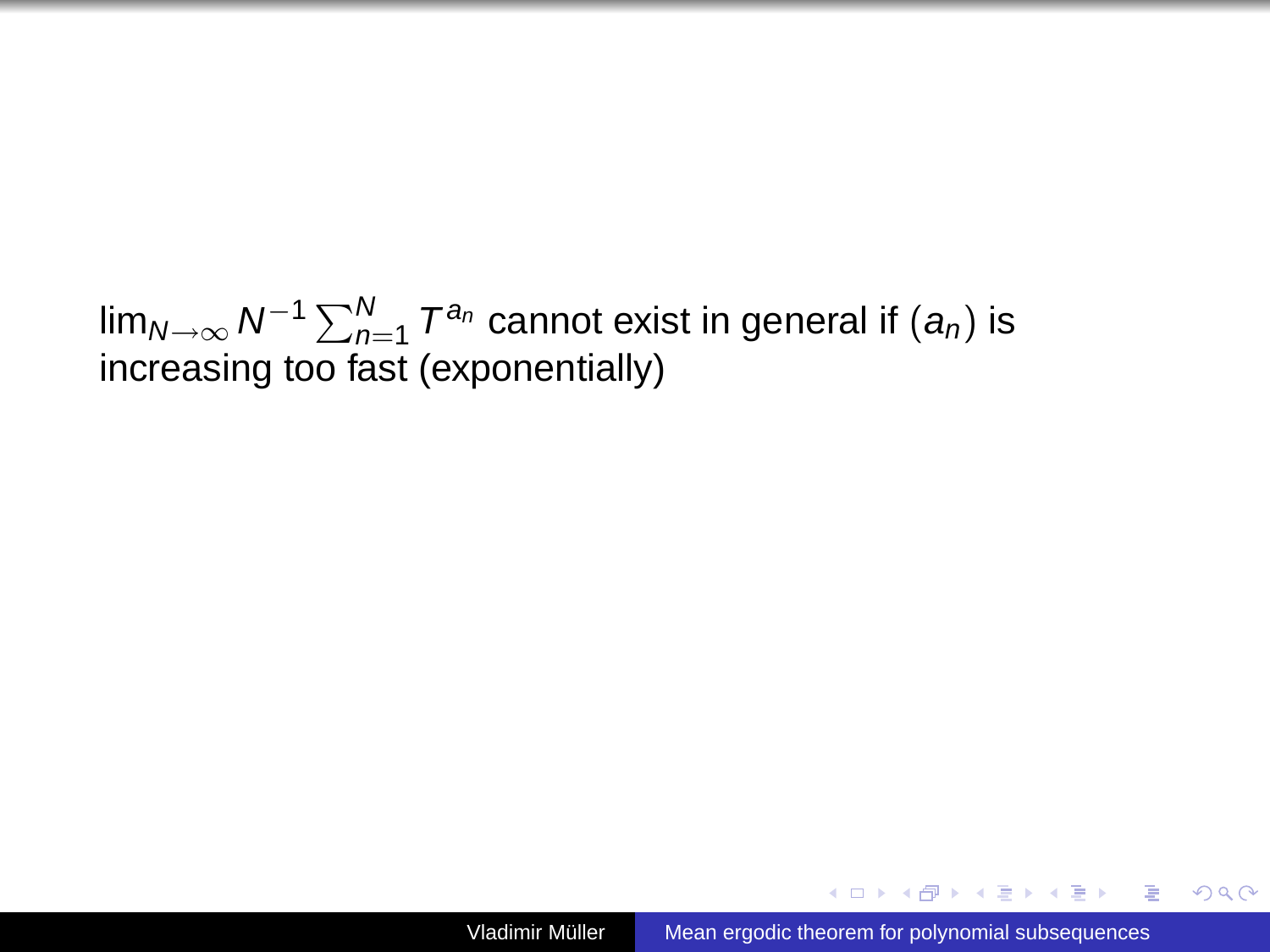lim $_{N\rightarrow\infty}$   $N^{-1}\sum_{n=1}^{N}$   $\mathcal{T}^{a_{n}}$  cannot exist in general if  $(a_{n})$  is increasing too fast (exponentially)

an example is the Foguel operator

KOD KARD KED KED E YOKA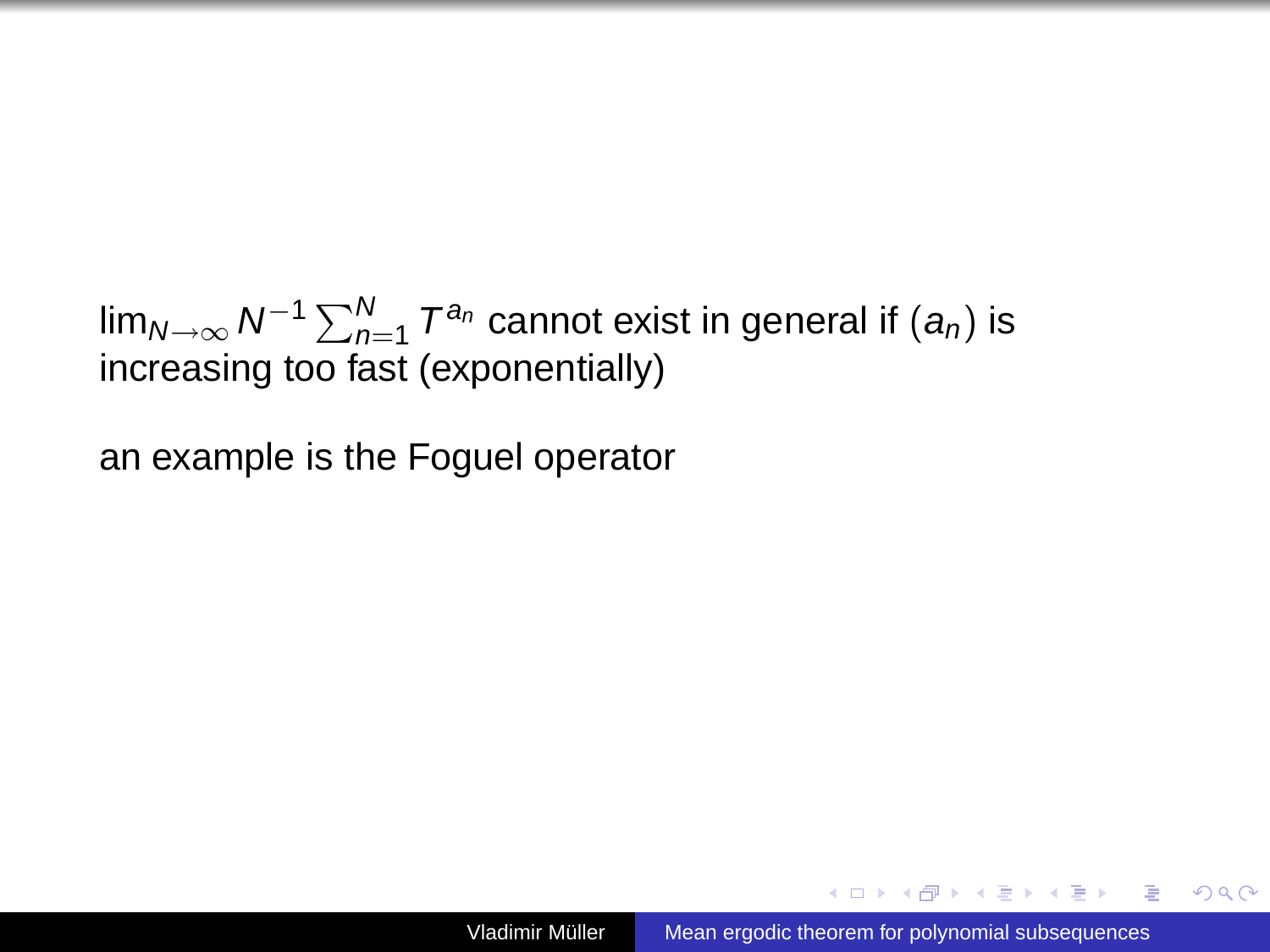# Let 1  $<$  p  $<$   $\infty$ ,  $X = L^p(\mu)$ , let  $T \in B(X)$  be a power bounded operator

 $(1 - 4)$   $(1 - 4)$   $(1 - 4)$   $(1 - 4)$   $(1 - 4)$   $(1 - 4)$   $(1 - 4)$   $(1 - 4)$   $(1 - 4)$   $(1 - 4)$   $(1 - 4)$   $(1 - 4)$   $(1 - 4)$   $(1 - 4)$   $(1 - 4)$   $(1 - 4)$   $(1 - 4)$   $(1 - 4)$   $(1 - 4)$   $(1 - 4)$   $(1 - 4)$   $(1 - 4)$   $(1 - 4)$   $(1 - 4)$   $(1 -$ 

重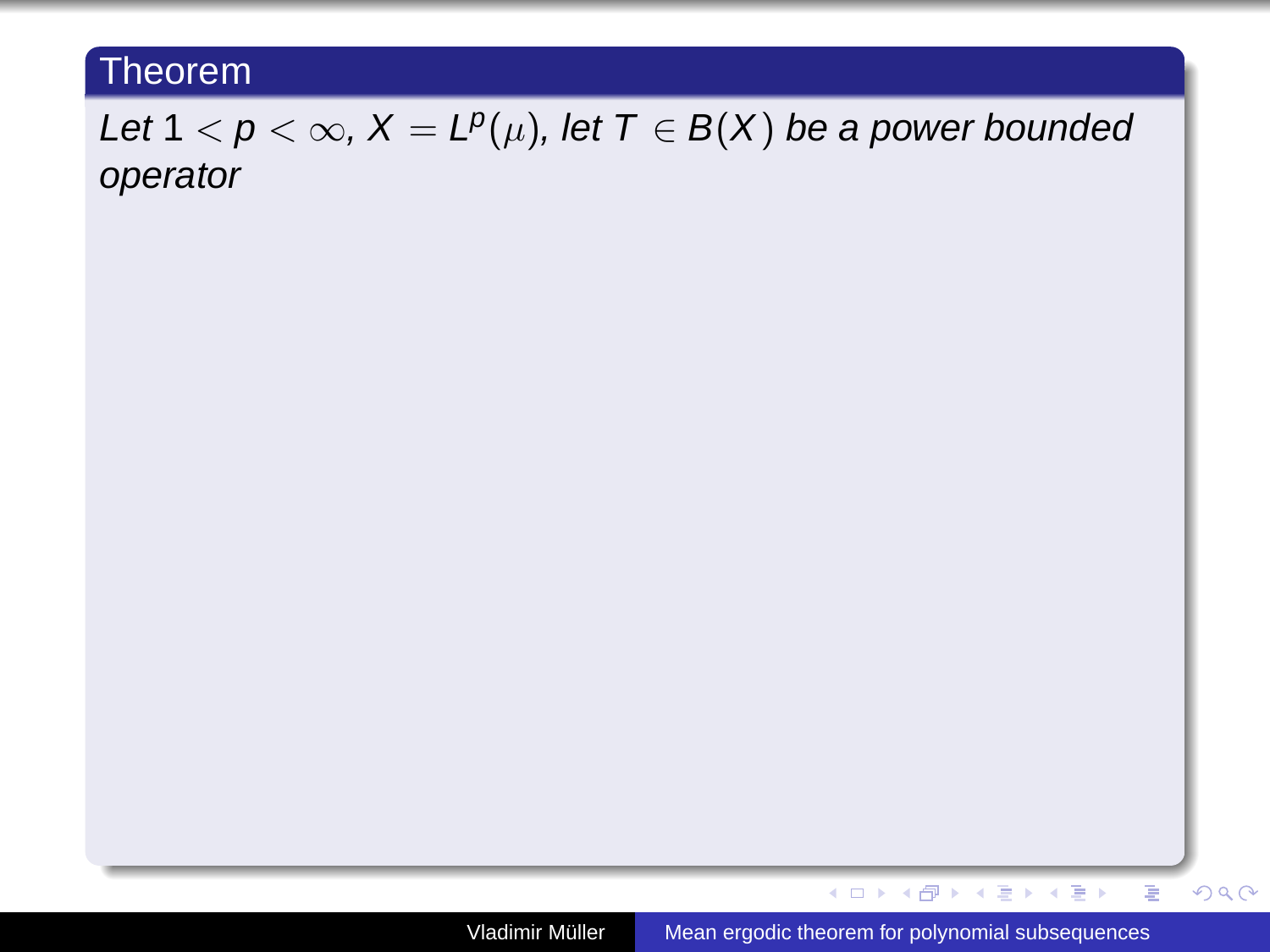Let 1  $<$  p  $<$   $\infty$ ,  $X = L^p(\mu)$ , let  $T \in B(X)$  be a power bounded operator,  $T > 0$ , let  $x \in X$ ,  $x > 0$ .

イロト イ押ト イヨト イヨト

 $\Rightarrow$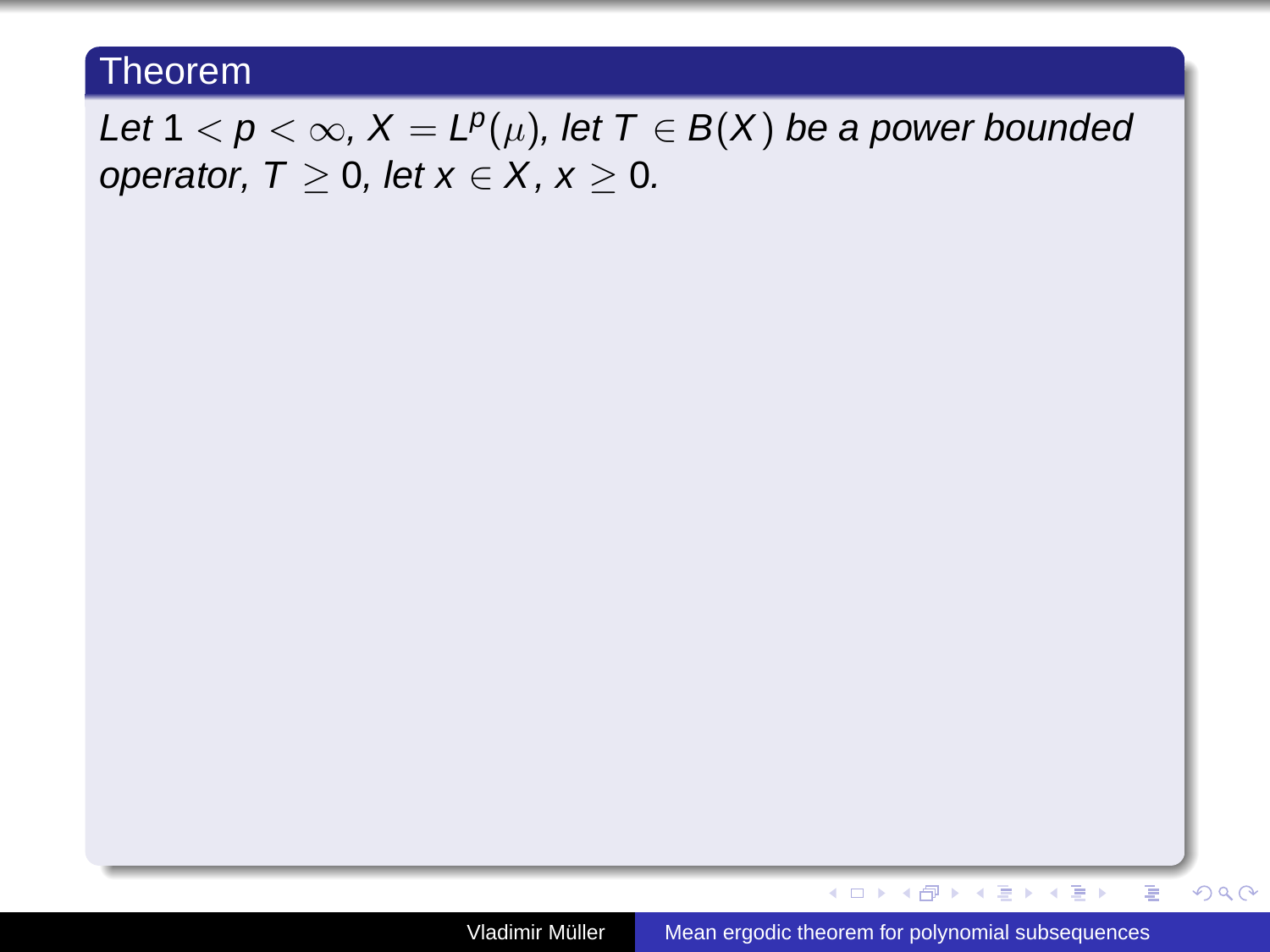Let 1  $<$  p  $<$   $\infty$ ,  $X = L^p(\mu)$ , let  $T \in B(X)$  be a power bounded operator,  $T\geq 0$ , let  $x\in X$ ,  $x\geq 0$ . Let  $(a_{n})_{n=1}^{\infty}$  be a strictly increasing sequence of positive integers such that

4 ロ > 3 何 > 3 日 > 3 日 >

÷,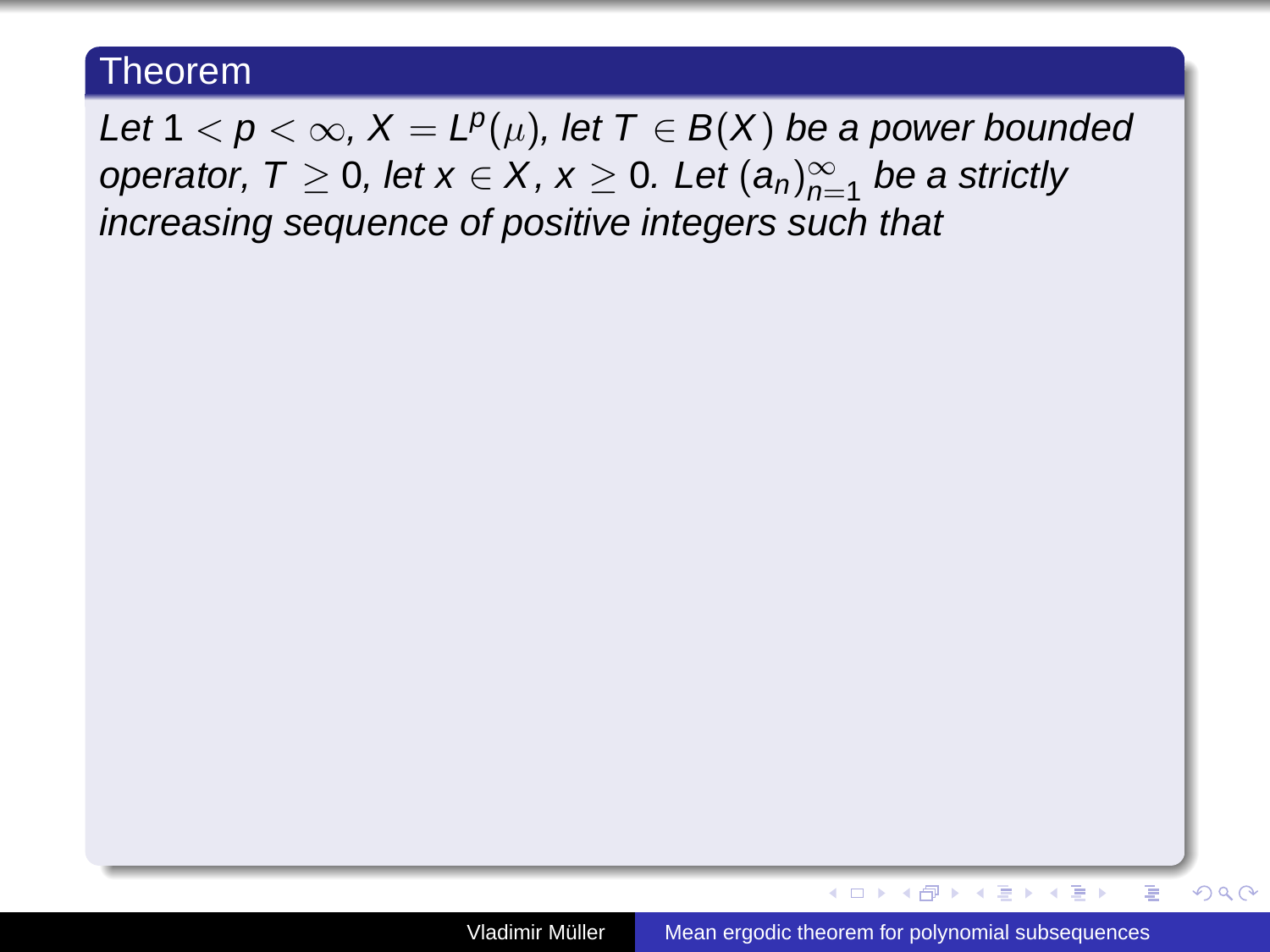Let 1  $<$  p  $<$   $\infty$ ,  $X = L^p(\mu)$ , let  $T \in B(X)$  be a power bounded operator,  $T\geq 0$ , let  $x\in X$ ,  $x\geq 0$ . Let  $(a_{n})_{n=1}^{\infty}$  be a strictly increasing sequence of positive integers such that  $\sup\bigl\{\frac{\textit{a}_{2n}}{\textit{a}_{n}}:n\in\mathbb{N}\bigr\}<\infty.$ 

4 ロ > 3 何 > 3 日 > 3 日 >

÷,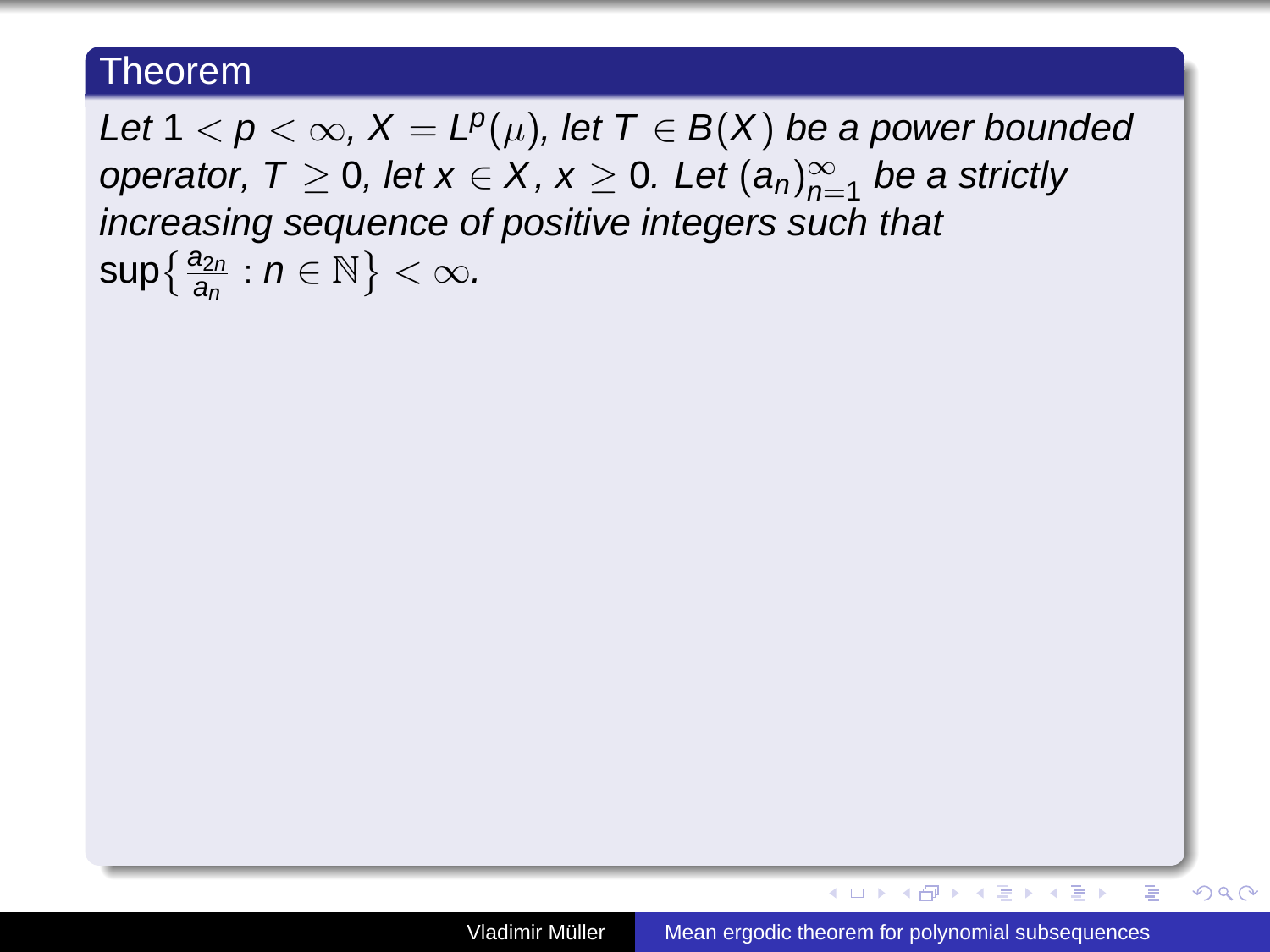Let 1  $<$  p  $<$   $\infty$ ,  $X = L^p(\mu)$ , let  $T \in B(X)$  be a power bounded operator,  $T\geq 0$ , let  $x\in X$ ,  $x\geq 0$ . Let  $(a_{n})_{n=1}^{\infty}$  be a strictly increasing sequence of positive integers such that  $\sup\{\frac{a_{2n}}{a_n}:n\in\mathbb{N}\}<\infty.$  Suppose also that  $\lim_{n\to\infty}d_n=\infty$ 

4 ロ > 3 何 > 3 日 > 3 日 >

D.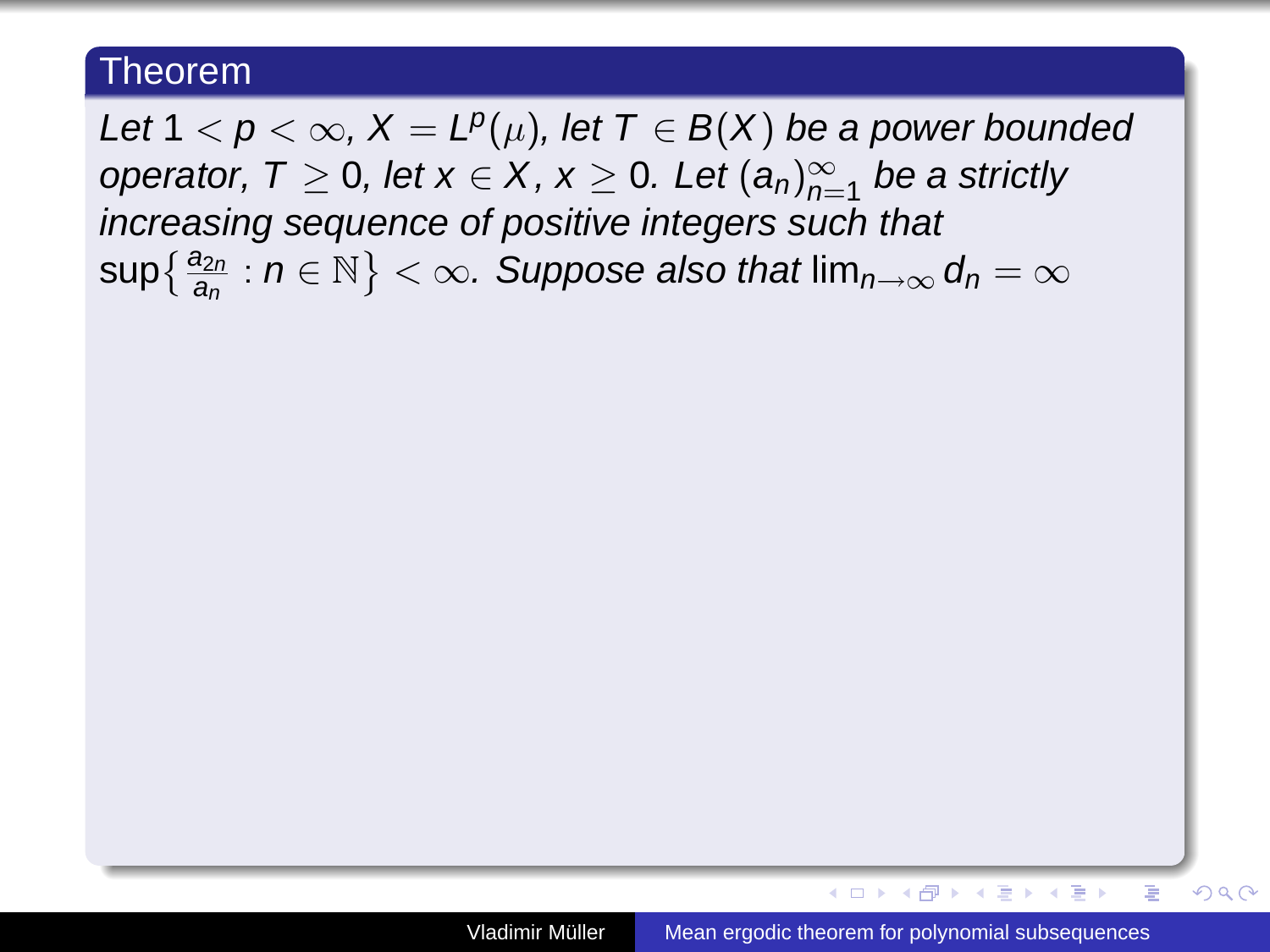Let 1  $<$  p  $<$   $\infty$ ,  $X = L^p(\mu)$ , let  $T \in B(X)$  be a power bounded operator,  $T\geq 0$ , let  $x\in X$ ,  $x\geq 0$ . Let  $(a_{n})_{n=1}^{\infty}$  be a strictly increasing sequence of positive integers such that  $\sup\left\{\frac{a_{2n}}{a_n}:n\in\mathbb{N}\right\}<\infty.$  Suppose also that  $\lim_{n\to\infty}d_n=\infty$  and  $D := \sup\{d_i - d_k : 1 \leq j \leq k\} < \infty$ , where  $d_n = a_{n+1} - a_n$ .

イロメ イ押 メイヨメ イヨメ

D.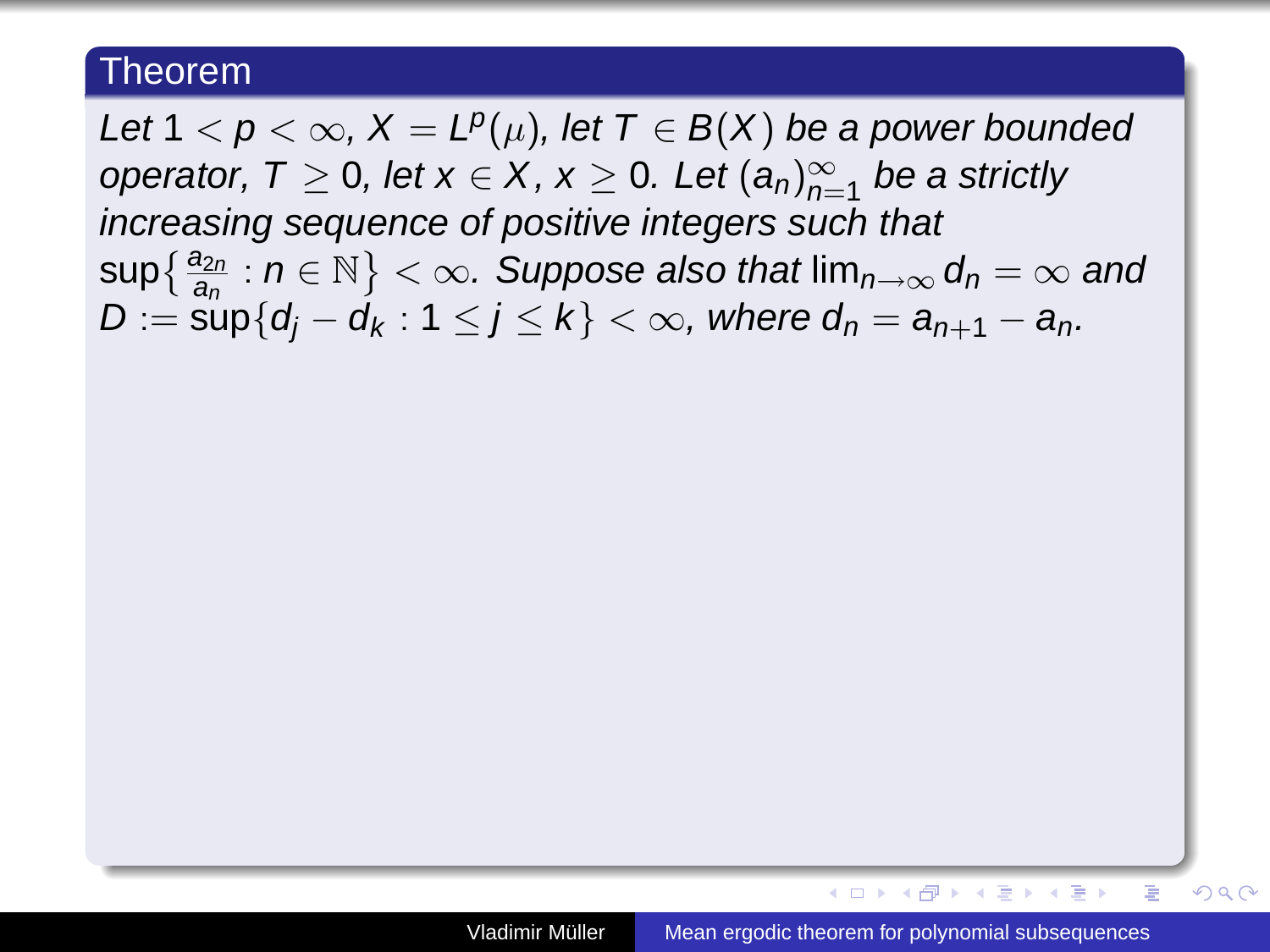Let 1  $<$  p  $<$   $\infty$ ,  $X = L^p(\mu)$ , let  $T \in B(X)$  be a power bounded operator,  $T\geq 0$ , let  $x\in X$ ,  $x\geq 0$ . Let  $(a_{n})_{n=1}^{\infty}$  be a strictly increasing sequence of positive integers such that  $\sup\left\{\frac{a_{2n}}{a_n}:n\in\mathbb{N}\right\}<\infty.$  Suppose also that  $\lim_{n\to\infty}d_n=\infty$  and  $D := \sup\{d_i - d_k : 1 \leq j \leq k\} < \infty$ , where  $d_n = a_{n+1} - a_n$ .

Suppose that 
$$
\lim_{N \to \infty} N^{-1} \sum_{n=1}^{N} T^{a_{n+j}-a_n} x = 0
$$
  $(j \in \mathbb{N})$ 

イロメ イ押 メイヨメ イヨメ

E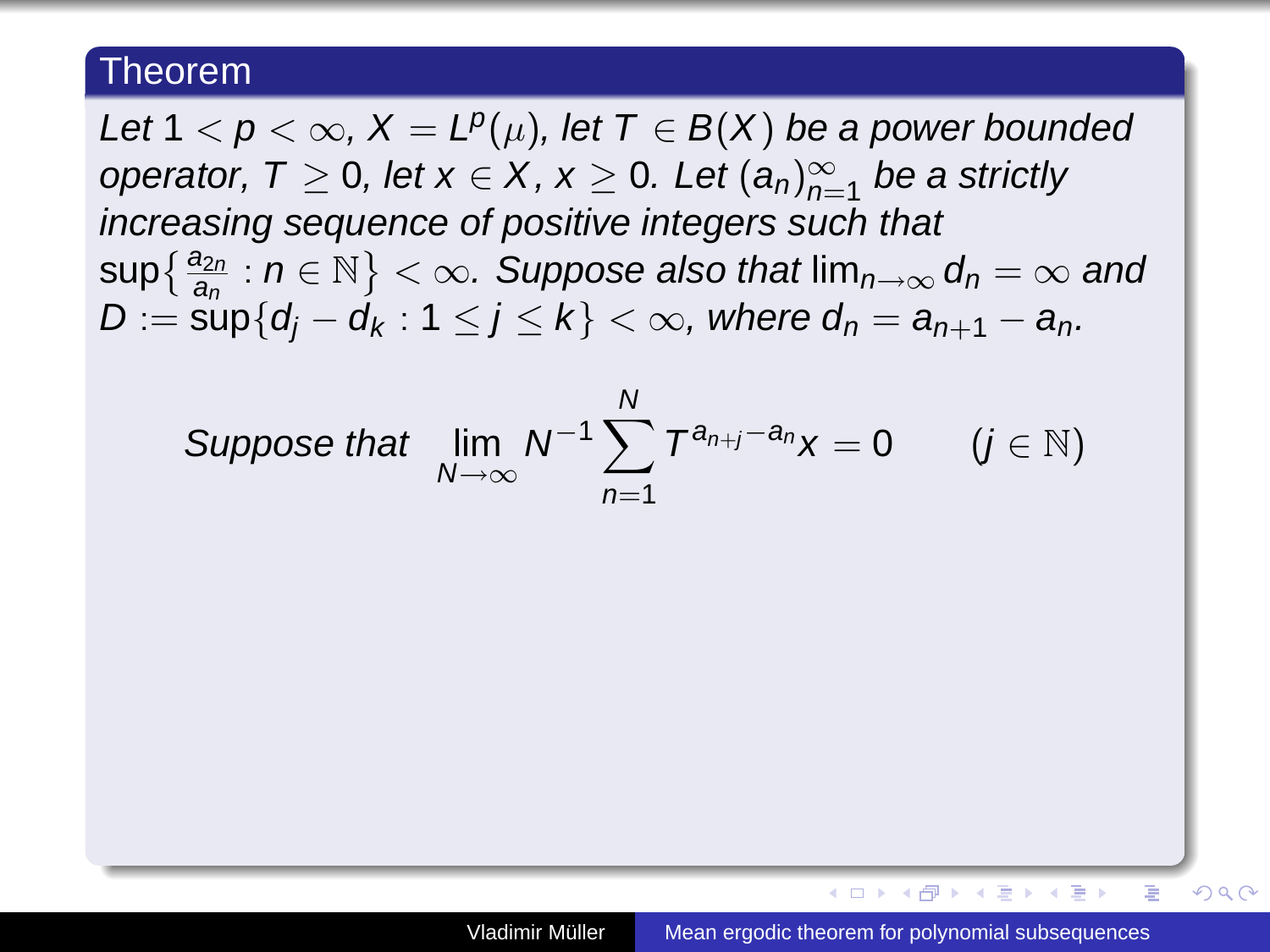Let 1  $<$  p  $<$   $\infty$ ,  $X = L^p(\mu)$ , let  $T \in B(X)$  be a power bounded operator,  $T\geq 0$ , let  $x\in X$ ,  $x\geq 0$ . Let  $(a_{n})_{n=1}^{\infty}$  be a strictly increasing sequence of positive integers such that  $\sup\left\{\frac{a_{2n}}{a_n}:n\in\mathbb{N}\right\}<\infty.$  Suppose also that  $\lim_{n\to\infty}d_n=\infty$  and  $D := \sup\{d_i - d_k : 1 \leq j \leq k\} < \infty$ , where  $d_n = a_{n+1} - a_n$ .

Suppose that 
$$
\lim_{N \to \infty} N^{-1} \sum_{n=1}^{N} T^{a_{n+j}-a_n} x = 0
$$
  $(j \in \mathbb{N})$ 

and 
$$
\lim_{N\to\infty}N^{-1}\sum_{n=1}^N T^{a_n-a_{n+j}+jD+(a_{N+j}-a_N)}x=0 \qquad (j\in\mathbb{N}).
$$

4 ロ ) (何 ) (日 ) (日 )

E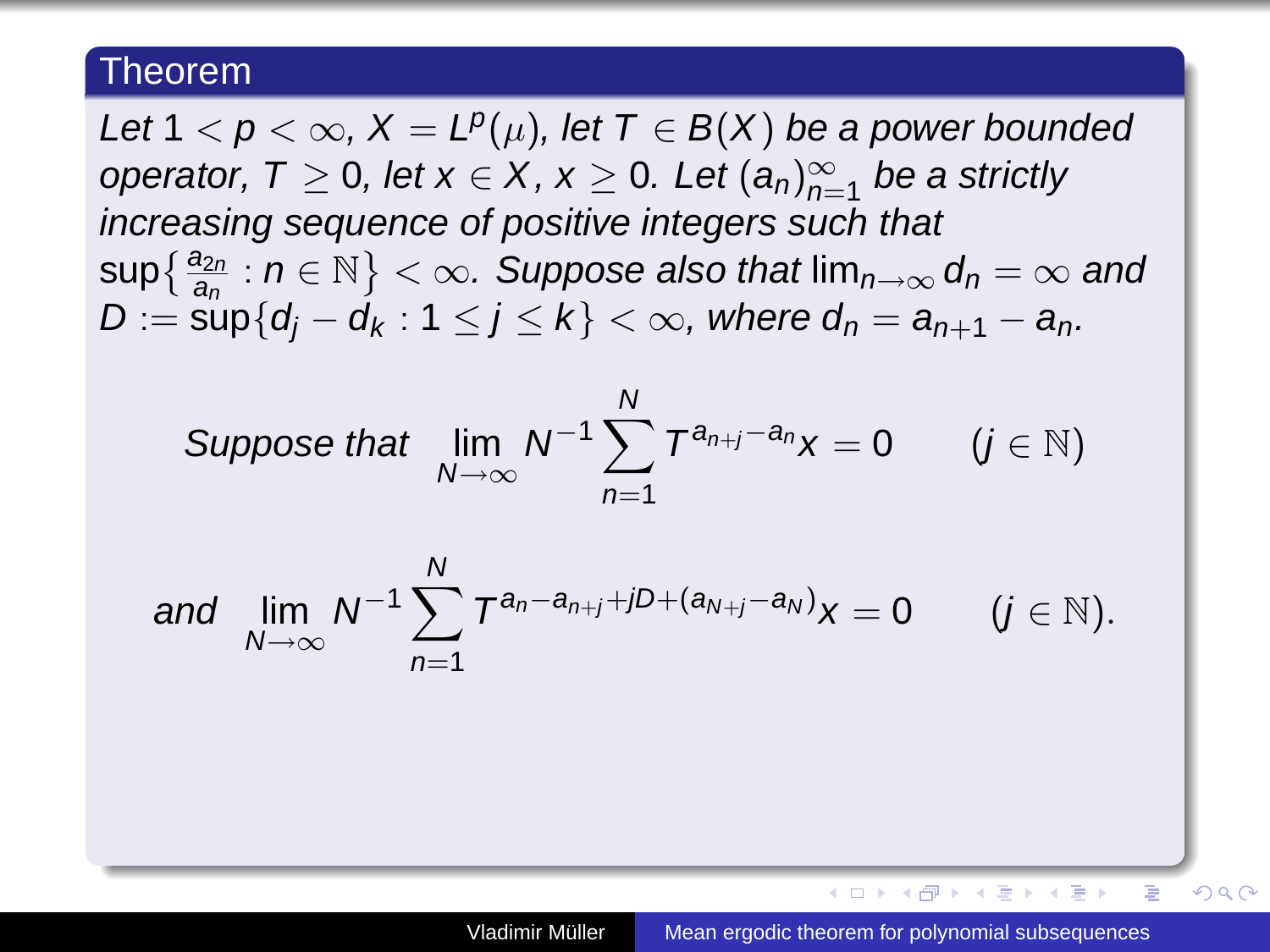Let 1  $<$  p  $<$   $\infty$ ,  $X = L^p(\mu)$ , let  $T \in B(X)$  be a power bounded operator,  $T\geq 0$ , let  $x\in X$ ,  $x\geq 0$ . Let  $(a_{n})_{n=1}^{\infty}$  be a strictly increasing sequence of positive integers such that  $\sup\left\{\frac{a_{2n}}{a_n}:n\in\mathbb{N}\right\}<\infty.$  Suppose also that  $\lim_{n\to\infty}d_n=\infty$  and  $D := \sup\{d_i - d_k : 1 \leq j \leq k\} < \infty$ , where  $d_n = a_{n+1} - a_n$ .

Suppose that 
$$
\lim_{N \to \infty} N^{-1} \sum_{n=1}^{N} T^{a_{n+j}-a_n} x = 0
$$
  $(j \in \mathbb{N})$ 

and 
$$
\lim_{N\to\infty} N^{-1} \sum_{n=1}^N T^{a_n-a_{n+j}+jD+(a_{N+j}-a_N)}x=0 \qquad (j\in\mathbb{N}).
$$

Then 
$$
\lim_{N \to \infty} N^{-1} \sum_{n=1}^{N} T^{a_n} x = 0
$$

4 ロ ) (何 ) (日 ) (日 )

E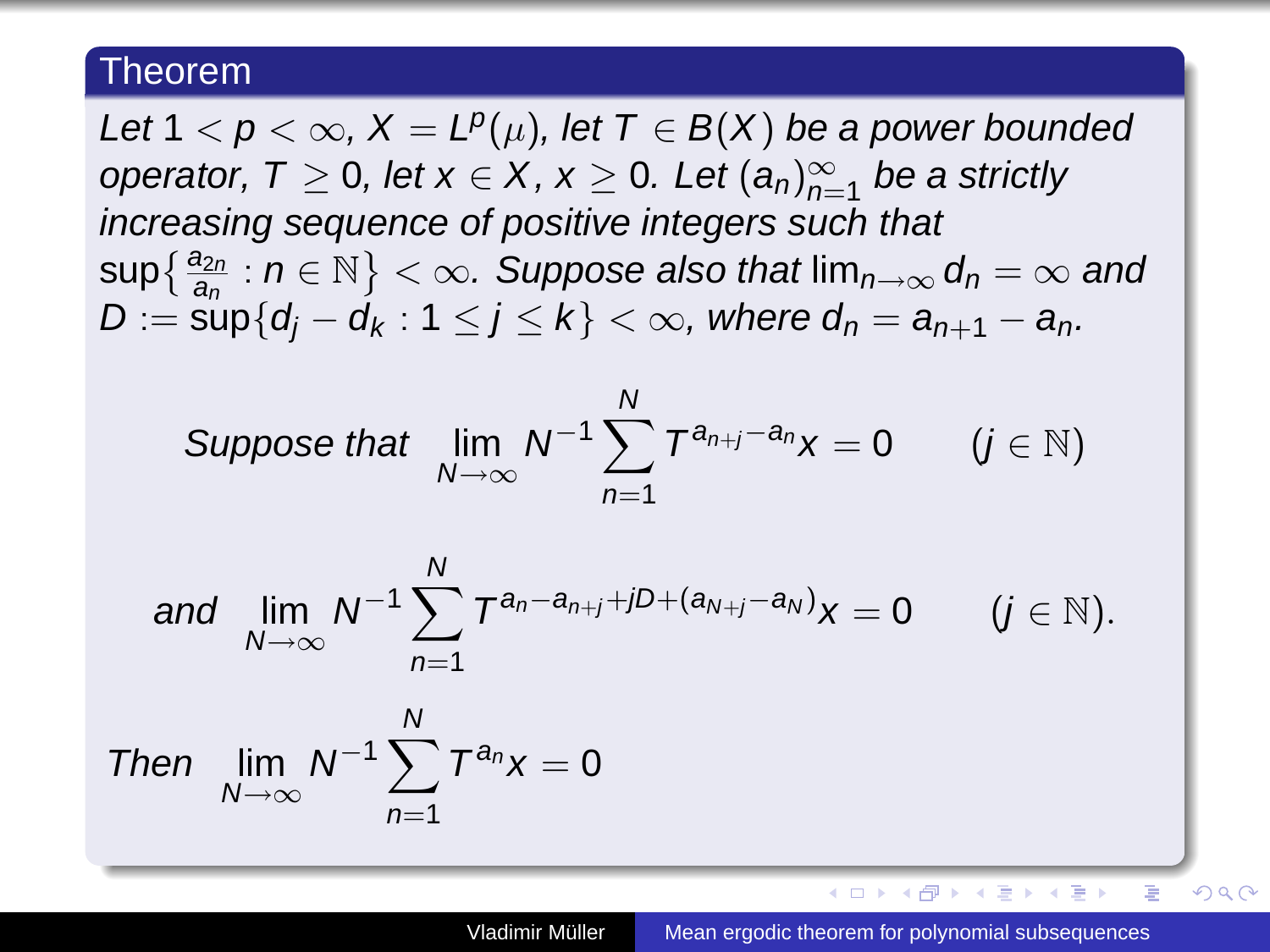Let 1  $<$  p  $<$   $\infty$ ,  $X = L^p(\mu)$ , let  $T \in B(X)$  be a power bounded operator,  $T\geq 0$ , let  $x\in X$ ,  $x\geq 0$ . Let  $(a_{n})_{n=1}^{\infty}$  be a strictly increasing sequence of positive integers such that  $\sup\left\{\frac{a_{2n}}{a_n}:n\in\mathbb{N}\right\}<\infty.$  Suppose also that  $\lim_{n\to\infty}d_n=\infty$  and  $D := \sup\{d_i - d_k : 1 \leq j \leq k\} < \infty$ , where  $d_n = a_{n+1} - a_n$ .

Suppose that 
$$
\lim_{N \to \infty} N^{-1} \sum_{n=1}^{N} T^{a_{n+j}-a_n} x = 0
$$
  $(j \in \mathbb{N})$ 

and 
$$
\lim_{N\to\infty} N^{-1} \sum_{n=1}^N T^{a_n-a_{n+j}+jD+(a_{N+j}-a_N)}x=0 \qquad (j\in\mathbb{N}).
$$

Then 
$$
\lim_{N \to \infty} N^{-1} \sum_{n=1}^{N} T^{a_n} x = 0
$$
 and  $\lim_{N \to \infty} N^{-1} \sum_{n=1}^{N} T^{a_N - a_n} x = 0$ .

イロメ イ押 メイヨメ イヨメ

E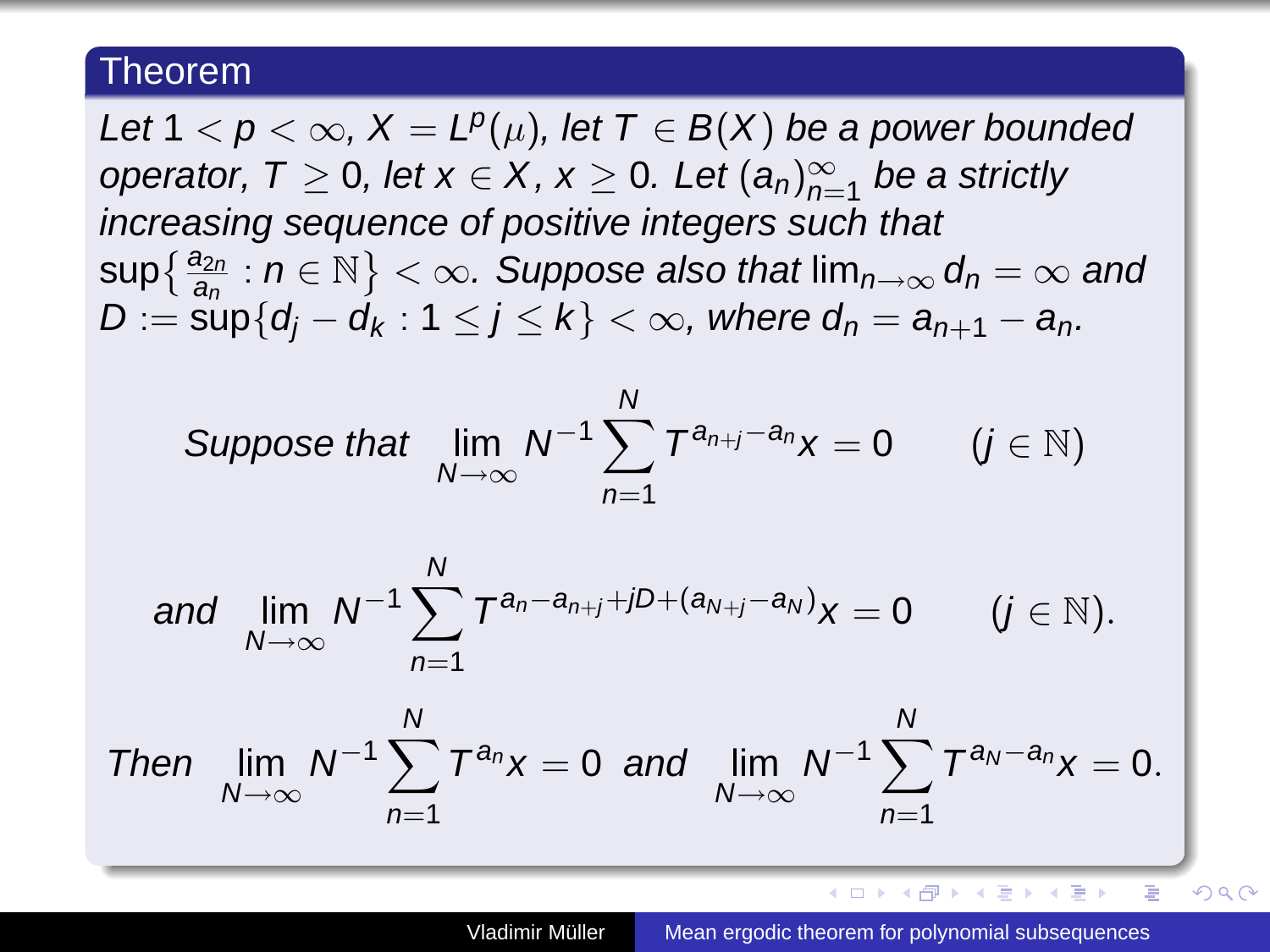Let  $X = L^p(\mu)$ ,  $1 < p < \infty$ . Let  $T \in B(X)$  be power bounded,  $T \geq 0$ ,  $\sigma_p(T) \cap \mathbb{T} = \emptyset$ .

Vladimir Müller [Mean ergodic theorem for polynomial subsequences](#page-0-0)

モニー・モン イミン イヨン エミ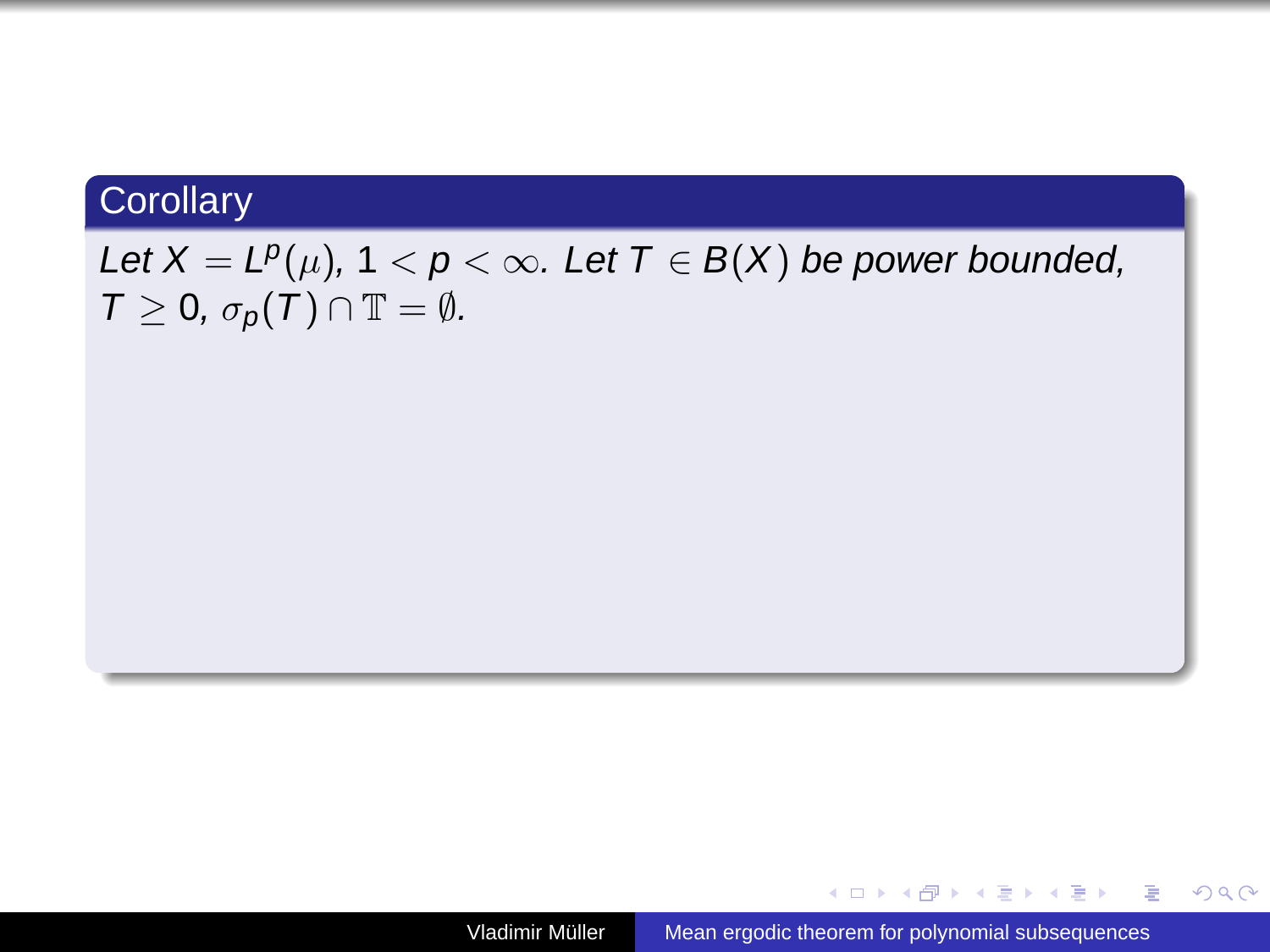Let  $X = L^p(\mu)$ ,  $1 < p < \infty$ . Let  $T \in B(X)$  be power bounded,  $T\geq 0$ ,  $\sigma_p(T)\cap \mathbb{T}=\emptyset$ . Let  $f(t)=\sum_{j=0}^kc_jt^{\alpha_j}$ , where  $k\in \mathbb{N}_0$ ,  $c_0, \ldots, c_k, \alpha_0, \ldots, \alpha_k \in \mathbb{R}, c_0 > 0$  $\alpha_0 > \max\{0, \alpha_1, \ldots, \alpha_k\}.$ 

イ伊 メ ミ メ ス ヨ メ ニヨ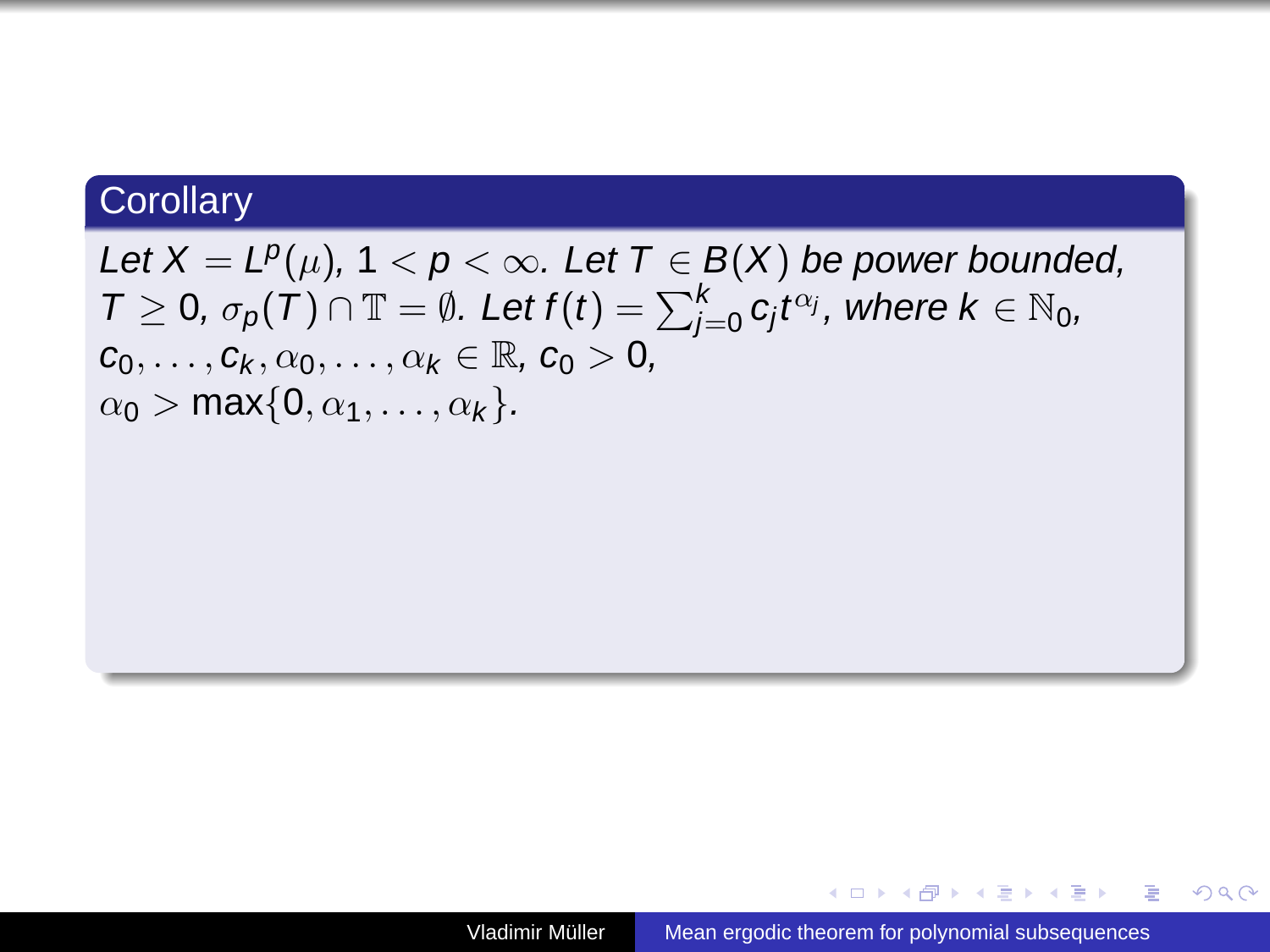Let  $X = L^p(\mu)$ ,  $1 < p < \infty$ . Let  $T \in B(X)$  be power bounded,  $T\geq 0$ ,  $\sigma_p(T)\cap \mathbb{T}=\emptyset$ . Let  $f(t)=\sum_{j=0}^kc_jt^{\alpha_j}$ , where  $k\in \mathbb{N}_0$ ,  $c_0, \ldots, c_k, \alpha_0, \ldots, \alpha_k \in \mathbb{R}, c_0 > 0$  $\alpha_0 > \max\{0, \alpha_1, \ldots, \alpha_k\}$ . Then

$$
\lim_{N \to \infty} N^{-1} \sum_{n=1}^{N} T^{[f(n)]} x = 0
$$

for all  $x \in H$ .

K ロ ▶ K 御 ▶ K ヨ ▶ K ヨ ▶ ...

D.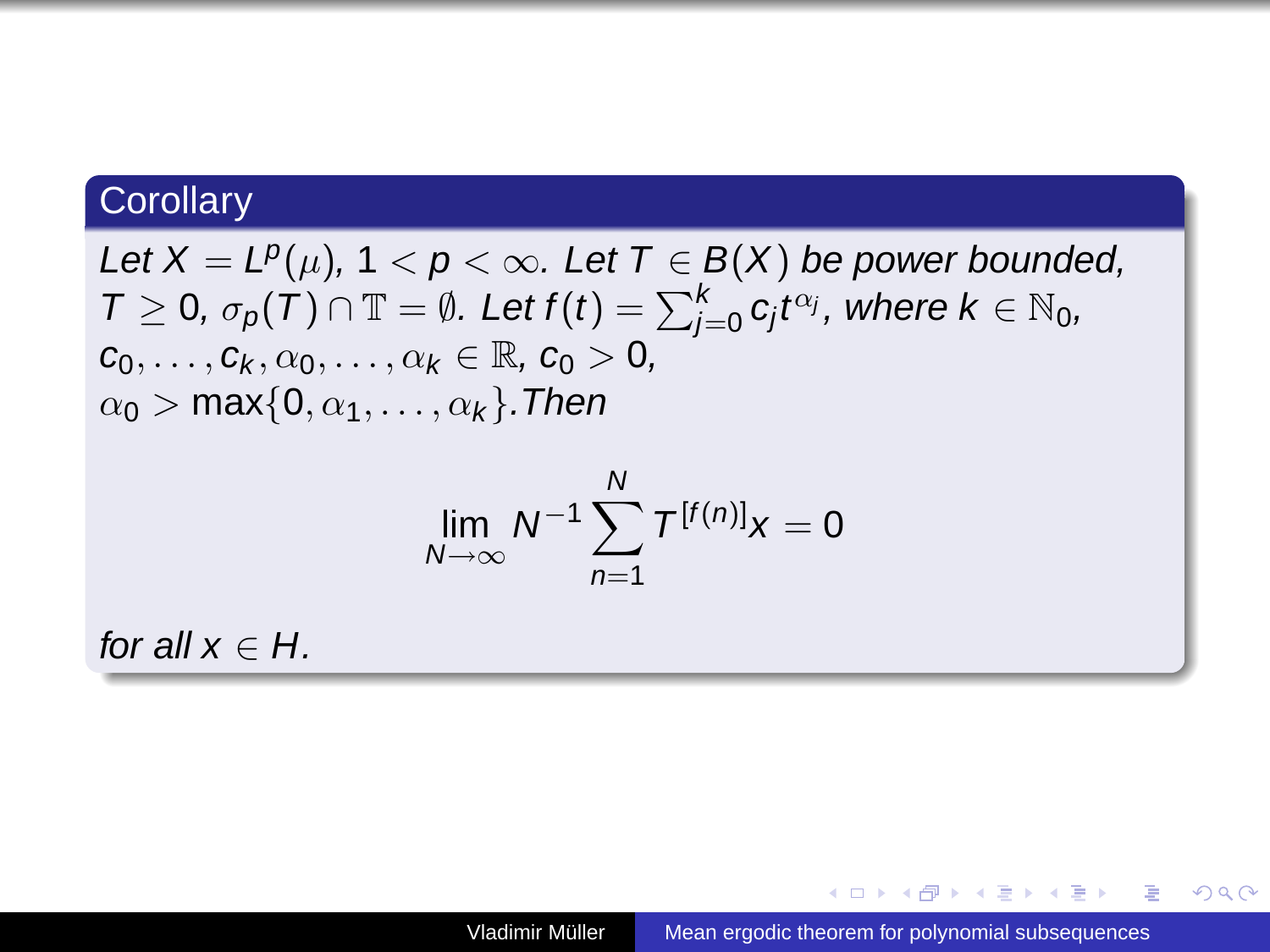Let  $(T(t)<sub>t>0</sub>$  be a bounded strongly continuous semigroup on a Hilbert space H.

◆ロ→ ◆伊→ ◆ミ→ →ミ→ ニヨー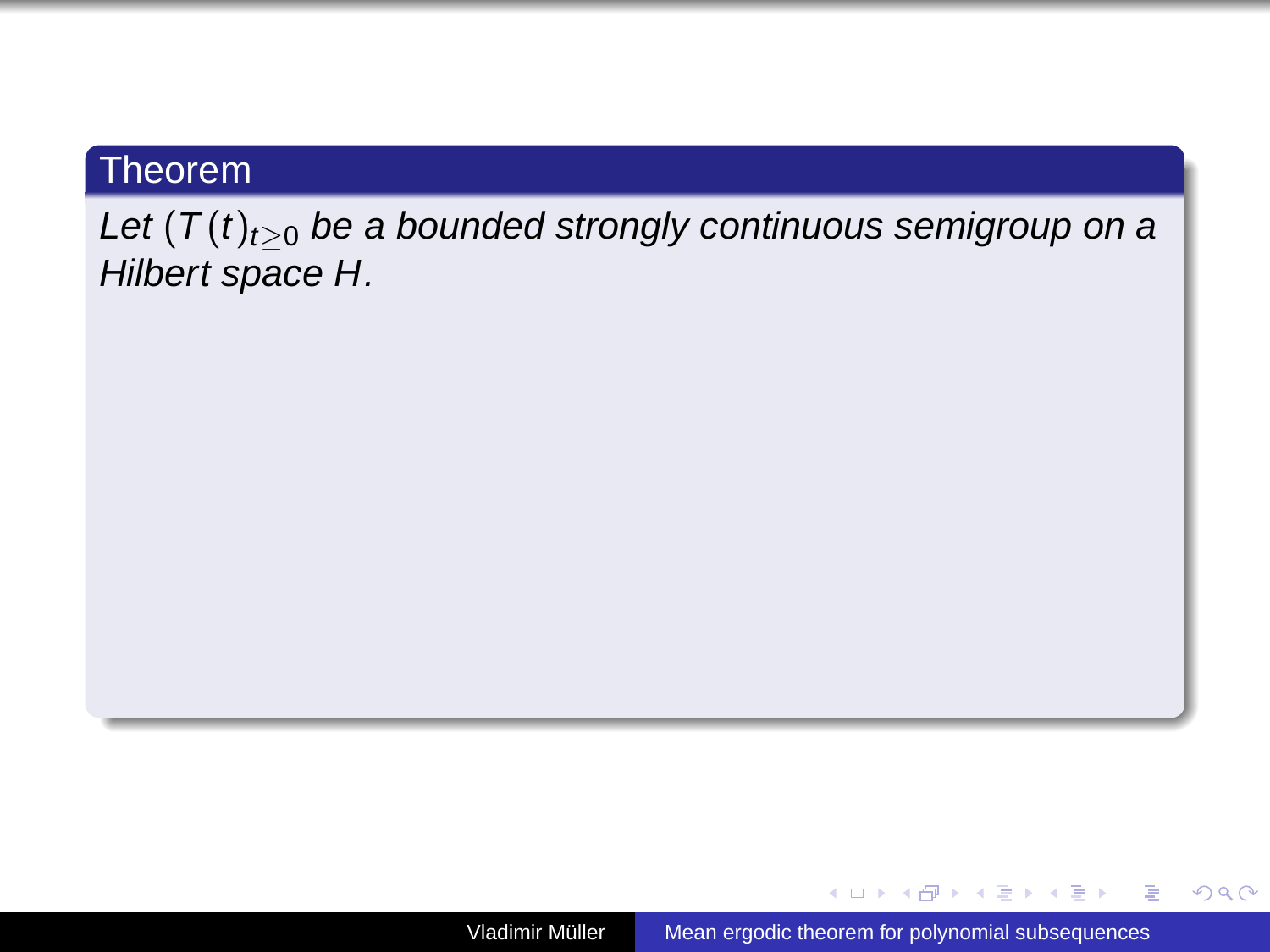Let  $(T(t)<sub>t>0</sub>$  be a bounded strongly continuous semigroup on a Hilbert space H. Let  $f(t) = \sum_{j=0}^k c_j t^{\alpha_j}$ ,

◆ロ→ ◆伊→ ◆ミ→ →ミ→ ニヨー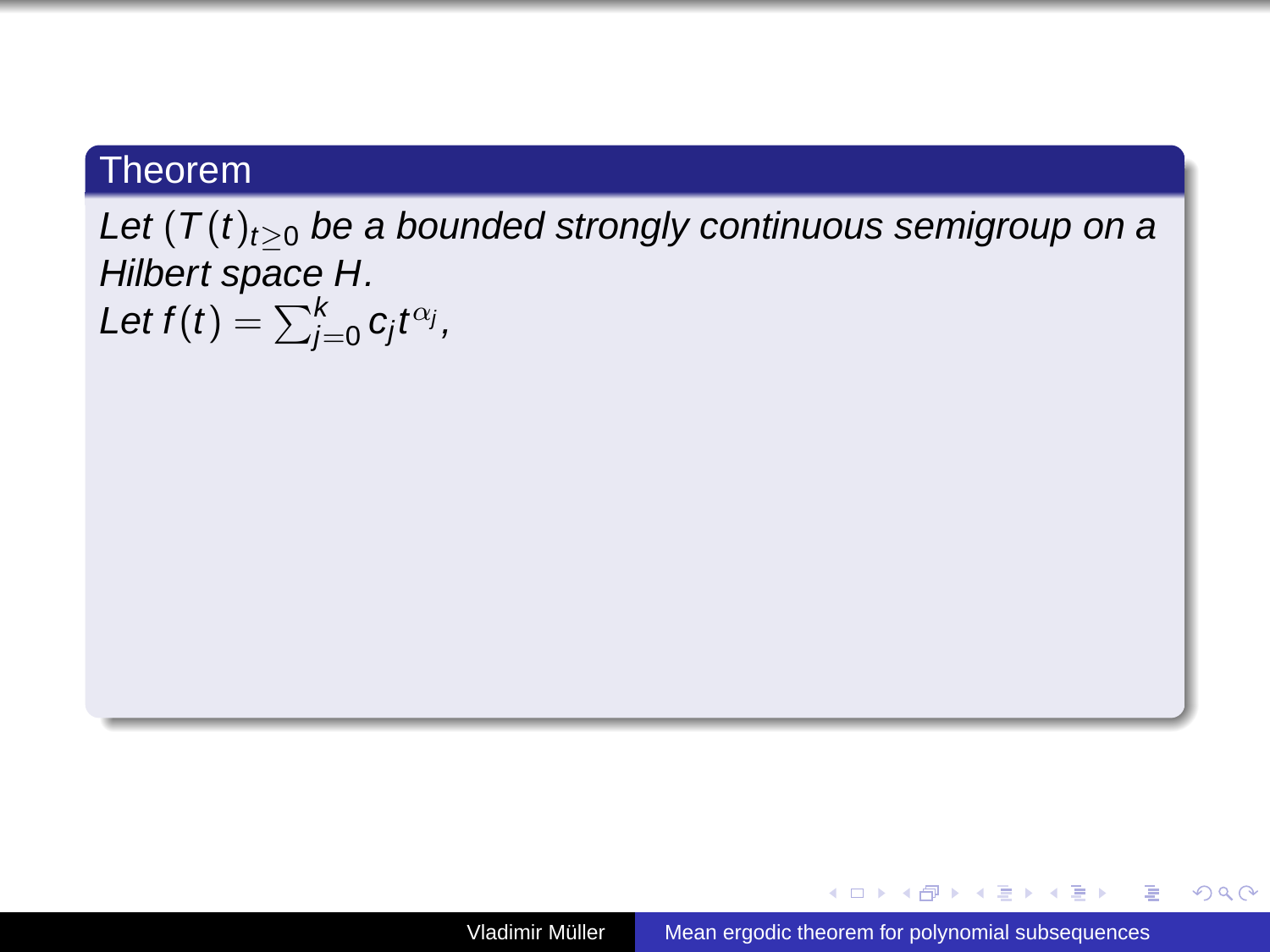Let  $(T(t)<sub>t>0</sub>$  be a bounded strongly continuous semigroup on a Hilbert space H. Let  $f(t)=\sum_{j=0}^k c_j t^{\alpha_j}$ , where  $c_0>0,$   $c_j\in\mathbb{R},$  $\alpha_0 > \max\{0, \alpha_1, \ldots, \alpha_k\}$ . Suppose that  $f > 0$ .

モニー・モン イミン イヨン エミ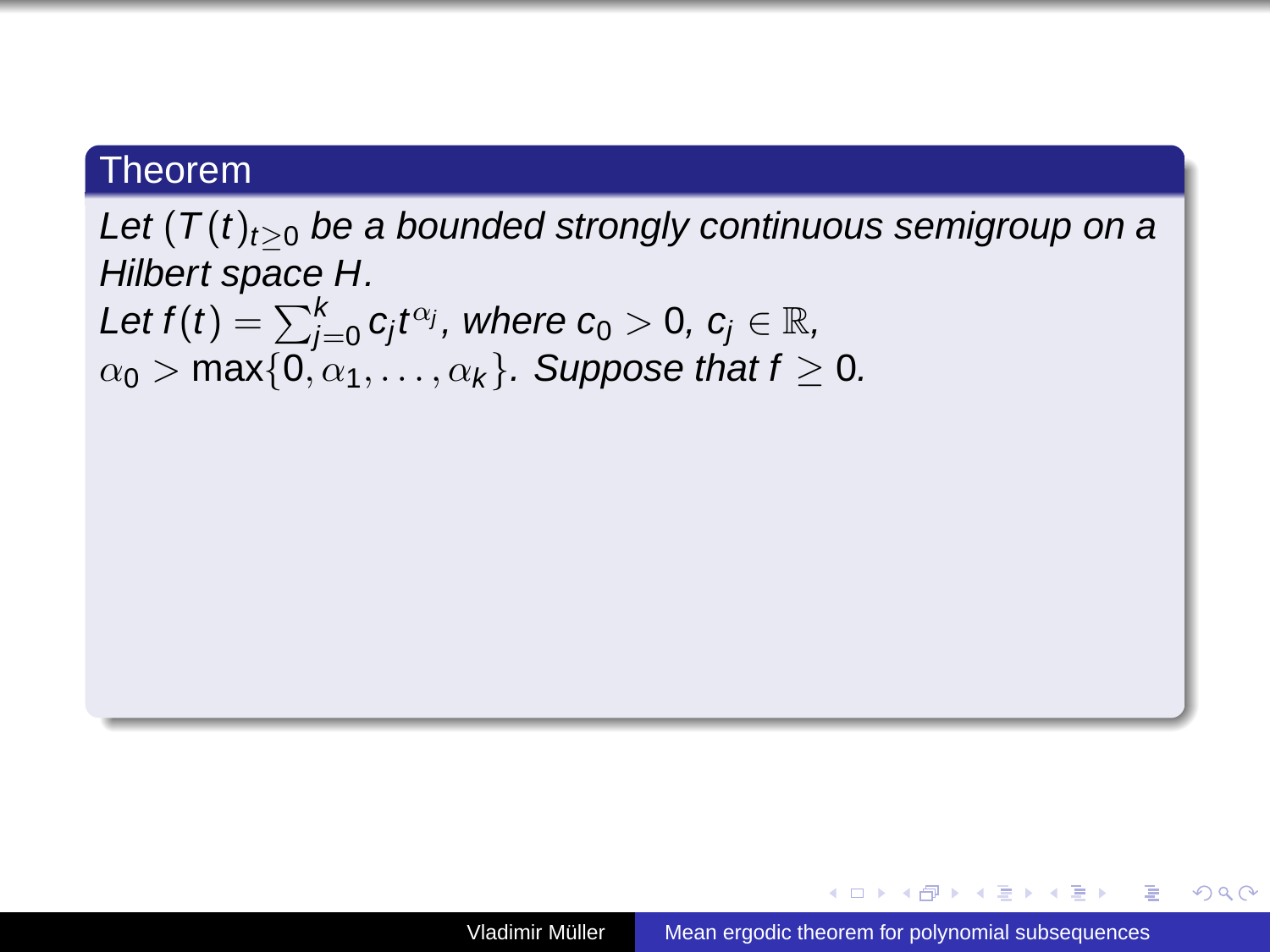Let  $(T(t)<sub>t>0</sub>$  be a bounded strongly continuous semigroup on a Hilbert space H. Let  $f(t)=\sum_{j=0}^k c_j t^{\alpha_j}$ , where  $c_0>0,$   $c_j\in\mathbb{R},$  $\alpha_0 > \max\{0, \alpha_1, \ldots, \alpha_k\}$ . Suppose that  $f \geq 0$ . Then

$$
\lim_{N\to\infty}N^{-1}\int_0^N T_{f(t)}dt
$$

◆ ロ ▶ ◆ 伊 ▶ ◆ ヨ ▶ → ヨ ▶ │ ヨ │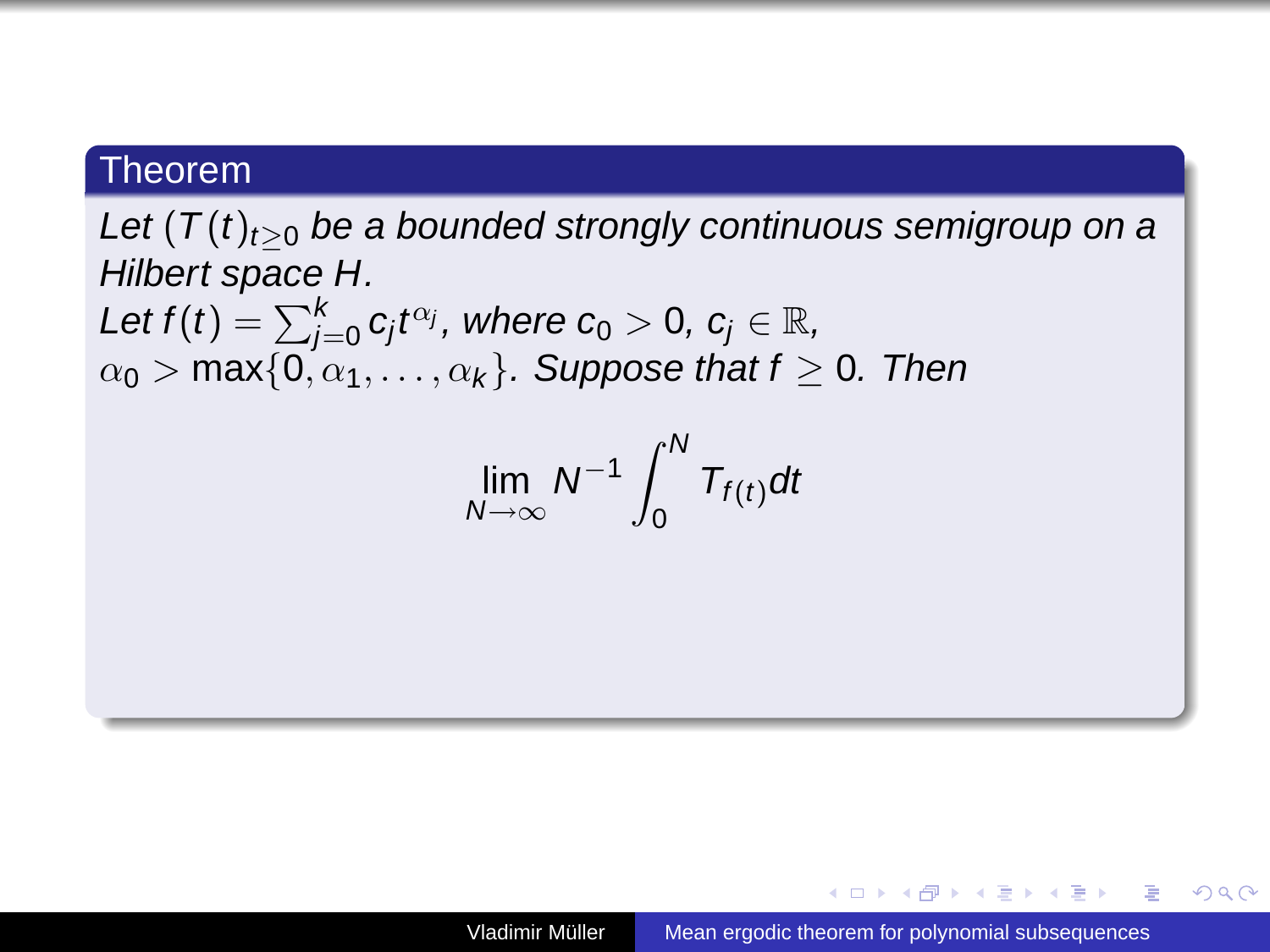Let  $(T(t)<sub>t>0</sub>$  be a bounded strongly continuous semigroup on a Hilbert space H. Let  $f(t)=\sum_{j=0}^k c_j t^{\alpha_j}$ , where  $c_0>0,$   $c_j\in\mathbb{R},$  $\alpha_0 > \max\{0, \alpha_1, \ldots, \alpha_k\}$ . Suppose that  $f \geq 0$ . Then

$$
\lim_{N\to\infty}N^{-1}\int_0^N T_{f(t)}dt
$$

exists in the strong operator topology

イロト イ押 トイヨ トイヨ トーヨー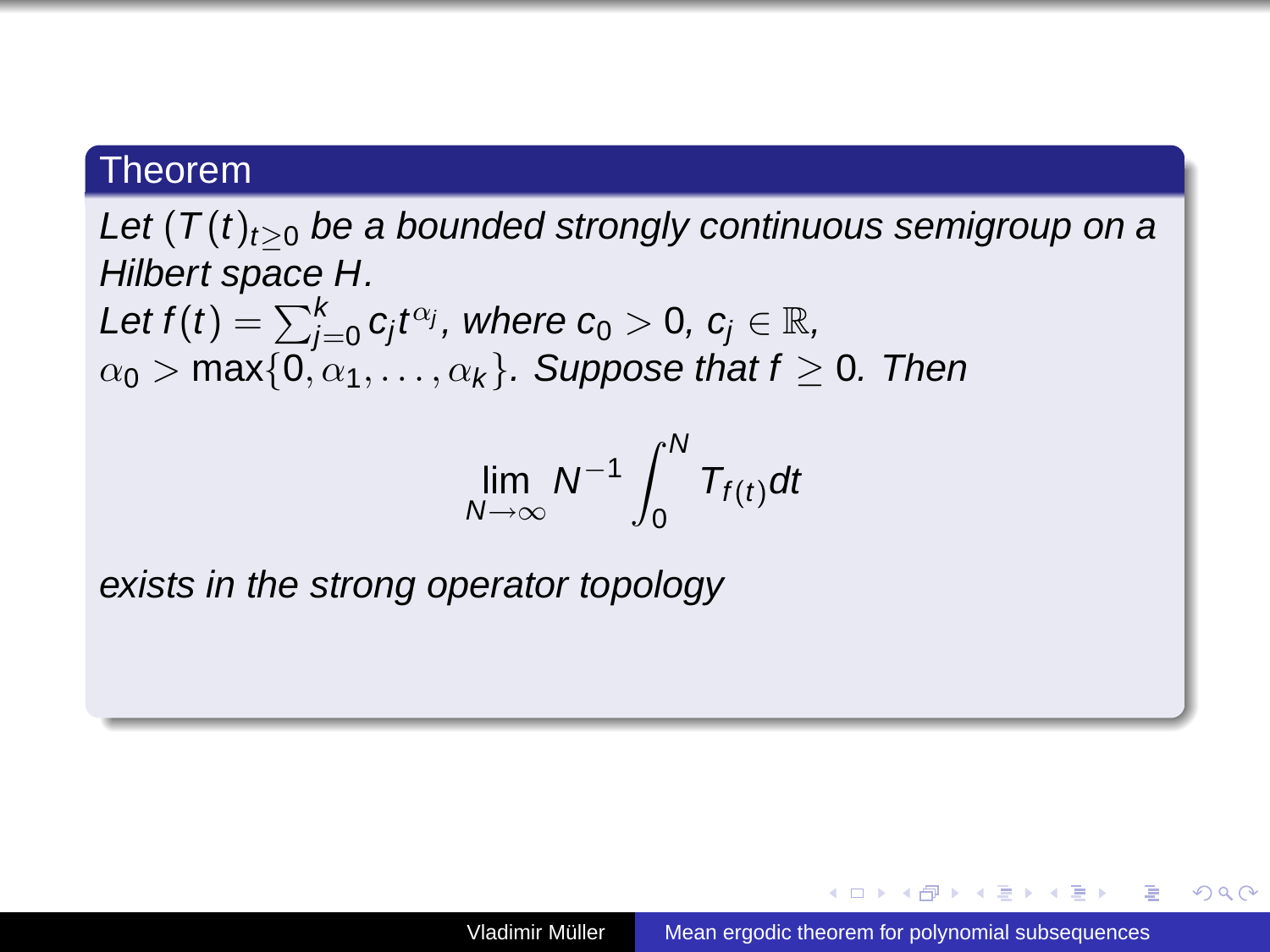Let  $(T(t)<sub>t>0</sub>$  be a bounded strongly continuous semigroup on a Hilbert space H. Let  $f(t)=\sum_{j=0}^k c_j t^{\alpha_j}$ , where  $c_0>0,$   $c_j\in\mathbb{R},$  $\alpha_0 > \max\{0, \alpha_1, \ldots, \alpha_k\}$ . Suppose that  $f > 0$ . Then

$$
\lim_{N\to\infty}N^{-1}\int_0^N T_{f(t)}dt
$$

exists in the strong operator topology and is equal to the projection P onto the kernel of the generator of the semigroup  $(T(t))$ 

◆ ロ ▶ → 伊 ▶ → ヨ ▶ → ヨ ▶ │ ヨ